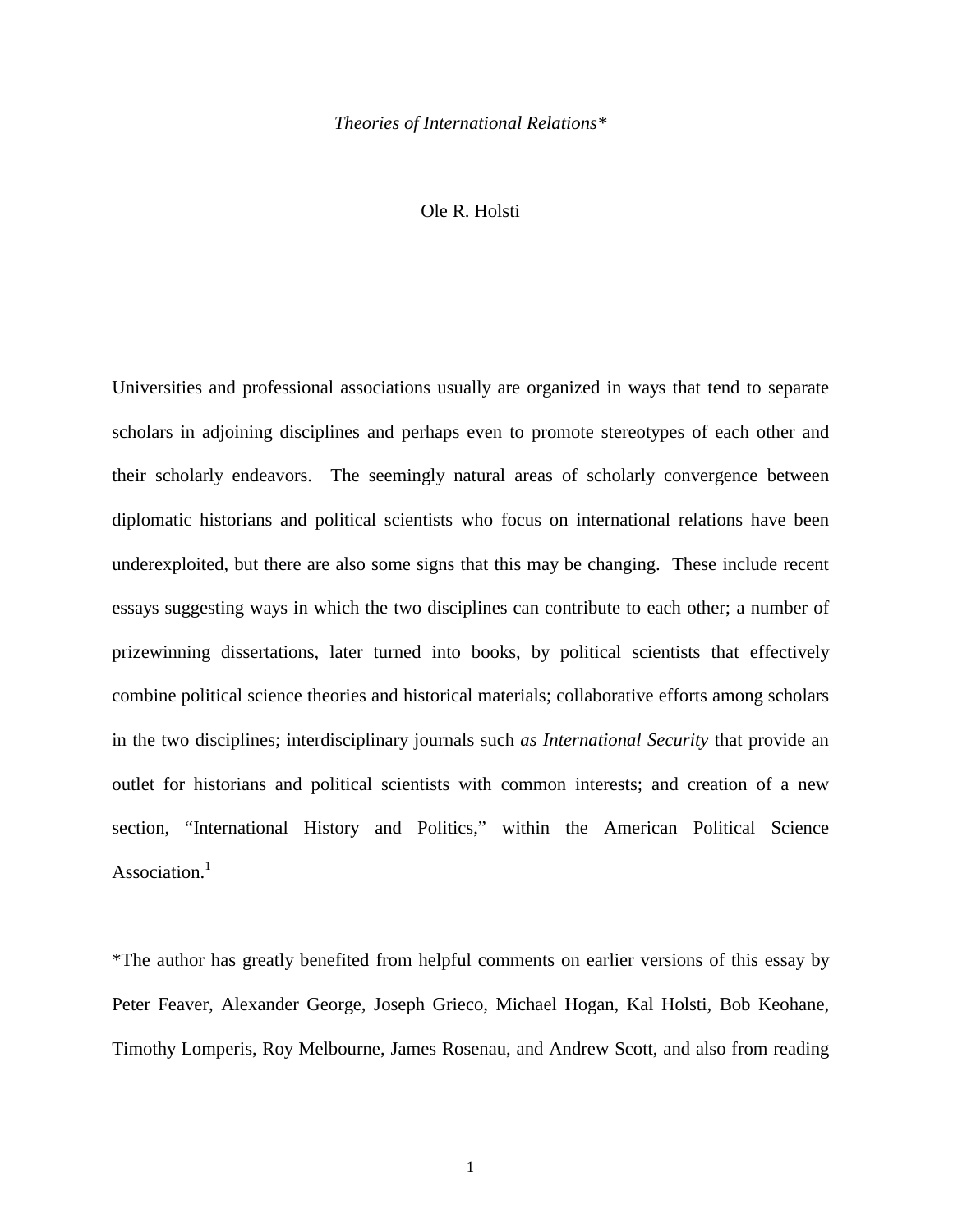K. J. Holsti, *The Dividing Discipline: Hegemony and Diversity in International* Theory (London, 1985).

This essay is an effort to contribute further to an exchange of ideas between the two disciplines by describing some of the theories, approaches, and "models" political scientists have used in their research on international relations during recent decades*.* A brief essay cannot do justice to the entire range of theoretical approaches that may be found in the current literature, but perhaps those described here, when combined with citations of some representative works, will provide diplomatic historians with a useful, if sketchy, map showing some of the more prominent landmarks in a neighboring discipline.

The most enduring "great debate" among students and practitioners of international relations has pitted realism against various challengers. Because "classical realism" is the most venerable and persisting theory of international relations, it provides a good starting point and baseline for comparison with competing models. Robert Gilpin may have been engaging in hyperbole when he questioned whether our understanding of international relations has advanced significantly since Thucydides, but one must acknowledge that the latter's analysis of the Peloponnesian War includes concepts that are not foreign to contemporary students of balance-of-power politics.<sup>2</sup>

Following a discussion of classical realism, an examination of "modern realism" or "neorealism" will identify the continuities and differences between the two approaches. The essay then turns to several models that challenge one or more core premises of both classical and modern realism. The first three challengers focus on the system level: Global-Society/Complex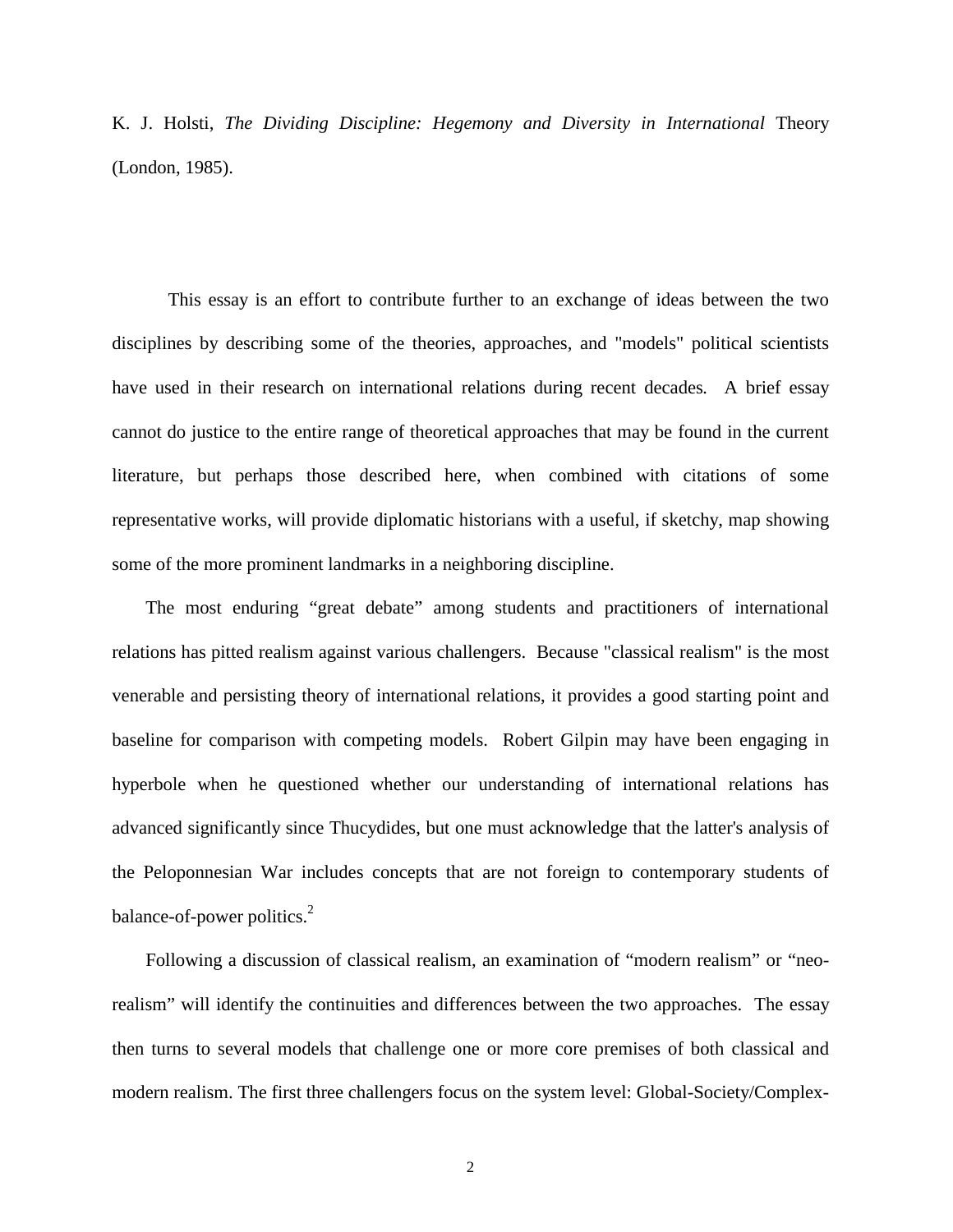Interdependence/Liberal-Institutionalism, Marxist/World System/Dependeny, and constructivism. Subsequent sections discuss several "decision-making models, all of which share a skepticism about the adequacy of theories that focus on the structure of the international system while neglecting political processes within units that comprise the system.

Several limitations should be stated at the outset. Each of the systemic and decisionmaking approaches described below is a composite of several models; limitations of space have made it necessary to focus on the common denominators rather than on subtle differences among them. This discussion will pay little attention to the second "great debate," centering mostly on methodological issues; for example, what Stanley Hoffmann called "the battle of the literates versus the numerates."<sup>3</sup> Efforts of some political scientists to develop "formal" or mathematical approaches to international relations are neglected here; such abstract models are likely to be of limited interest to historians.<sup>4</sup> The "post modern" challenge to all other theories and methodologies--the third "great debate"--will only briefly be described and evaluated. With these caveats, let me turn now to classical realism, the first of the systematic models to be discussed in this essay.

#### Realism

There have always been Americans, such as Alexander Hamilton, who viewed international relations from a realist perspective, but its contemporary intellectual roots are largely European. Three important figures of the interwar period probably had the greatest impact on American scholarship: diplomat-historian E. H. Carr, geographer Nicholas Spykman, and political theorist Hans Morgenthau. Other Europeans who have contributed significantly to realist thought include John Herz, Raymond Aron, Hedley Bull, and Martin Wight, while

3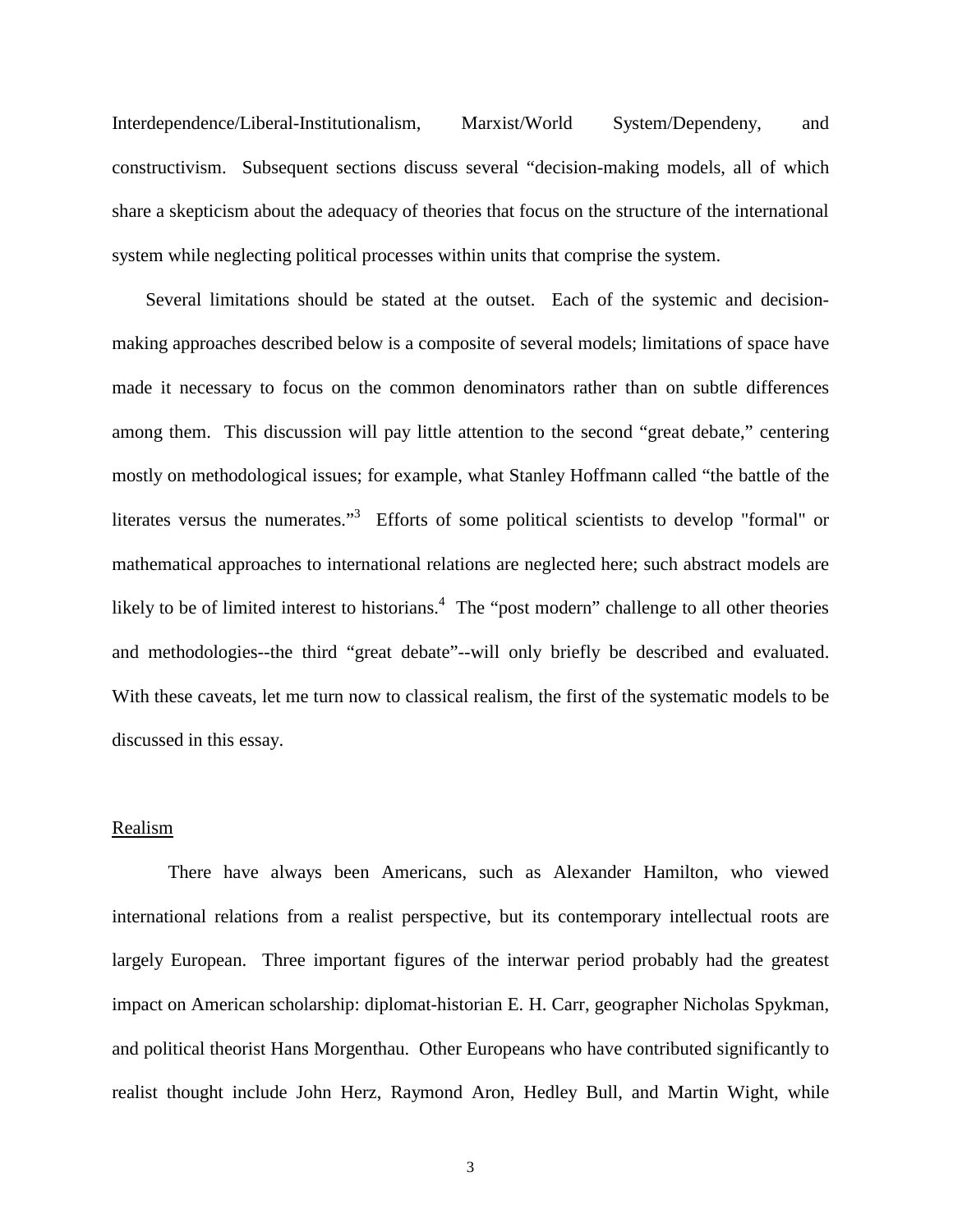notable Americans of this school include scholars Arnold Wolfers and Norman Graebner, diplomat George Kennan, journalist Walter Lippmann, and theologian Reinhold Niebuhr.<sup>5</sup>

Although realists do not constitute a homogeneous school--any more than do any of the others discussed in this essay--most of them share at least five core premises about international relations. To begin with, they view as central questions the causes of war and the conditions of peace. They also regard the structure of the international system as a necessary if not always sufficient explanation for many aspects of international relations. According to classical realists, "structural anarchy," or the absence of a central authority to settle disputes, is the essential feature of the contemporary system, and it gives rise to the "security dilemma": in a self-help system one nation's search for security often leaves its current and potential adversaries insecure, any nation that strives for absolute security leaves all others in the system absolutely insecure, and it can provide a powerful incentive for arms races and other types of hostile interactions. Consequently, the question of *relative* capabilities is a crucial factor. Efforts to deal with this central element of the international system constitute the driving force behind the relations of units within the system; those that fail to cope will not survive. Thus, unlike "idealists" and some "liberal internationalists," classical realists view conflict as a natural state of affairs rather than as a consequence that can be attributed to historical circumstances, evil leaders, flawed sociopolitical systems, or inadequate international understanding and education.

A third premise that unites classical realists is their focus on geographically-based groups as the central actors in the international system. During other periods the primary entities may have been city states or empires, but at least since the Treaties of Westphalia (1648), sovereign states have been the dominant units. Classical realists also agree that state behavior is rational.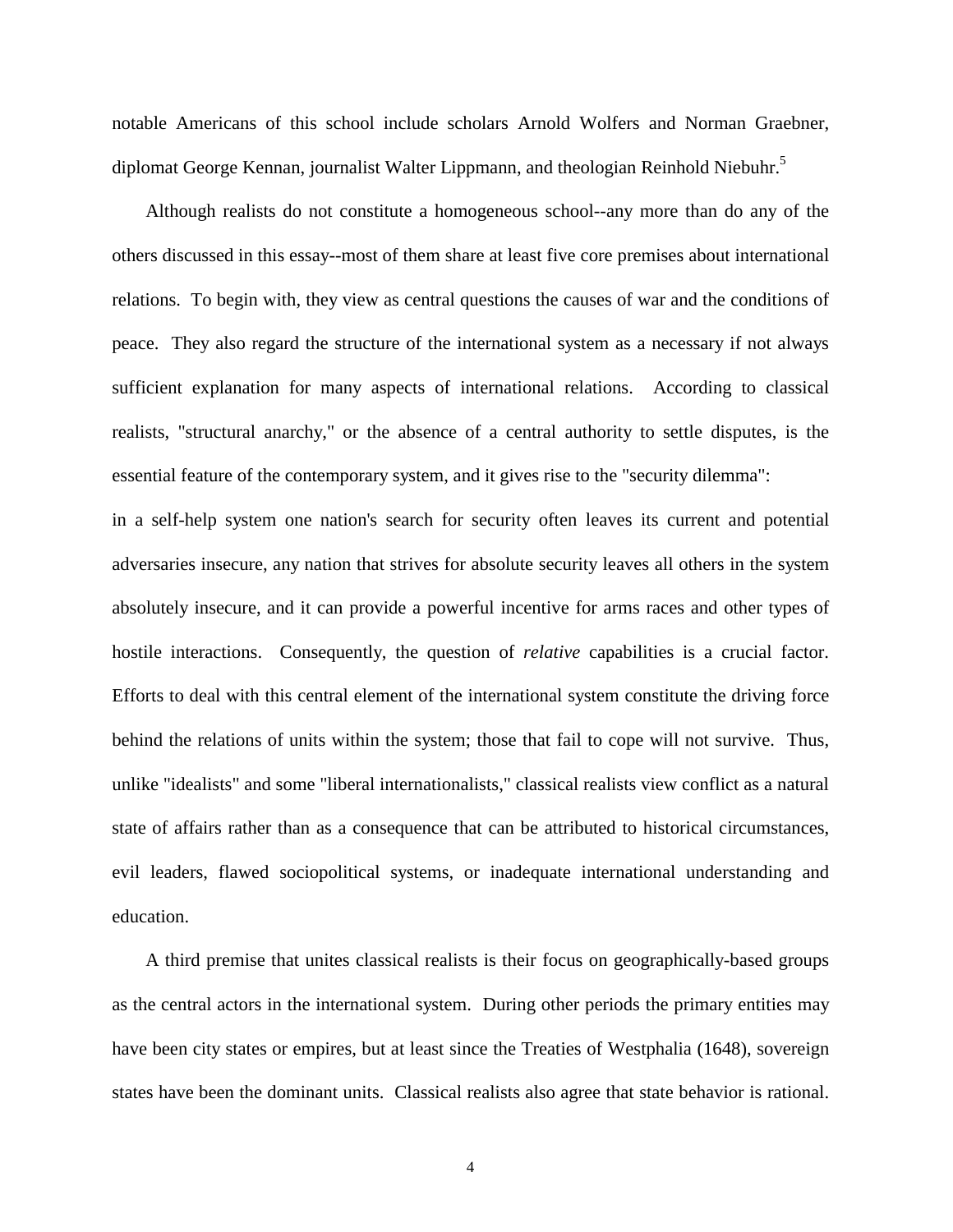The assumption behind this fourth premise is that states are guided by the logic of the "national interest," usually defined in terms of survival, security, power, and relative capabilities. Although the national interest may vary according to specific circumstances, the similarity of motives among nations permits the analyst to reconstruct the logic of policymakers in their pursuit of national interests--what Morgenthau called the "rational hypothesis"--and to avoid the fallacies of "concern with motives and concern with ideological preferences."6

Finally, the state can also be conceptualized as a *unitary* actor. Because the central problems for states are starkly defined by the nature of the international system, their actions are primarily a response to external rather than domestic political forces. According to Stephen Krasner, for example, the state "can be treated as an autonomous actor pursuing goals associated with power and the general interest of the society."<sup>7</sup> Classical realists, however, sometimes use domestic politics, especially the alleged deficiencies of public opinion, as a residual category to explain deviations from "rational" policies.

Realism has been the dominant model of international relations during at least the past six decades because it seemed to provide a useful framework for understanding the collapse of the post-World War I international order in the face of serial aggressions in the Far East and Europe, World War II, and the Cold War. Nevertheless, the classical versions articulated by Morgenthau and others have received a good deal of critical scrutiny. The critics have included scholars who accept the basic premises of realism but who found that in at least four important respects these theories lacked sufficient precision and rigor.

Classical realism has usually been grounded in a pessimistic theory of human nature, either a theological version (for example, Saint Augustine and Reinhold Niebuhr) or a secular one (for example, Machiavelli, Hobbes, and Morgenthau). Egoism and self-interested behavior are not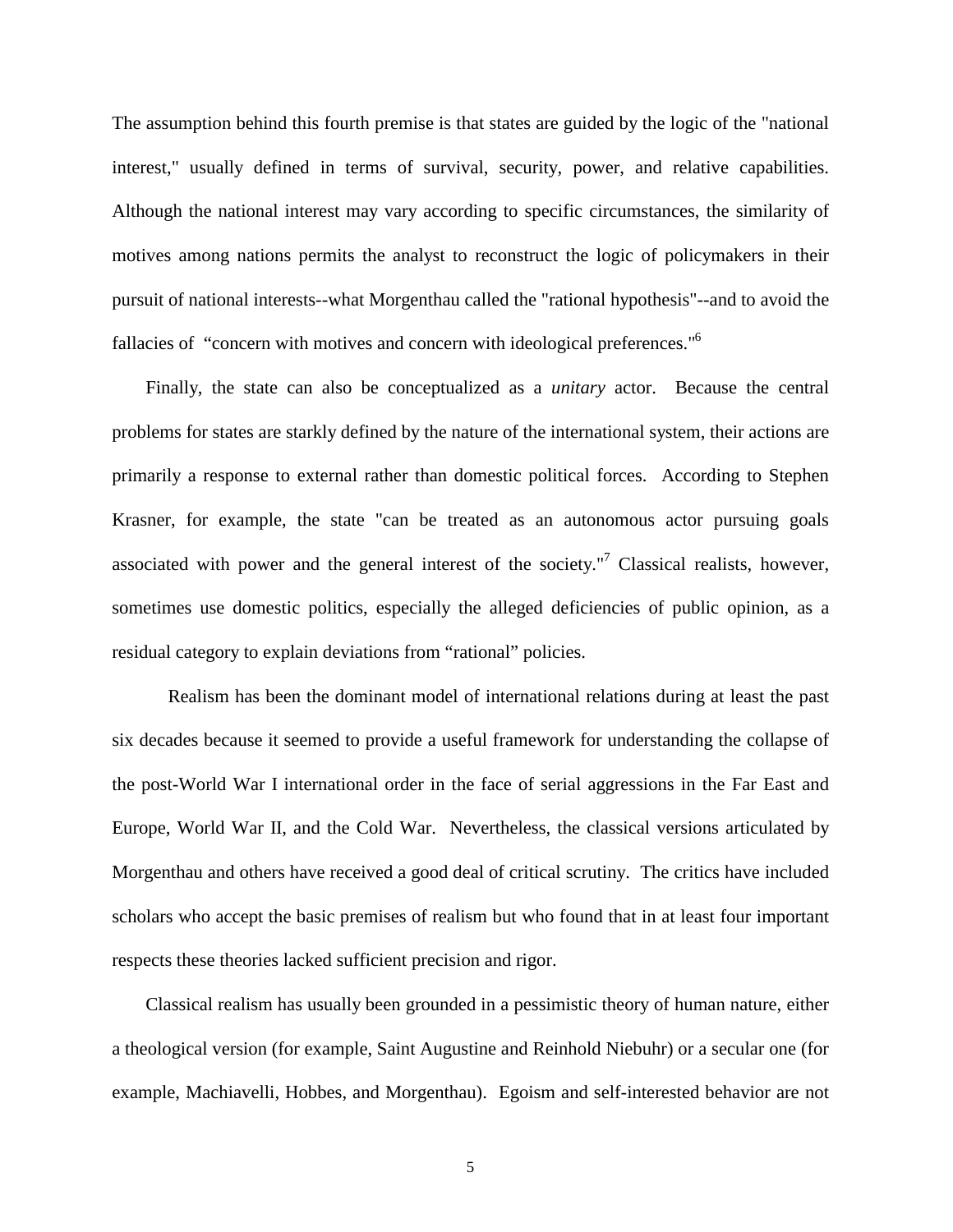limited to a few evil or misguided leaders but are basic to *homo politicus* and thus are at the core of a realist theory. But because human nature, if it means anything, is a constant rather than a variable, it is an unsatisfactory explanation for the full range of international relations. If human nature explains war and conflict, what accounts for peace and cooperation? In order to avoid this problem, most modern realists have turned their attention from human nature to the structure of the international system to explain state behavior. $8<sup>8</sup>$ 

In addition, critics have noted a lack of precision and even contradictions in the way classical realists use such core concepts as "power," "national interest," and "balance of power."<sup>9</sup> They also see possible contradictions between the central descriptive and prescriptive elements of realism. On the one hand, nations and their leaders "think and act in terms of interests defined as power," but, on the other, statesmen are urged to exercise prudence and self-restraint, as well as to recognize the legitimate interests of other nations.<sup>10</sup> Power plays a central role in classical realism, but the correlation between relative power balances and political outcomes is often less than compelling, suggesting the need to enrich analyses with other variables. Moreover, the distinction between "power as capabilities" and "usable options" is especially important in the nuclear age, as the United States discovered in Vietnam and the Soviets learned in Afghanistan. The terrorist attack on New York and Washington of September 11, 2001, even more dramatically illustrated the disjunction between material capabilities and political impact.

Although classical realists have typically looked to history and political science for insights and evidence, the search for greater precision has led many modern realists to look elsewhere for appropriate models, analogies, metaphors, and insights. The discipline of choice is often economics, from which modern realists have borrowed a number of tools and concepts,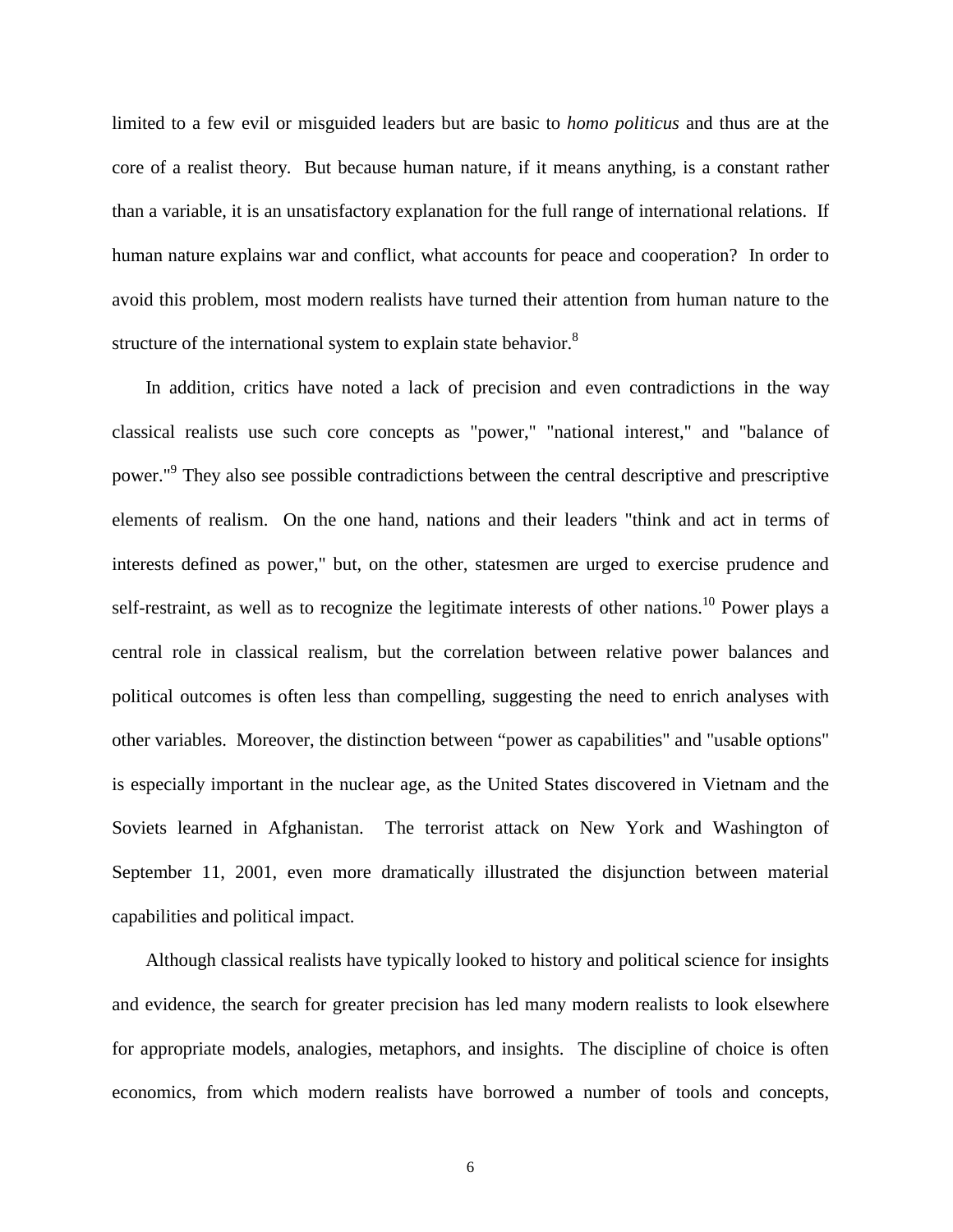including rational choice, expected utility, theories of firms and markets, bargaining theory, and game theory.

The quest for precision has yielded a rich harvest of theories and models, and a somewhat less bountiful crop of supporting empirical applications. Drawing in part on game theory, Morton Kaplan described several types of international systems--for example, balance-ofpower, loose bipolar, tight bipolar, universal, hierarchical, and unit-veto. He then outlined the essential rules that constitute these systems. For example, the rules for a balance-of-power system are: "(1) increase capabilities, but negotiate rather than fight; (2) fight rather than fail to increase capabilities; (3) stop fighting rather than eliminate an essential actor; (4) oppose any coalition or single actor that tends to assume a position of predominance within the system; (5) constrain actors who subscribe to supranational organizational principles; and (6) permit defeated or constrained essential actors to re-enter the system."<sup>11</sup> Richard Rosecrance, David Singer, Karl Deutsch, Bruce Russett, and many others, although not necessarily realists, also have developed models that seek to understand international relations by virtue of system-level explanations.<sup>12</sup>

Kenneth Waltz's *Theory of International Politics,* the most prominent effort to develop a rigorous and parsimonious model of "modern" or "structural" realism, has tended to define the terms of a vigorous debate during the past two decades. It follows and builds upon another enormously influential book in which Waltz developed the Rousseauian position that a theory of war must include the system level (what he called the "third image") and not just first (theories of human nature) or second (state attributes) images. Why war? Because there is nothing in the system to prevent it.  $13$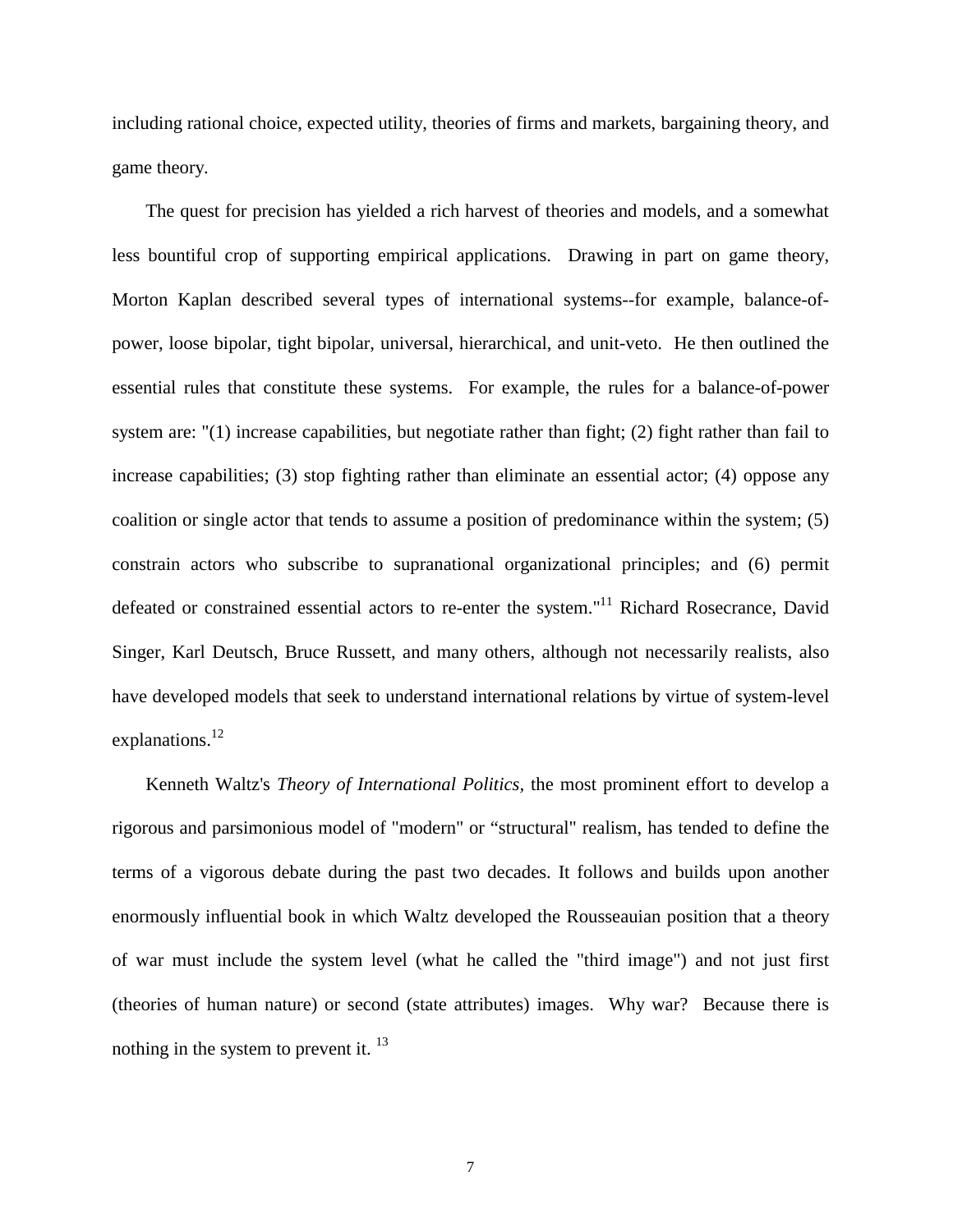*Theory of International Relations* is grounded in analogies from microeconomics: international politics and foreign policy are analogous to markets and firms. Oligopoly theory is used to illuminate the dynamics of interdependent choice in a self-help anarchical system. Waltz explicitly limits his attention to a structural theory of international systems, eschewing the task of linking it to a theory of foreign policy.<sup>14</sup> Indeed, he doubts that the two can be joined in a single theory and he is highly critical of many system-level analysts, including Morton Kaplan, Stanley Hoffmann, Richard Rosecrance, Karl Deutsch, David Singer, and others, charging them with various errors, including "reductionism," that is, defining the system in terms of the attributes or interactions of the units.

In order to avoid reductionism and to gain parsimony, Waltz erects his theory on the foundations of three core propositions that define the structure of the international system. The first concentrates on the principles by which the system is ordered. The contemporary system is anarchic and decentralized rather than hierarchical; although they differ in many respects, each unit (state) is formally equal. A second defining proposition is the character of the units. An anarchic system is composed of sovereign units and therefore the functions that they perform are also similar; for example, all have the task of providing for their own security. In contrast, a hierarchical system would be characterized by some type of division of labor. Finally, there is the distribution of capabilities among units in the system. Although capabilities are a unit-level attribute, the distribution of capabilities is a system-level concept.<sup>15</sup> A change in any of these elements constitutes a change in system structure. The first element of structure as defined by Waltz is a quasi-constant because the ordering principle rarely changes, and the second element drops out of the analysis because the functions of units are similar as long as the system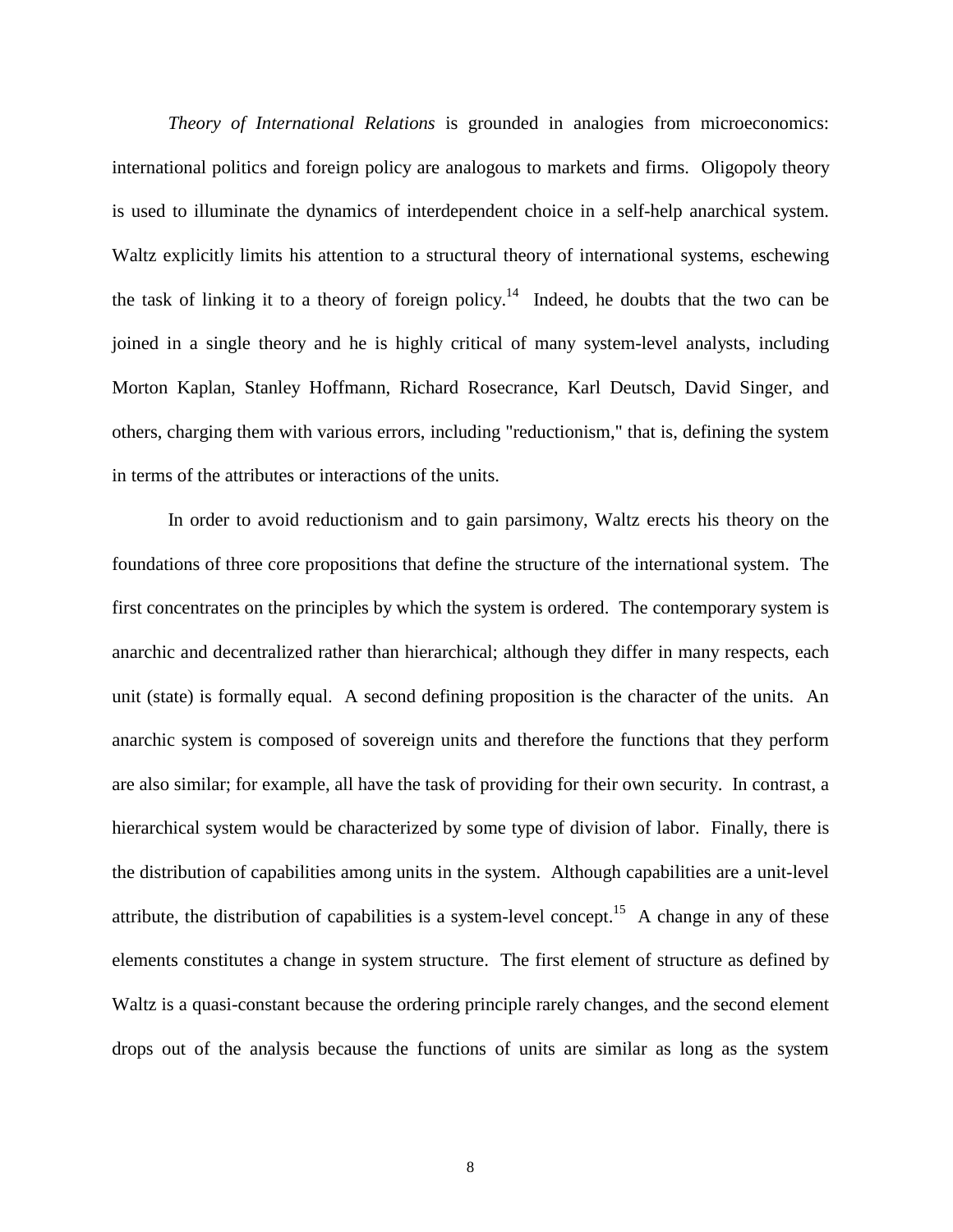remains anarchic. Thus, the third attribute, the distribution of capabilities, plays the central role in Waltz's model.

Waltz uses his theory to deduce the central characteristics of international relations. These include some nonobvious propositions about the contemporary international system. For example, with respect to system stability (defined as maintenance of its anarchic character and no consequential variation in the number of major actors) he concludes that, because a bipolar system reduces uncertainty, it is more stable than alternative structures. Furthermore, he contends that because interdependence has declined rather than increased during the twentieth century, this trend has actually contributed to stability, and he argues that the proliferation of nuclear weapons may contribute to rather than erode system stability.<sup>16</sup>

Waltz's effort to bring rigor and parsimony to realism has stimulated a good deal of further research, but it has not escaped controversy and criticism.<sup>17</sup> Most of the vigorous debate has centered on four alleged deficiencies relating to interests and preferences, system change, misallocation of variables between the system and unit levels, and an inability to explain outcomes.

Specifically, a spare structural approach suffers from an inability to identify completely the nature and sources of interests and preferences because these are unlikely to derive solely from the structure of the system. Ideology or domestic politics may often be at least as important. Consequently, the model is also unable to specify adequately how interests and preferences may change. The three defining characteristics of system structure are not sufficiently sensitive to specify the sources and dynamics of system change. The critics buttress their claim that the model is too static by pointing to Waltz's assertion that there has only been a single structural change in the international system during the past three centuries.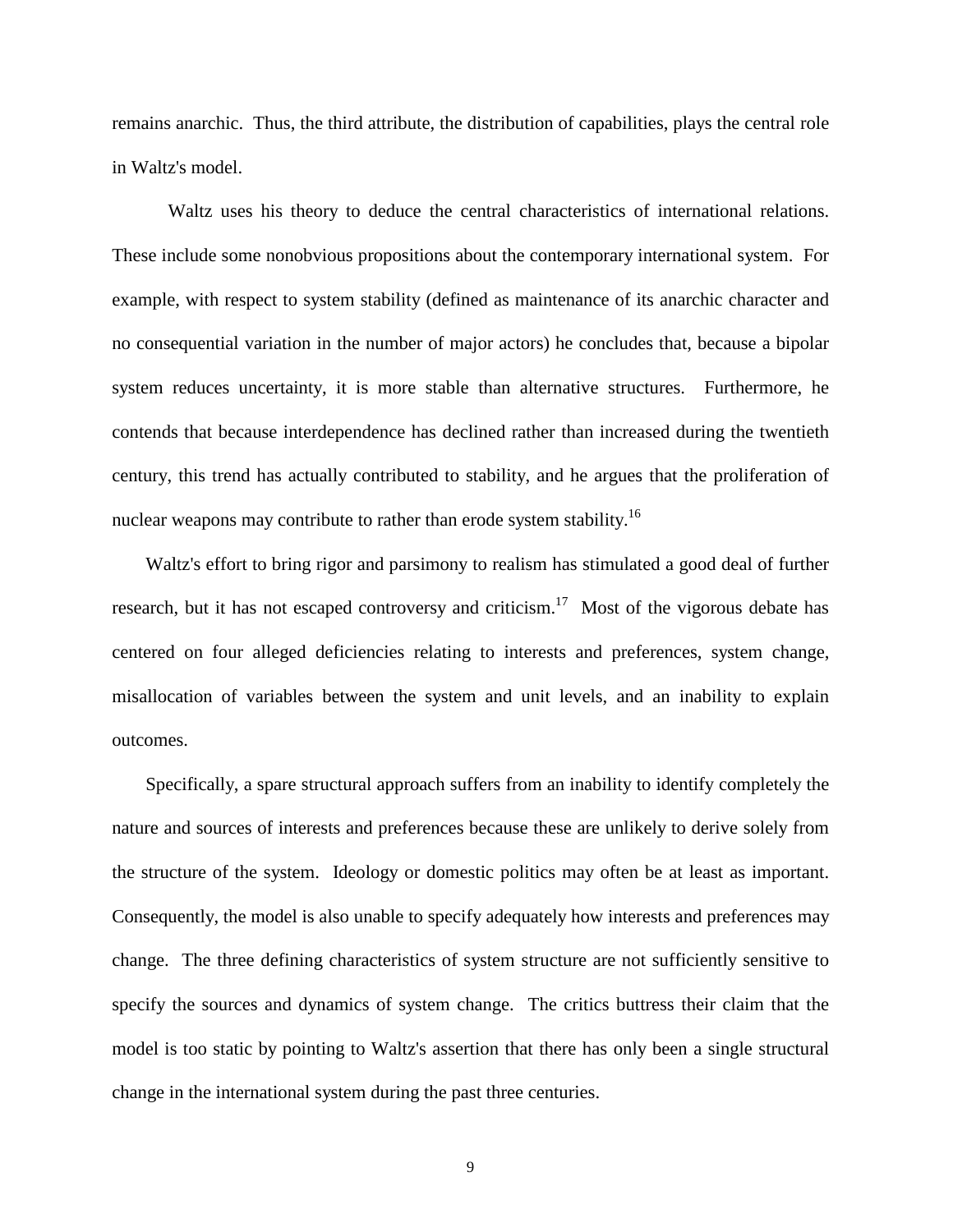Another drawback is the restrictive definition of system properties, which leads Waltz to misplace, and therefore neglect, elements of international relations that properly belong at the system level. Critics have focused on his treatment of the destructiveness of nuclear weapons and interdependence. Waltz labels these as unit-level properties, whereas some of his critics assert that they are in fact attributes of the system.

Finally, the distribution of capabilities explains outcomes in international affairs only in the most general way, falling short of answering the questions that are of central interest to many analysts. For example, the distribution of power at the end of World War II would have enabled one to predict the rivalry that emerged between the United States and the Soviet Union (as de Tocqueville did more than a century earlier) but it would have been inadequate for explaining the pattern of relations between these two nations--the Cold War rather than withdrawal into isolationism by either or both, a division of the world into spheres of influence, or World War III. In order to do so, it is necessary to explore political processes *within* states- at minimum within the United States and the Soviet Union--as well as *between them.*

Robert Gilpin shares the core assumptions of modern realism, but his study of *War and Change in World Politics* also attempts to cope with some of the criticism leveled at Waltz's theory by focusing on the dynamics of system change. In doing so, Gilpin also seeks to avoid the criticism that the Waltz theory is largely ahistorical. Drawing upon both economic and sociological theory, his model is based on five core propositions. The first is that the international system is in a state of equilibrium if no state believes that it is profitable to attempt to change it. Second, a state will attempt to change the status quo of the international system if the expected benefits outweigh the costs. Related to this is the proposition that a state will seek change through territorial, political, and economic expansion until the marginal costs of further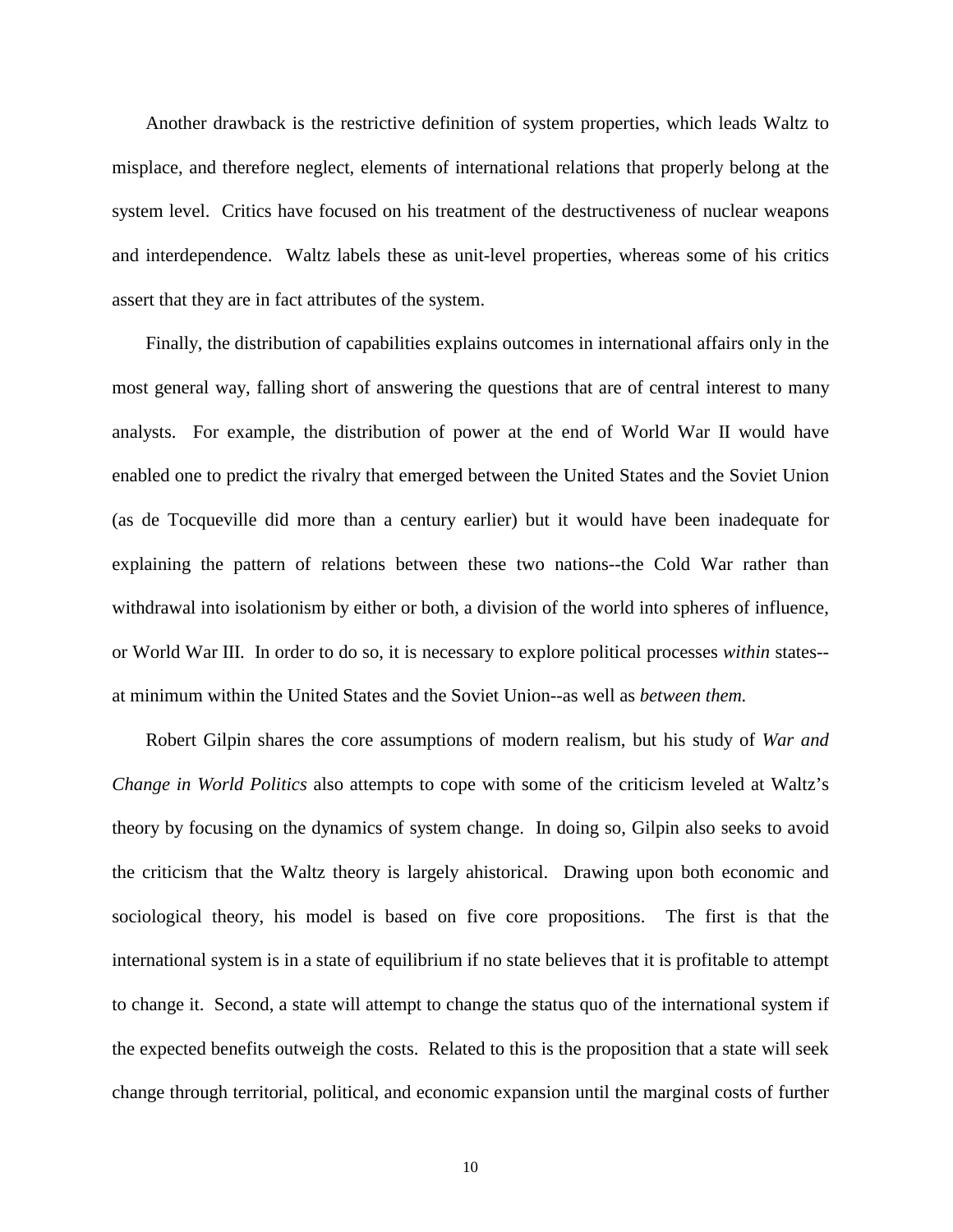change equal or exceed the marginal benefits. Moreover, when an equilibrium between the costs and benefits of further change and expansion is reached, the economic costs of maintaining the status quo (expenditures for military forces, support for allies, etc.) tend to rise faster than the resources needed to do so. An equilibrium exists when no powerful state believes that a change in the system would yield additional net benefits. Finally, if the resulting disequilibrium between the existing governance of the international system and the redistribution of power is not resolved, the system will be changed and a new equilibrium reflecting the distribution of relative capabilities will be established.<sup>18</sup>

Unlike Waltz, Gilpin includes state-level processes in order to explain change. Differential economic growth rates among nations--a structural-systemic level variable--play a vital role in his explanation for the rise and decline of great powers, but his model also includes propositions about the law of diminishing returns on investments, the impact of affluence on martial spirit and on the ratio of consumption to investment, and structural change in the economy.<sup>19</sup> Table 1 summarizes some key elements of realism. It also contrasts them to other models of international relations--Global-Society/Complex-Interdependence, Marxist/World System/Dependency, and constructivism, to which we now turn.

# Global Society, Interdependence, Institutionalism

Just as there are variants of realism, there are several Global-Society/Complex-Independence/Liberal Institutionalism (GS/CI/LI) models, but this discussion focuses on two common denominators; they all challenge the first and third core propositions of realism identified earlier, asserting that inordinate attention to the war/peace issue and the nation-state renders it an increasingly anachronistic model of global relations.<sup>20</sup>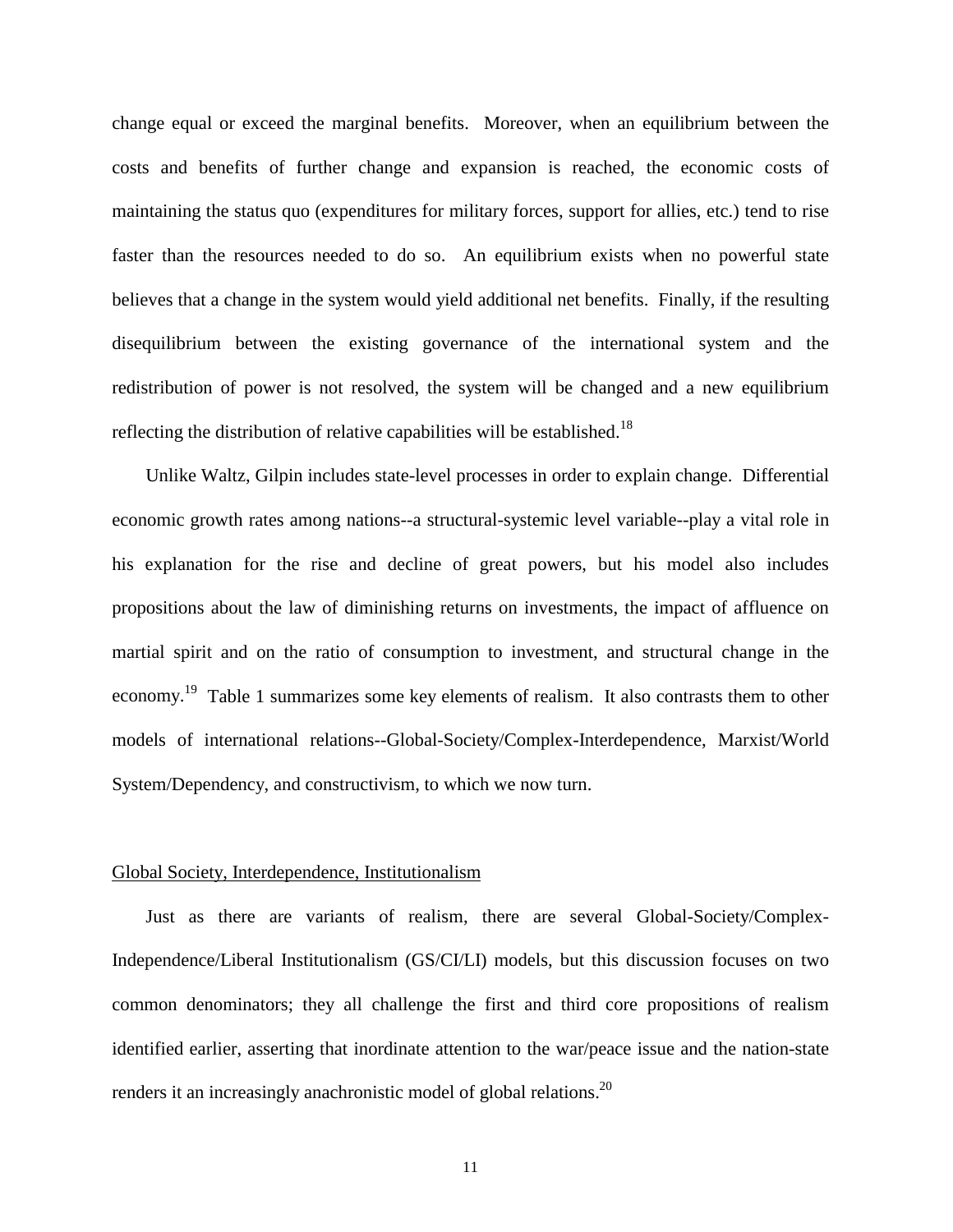The agenda of critical problems confronting states has been vastly expanded during the twentieth century. Attention to the issues of war and peace is by no means misdirected, according to proponents of a GS/CI/LI perspective, but concerns for welfare, modernization, the environment, and the like are today no less potent sources of motivation and action. It is important to stress that the potential for cooperative action arises from self-interest, not from some utopian attribution of altruism to state leaders. Institution building to reduce uncertainty, information costs, and fears of perfidy; improved international education and communication to ameliorate fears and antagonisms based on misinformation and misperceptions; and the positive-sum possibilities of such activities as trade are but a few of the ways, according to the GS/CI/LI perspective, by which states may jointly gain and thus mitigate, if not eliminate, the harshest features of a self-help international system. The diffusion of knowledge and technology, combined with the globalization of communications, has vastly increased popular expectations. The resulting demands have outstripped resources and the ability of sovereign states to cope effectively with them. Interdependence and institution building arise from an inability of even the most powerful states to cope, or to do so unilaterally or at acceptable levels of cost and risk, with issues ranging from terrorism to trade, from immigration to environmental threats, and from AIDS to new strains of tuberculosis. $21$ 

Paralleling the widening agenda of critical issues is the expansion of actors whose behavior can have a significant impact beyond national boundaries; indeed, the cumulative effects of their actions can have profound consequences for the international system. Thus, although states continue to be the most important international actors, they possess a declining ability to control their own destinies. The aggregate effect of actions by multitudes of nonstate actors can have potent effects that transcend political boundaries. These may include such powerful or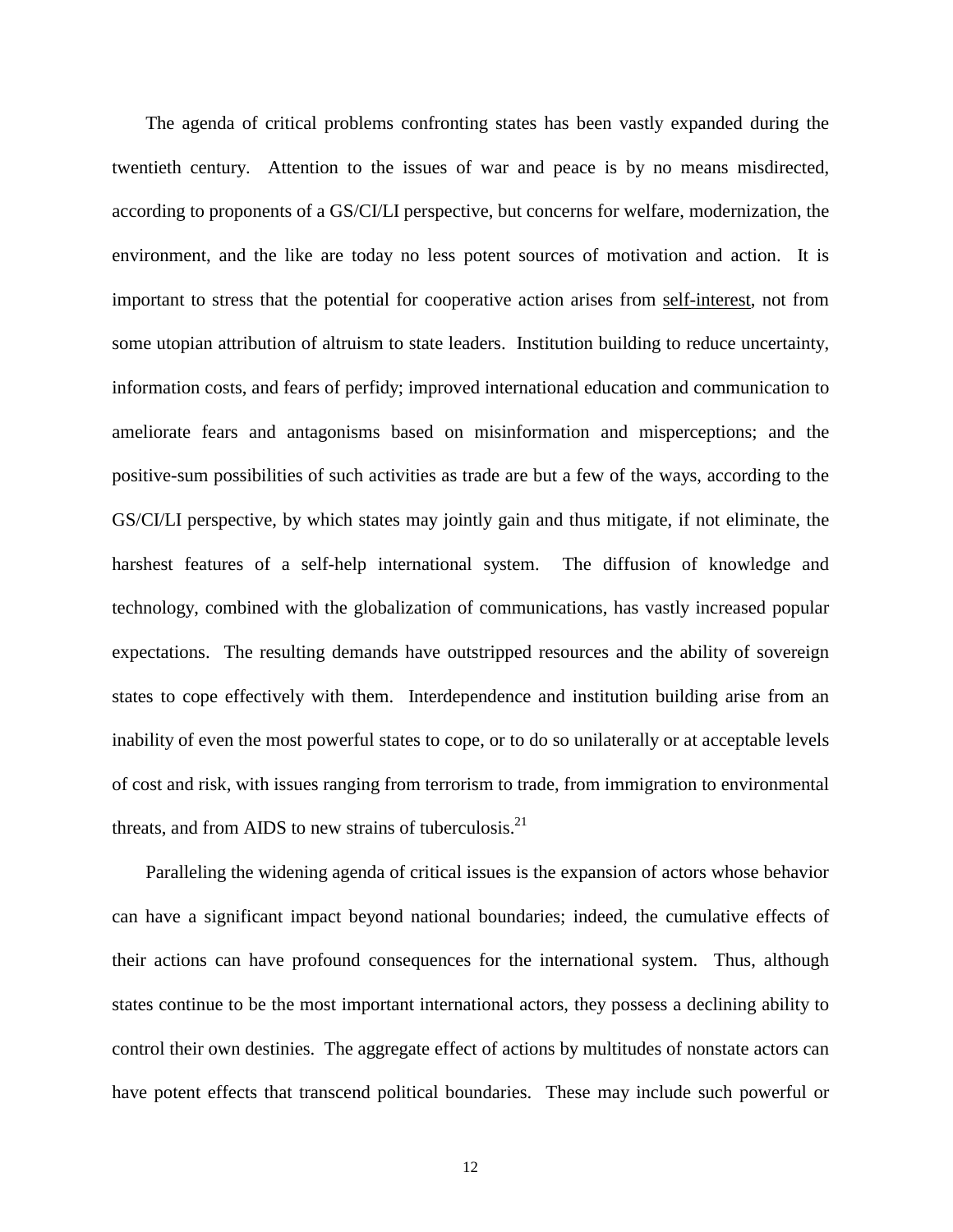highly visible nonstate organizations as Exxon, the Organization of Petroleum Exporting Countries, or the Palestine Liberation Organization, and even shadowy ones such as the al Qaeda group that claimed to have carried out the 9/11 terrorist attacks. On the other hand, the cumulative effects of decisions by less powerful actors may also have profound international consequences. For example, decisions by thousands of individuals, mutual funds, banks, pension funds, and other financial institutions to sell securities on 19 October 1987 not only resulted in an unprecedented "crash" on Wall Street but also within hours its consequences were felt throughout the entire global financial system. The difficulties of containing economic problems within a single country were also illustrated by the international consequences of difficulties in Thailand, Mexico and Russia during the late 1990s.

The widening agenda of critical issues, most of which lack a purely national solution, has also led to creation of new actors that transcend political boundaries; for example, international organizations, transnational organizations, nongovernment organizations, multinational corporations, and the like. Thus, not only does an exclusive focus on the war/peace issue fail to capture the complexities of contemporary international life but it also blinds the analyst to the institutions, processes, and norms that self-interested states may use to mitigate some features of an anarchic system. In short, according to GS/CI/LI perspectives, analysts of a partially globalized world may incorporate elements of realism (anarchy, selfinterest, rationality, etc.) as a necessary starting point, but these are not sufficient for an adequate understanding.

The GS/CI/LI models recognize that international behavior and outcomes arise from a multiplicity of motives, not merely the imperatives of systemic power balances. They also alert us to the fact that important international processes originate not only in the actions of states but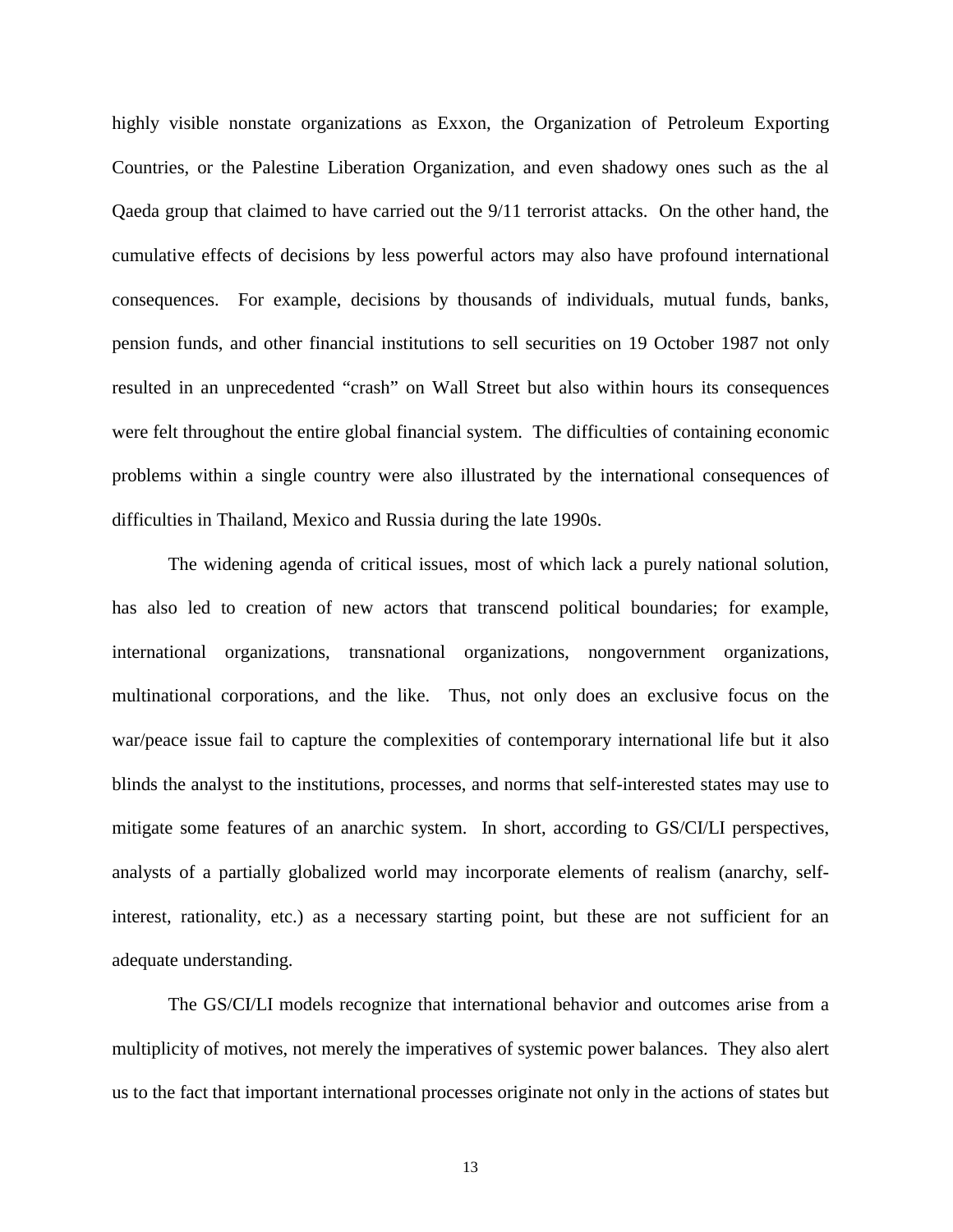also in the aggregated behavior of other actors. These models enable the analyst to deal with a broader agenda of critical issues; they also force one to contemplate a richer menu of demands, processes, and outcomes than would be derived from realist models, and thus, they are more sensitive to the possibility that politics of trade, currency, immigration, health, the environment, or energy may significantly and systematically differ from those typically associated with security issues.

A point of some disagreement among theorists lumped together here under the GS/CI/LI rubric centers on the importance and future prospects of the nation-state. The state serves as the starting point for analysts who focus on the ways in which these self-interested actors may pursue gains and reduce risks and uncertainties by various means, including creation of institutions. They view the importance of the nation-state as a given for at least the foreseeable future.

Other theorists regard the sovereign territorial state as in a process of irreversible decline, partly because the revolution in communications is widening the horizons and thus providing competition for loyalties of its citizens, partly because states are increasingly incapable of meeting the expanding expectations of its subjects; the "revolution of rising expectations" is not limited to less developed countries. Theirs is a largely utilitarian view of the state in which national sentiments and loyalties depend importantly on continuing favorable answers to the question: "what have you done for me lately?" However, these analysts may be underestimating the potency of nationalism and the durability of the state. Several decades ago one of them wrote that "the nation is declining in its importance as a political unit to which allegiances are attached."<sup>22</sup> Objectively, nationalism may be an anachronism but, for better or worse, powerful loyalties are still attached to states. The suggestion that, because even some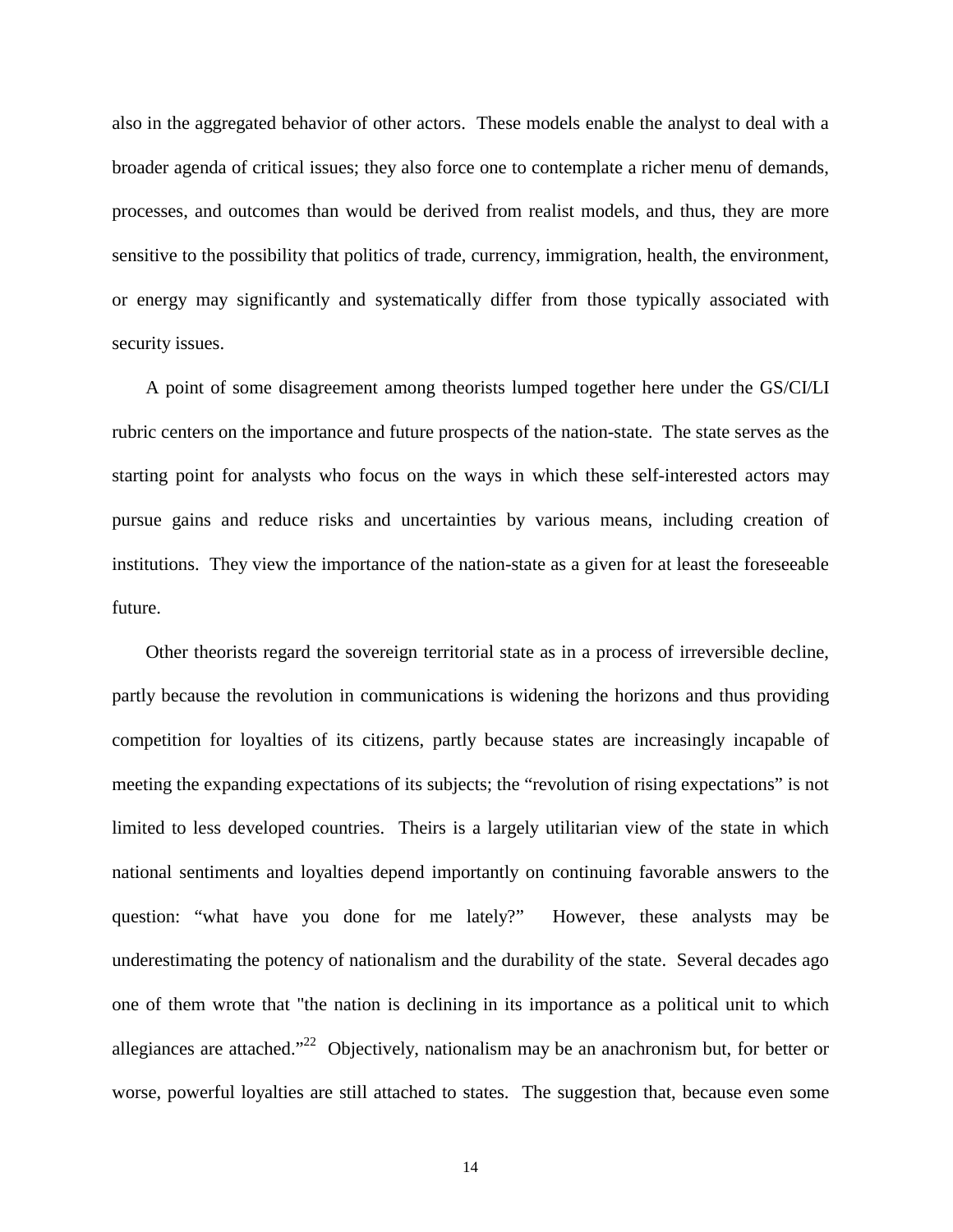well-established nations have experienced independence movements among ethnic, cultural, or religious minorities, the territorial state is in an irreversible decline is not wholly persuasive. In virtually every region of the world there are groups that seek to create or restore geographicallybased entities in which its members may enjoy the status and privileges associated with sovereign territorial statehood. Events since 1989 in Eastern Europe, parts of the former Yugoslavia and Soviet Union, Palestine, Sri Lanka, Iraq, Quebec, Turkey, and elsewhere, seem to indicate that obituaries for nationalism may be somewhat premature.

The notion that such powerful nonnational actors as major multinational corporations (MNCs) will soon transcend the nation-state seems equally premature. International drug rings do appear capable of challenging and perhaps even dominating national authorities in Colombia, Panama, and some other states. But the pattern of outcomes in confrontations between MNCs and states, including cases involving major expropriations of corporate properties, indicate that even relatively weak nations are not always the hapless pawns of MNCs. The 9/11 terrorist attacks demonstrated once again that even the most powerful states that also enjoy a favorable geographical location cannot provide absolute safety for their populations. Perhaps paradoxically, these attacks and the resulting responses also reconfirmed the continuing importance of the state in world politics.

Underlying the GS/CI/LI critique of realist theories is the view that the latter are too wedded to the past and are thus incapable of dealing adequately with change. Even if global dynamics arise from multiple sources (including nonstate actors), however the actions of states and their agents would appear to remain the major sources of change in the international system. The third group of systemic theories to be considered, the Marxist/World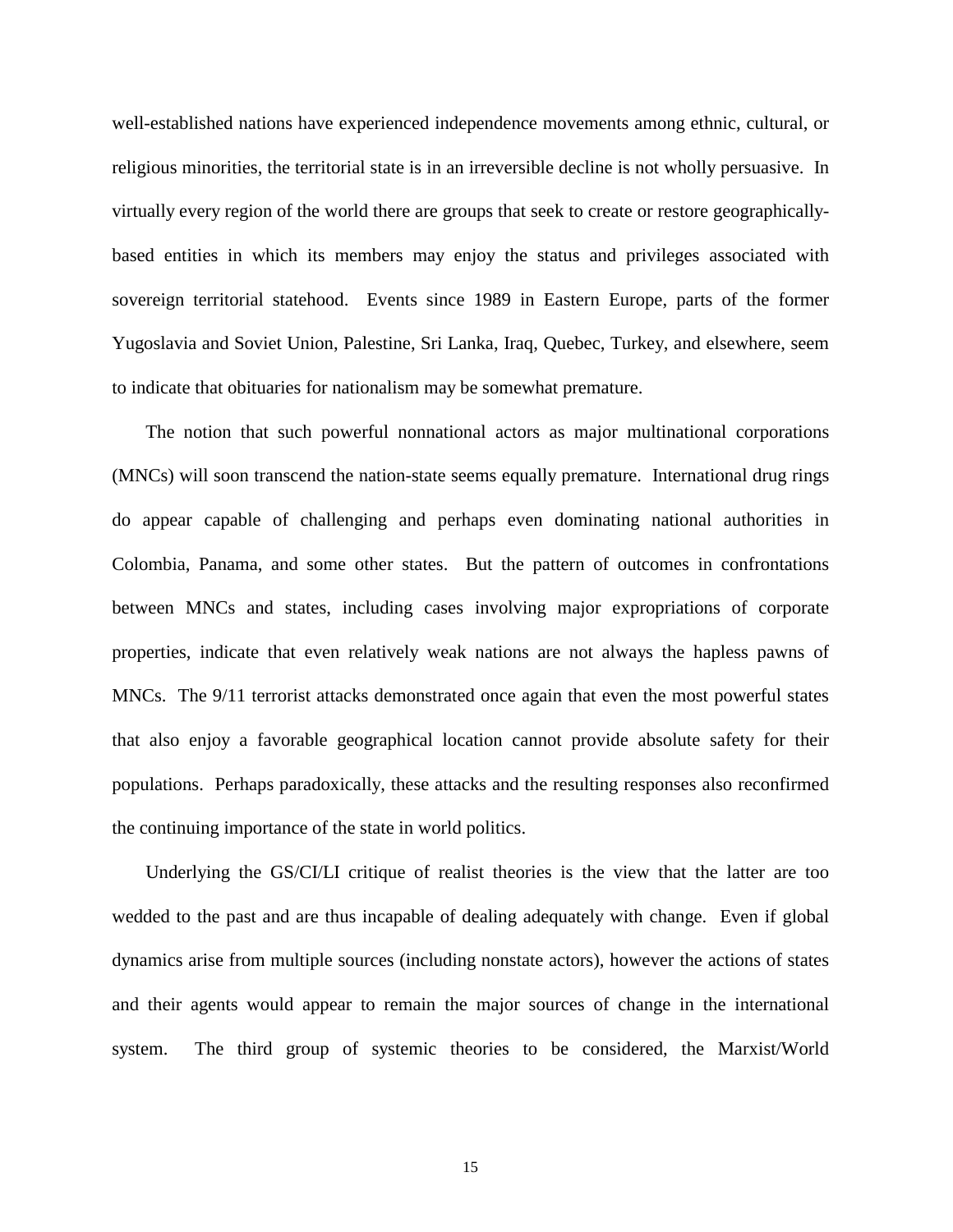System/Dependency (M/WS/D) models, further downplays the role of the nation-state even further.

#### Marxism, World Systems, Dependency

Many of the distinctions among M/WS/D theories are lost by treating them together and by focusing on their common features, but in the brief description possible here only common denominators will be presented. These models challenge both the war/peace and state-centered features of realism, but they do so in ways that differ sharply from challenges of GS/CI/LI models.<sup>23</sup> Rather than focusing on war and peace, these theories direct attention to quite different issues, including uneven development, poverty, and exploitation within and between nations. These conditions, arising from the dynamics of the modes of production and exchange, and they must be incorporated into any analysis of intra- and inter-nation conflict.

According to adherents of these models, the key groups within and between nations are classes and their agents: As Immanuel Wallerstein put it, "in the nineteenth and twentieth centuries there as been only one world system in existence, the world capitalist worldeconomy."<sup>24</sup> The "world capitalist system" is characterized by a highly unequal division of labor between the periphery and core. Those at the periphery are essentially the drawers of water and the hewers of wood whereas the latter appropriate the surplus of the entire world economy. This critical feature of the world system not only gives rise to and perpetuates a widening rather than narrowing gap between the wealthy core and poor periphery but also to a dependency relationship from which the latter are unable to break loose. Moreover, the class structure within the core, characterized by a growing gap between capital and labor, is faithfully reproduced in the periphery so that elites there share with their counterparts in the core an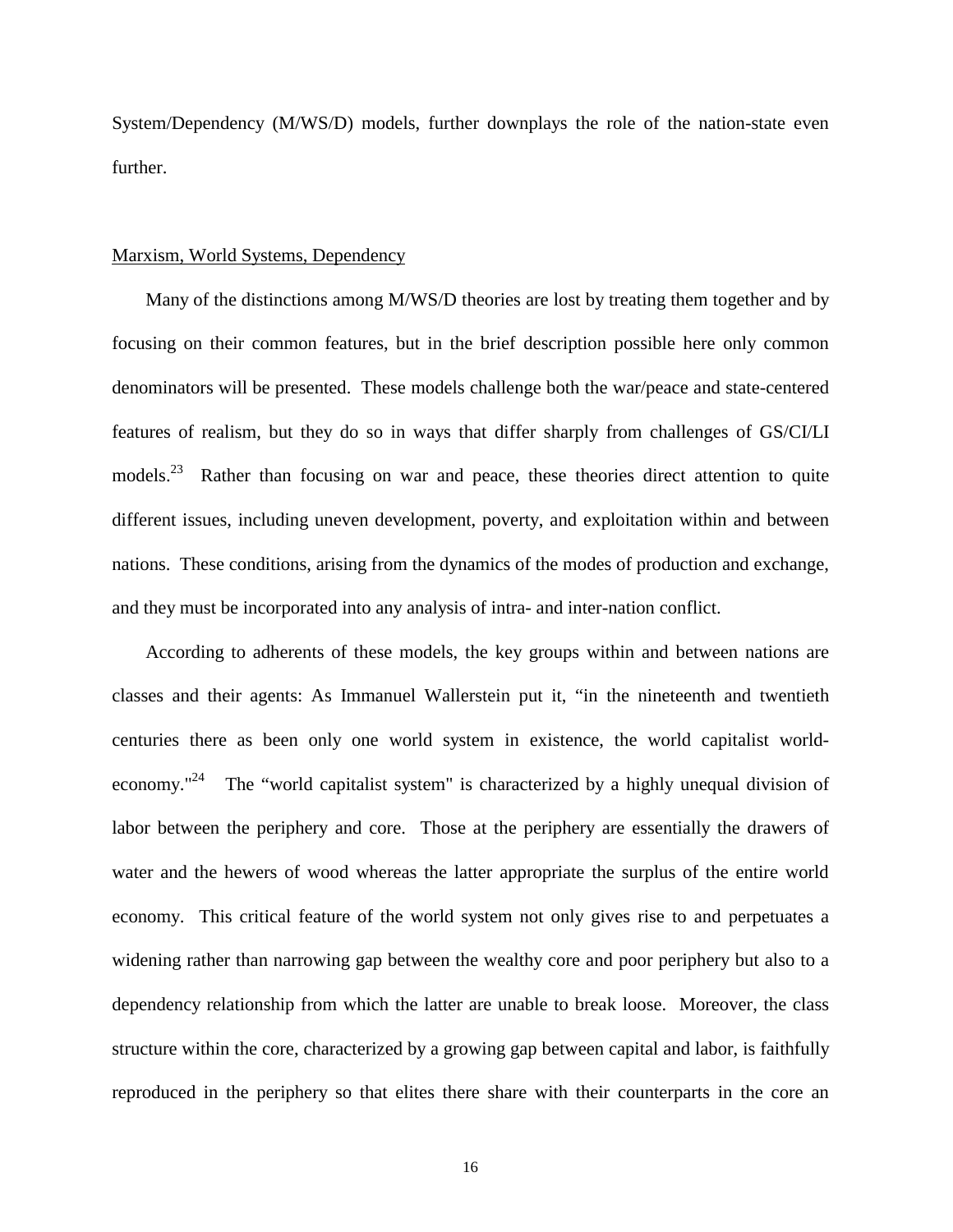interest in perpetuating the system. Thus, in contrast to many realist theories, M/WS/D models encompass and integrate theories of both the global and domestic arenas.

M/WS/D models have been subjected to trenchant critiques.<sup>25</sup> The state, nationalism, security dilemmas, and related concerns are at the theoretical periphery rather than at the core. "Capitalism was from the beginning an affair of the world-economy," Wallerstein asserts, "not of nation-states."<sup>26</sup> A virtue of many M/WS/D theories is that they take a long historical perspective on world affairs rather than merely focusing on contemporary issues. Yet, by neglecting nation-states and the dynamics arising from their efforts to deal with security in an anarchical system--or at best relegating these actors and motivations to a minor role--M/WS/D models are open to question, much as would be analyses of *Hamlet* that neglect the central character and his motivations.

Finally, the earlier observations about the persistence of nationalism as an element of international relations seem equally appropriate here. Perhaps national loyalties can be dismissed as prime examples of "false consciousness," but even in areas that experienced two generations of one-party Communist rule, as in China, Poland, Hungary, Czechoslovakia, or Estonia, there was scant evidence that feelings of solidarity with workers in the Soviet Union or elsewhere replaced nationalist sentiments.

The end of the Cold War and subsequent events have rendered Marxist theories somewhat problematic, but the gap between rich and poor states has, if anything, become more acute during the past decade. Globalization has helped some Third World countries such as Singapore, South Korea, and Taiwan, but it has done little for most African countries. This condition has given rise to two somewhat related explanation for disparities, not only between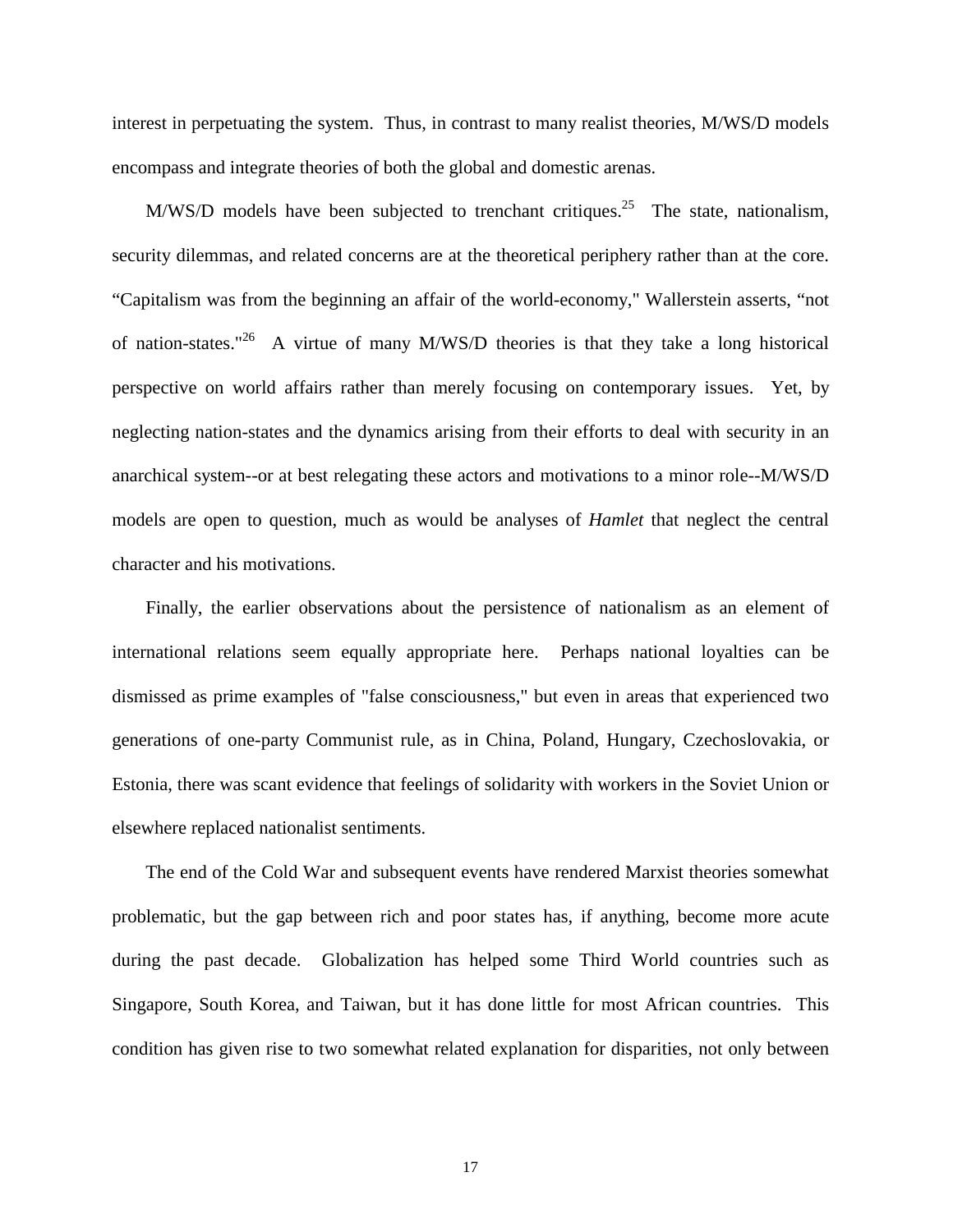the industrial west and the rest of the world, but also among countries that gained their independence since 1945.

The first focuses on geography. One analyst notes, for example, that landlocked countries in tropical zones have serious disadvantages in coping with such health problems as malaria and in overcoming the high costs of land transportation for exporting their goods.<sup>27</sup> The second cluster of theories purporting to explain uneven development point to cultural differences.28 Neither of these theories is new; Max Weber's *The Protestant Ethic and the Spirit of Capitalism* is a classic illustration of a cultural explanation for development.

While geographical and cultural theories have enjoyed some revival recently, they have also provoked spirited debates, in part because of highly dubious uses in the past.<sup>29</sup> Unlike Marxist theories, they also appear to place the primary responsibility for under-development on the poor countries themselves, and they seem to offer limited prospects for coping with the problem because neither geography nor culture can easily be changed. Proponents of these theories respond that a proper diagnosis of the roots of under-development is a necessary condition for its amelioration; for example through aid programs that target public health and transportation infrastructure needs.

# **Constructivism**

Although the theories described to this point tended to dominate debates during the past century, "constructivism" has recently emerged as a significant approach to world politics. Unlike many "post-modernists" (discussed in the next section), most constructivists work within the theoretical and epistemological premises of the social sciences, and they generally seek to expand rather than undermine the purview of other theoretical perspectives. As with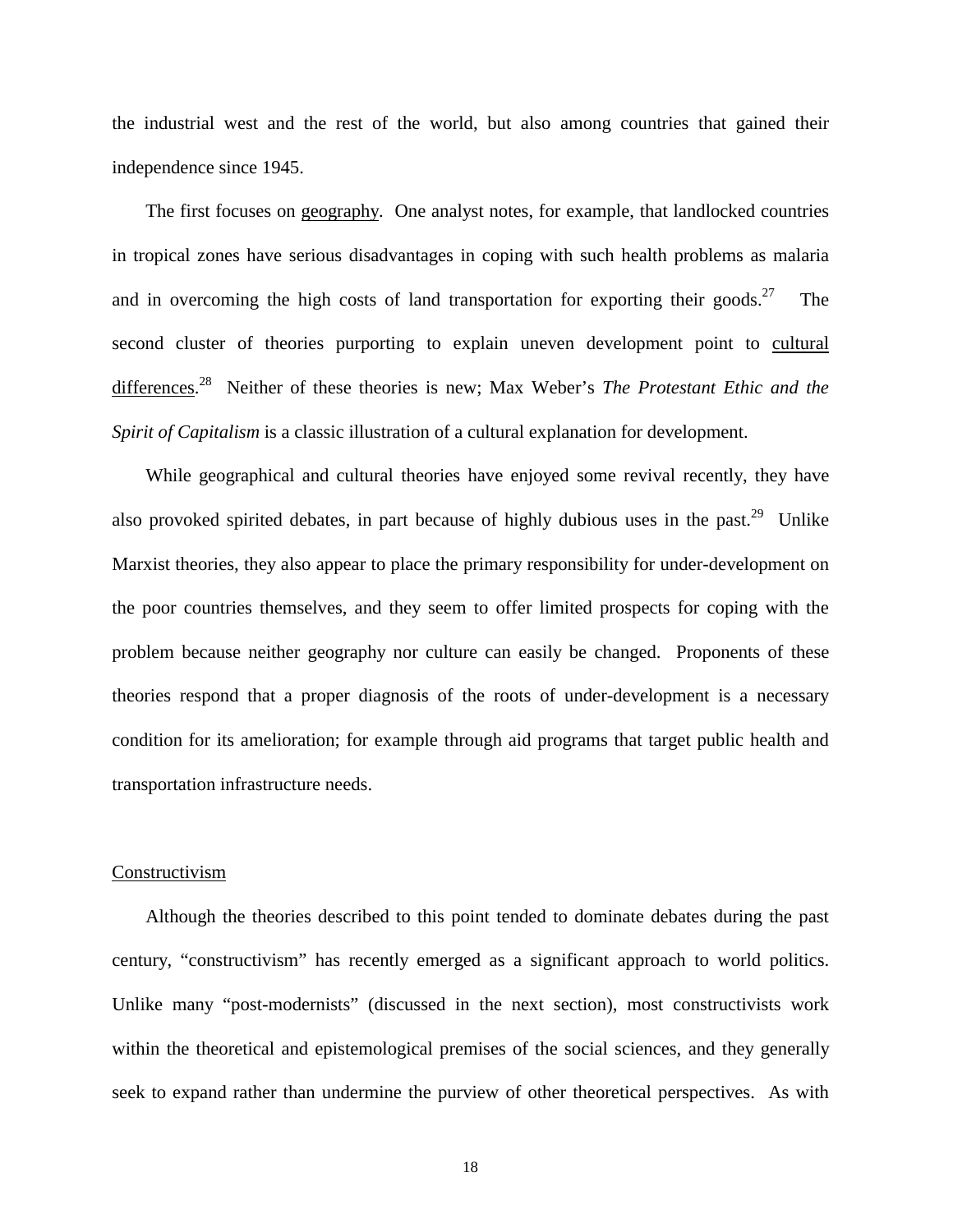other approaches summarized in this essay, constructivists do not constitute a monolithic perspective, but they do share some key ideas, the first of which is that the environment in which states act is social and ideational as well as material. Money provides a good example of the construction of social reality. If money is limited to metals such as gold and silver, then it has value because the metal itself is valuable, and its use constitutes a form of barter. For reasons of convenience and to expand the money supply, modern governments have also designated bits of colored paper and base metals to serve as money although they have little if any intrinsic value; that they are valuable and can be used as a medium of exchange is the result of a construction of economic reality.30

In their emphasis on the construction of social reality, its proponents challenge the materialist basis of the approaches discussed above. Because the social gives meaning to the material, many core concepts, including anarchy, power, national interest, security dilemma, and others, are seen as socially constructed rather than as the ineluctable consequences of system structures. Moreover, interests and identities--for example, those who are designated as "allies" or "enemies"--are also social constructs, the products of human agency, rather than structurally determined. The title of a widely-cited work by Alexander Wendt, "Anarchy is What States Make of It," provides something of the flavor of the constructionist perspective. Wendt shows that because anarchy can have multiple meanings for different actors, it may give rise to a wider range of behaviors than postulated by realism.<sup>31</sup>

Constructivists have also shown that ideas and norms sometimes compete with, shape, or even trump material interests. Although not labeled as a constructivist analysis, an early study of John Foster Dulles' policies toward the USSR revealed that he constructed a model of the Soviet system, based largely on his lifelong study of Lenin's writings. Brutal Soviet foreign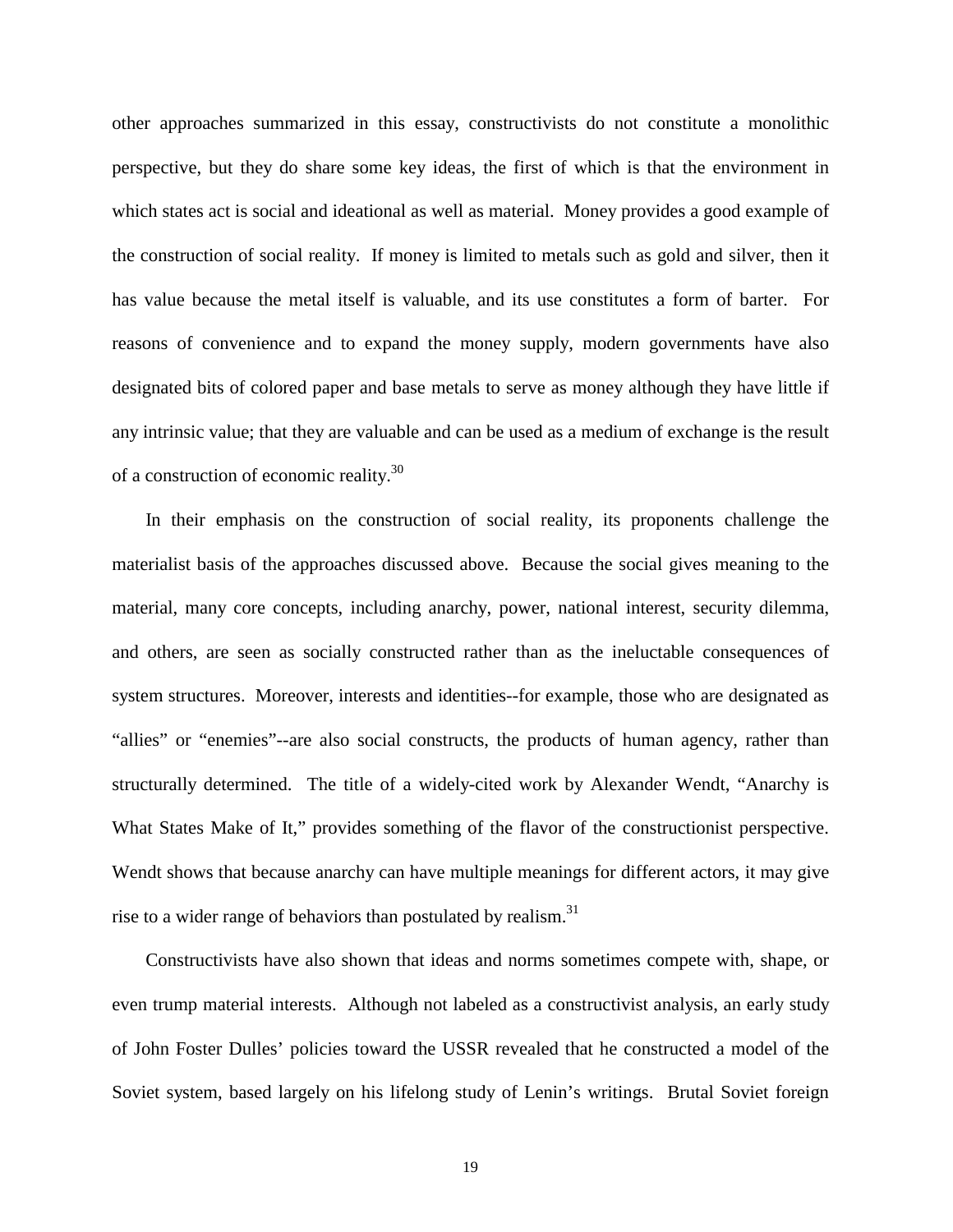policies during the Stalin era provided ample support for Dulles' model, but the more variegated policies of those who came to power in the Kremlin after the Soviet dictator's death in 1953 were also interpreted in ways suggesting that Dulles' model was largely impervious to any evidence that might call it into question.<sup>32</sup> The end of the Cold War and disintegration of the Soviet Union have triggered off a lively debate among proponents of ideational and material interpretations of the acceptance by Mikhail Gorbachev of domestic reforms and collapse of the Soviet empire in Eastern Europe.<sup>33</sup>

At this point, constructivism is less a theory than an approach. It has been used to analyze the origins, development, and consequences of norms and cultures in a broad range of settings.<sup>34</sup> It might offer an especially fruitful contribution to the persisting debates, described below, on the "democratic peace" thesis. The constructivist approach is of relatively recent vintage, but it bears considerable resemblance to the venerable social science dictum that we all perceive our environment through the lenses of belief systems, and thus that, "It is what we think the world is like, not what it is really like, that determines our behavior. $35$  This also illustrates the tendency for each generation of political scientists to reinvent, if not the whole wheel, at least some parts of it.

# Decision Making

Many advocates of realism recognize that it cannot offer fine-grained analyses of foreign policy behavior and, as noted earlier, Waltz denies that it is desirable or even possible to combine theories of international relations and foreign policy. Decision-making models challenge the premises that it is fruitful to conceptualize the nation as a unitary rational actor whose behavior can adequately be explained by reference to the system structure--the second,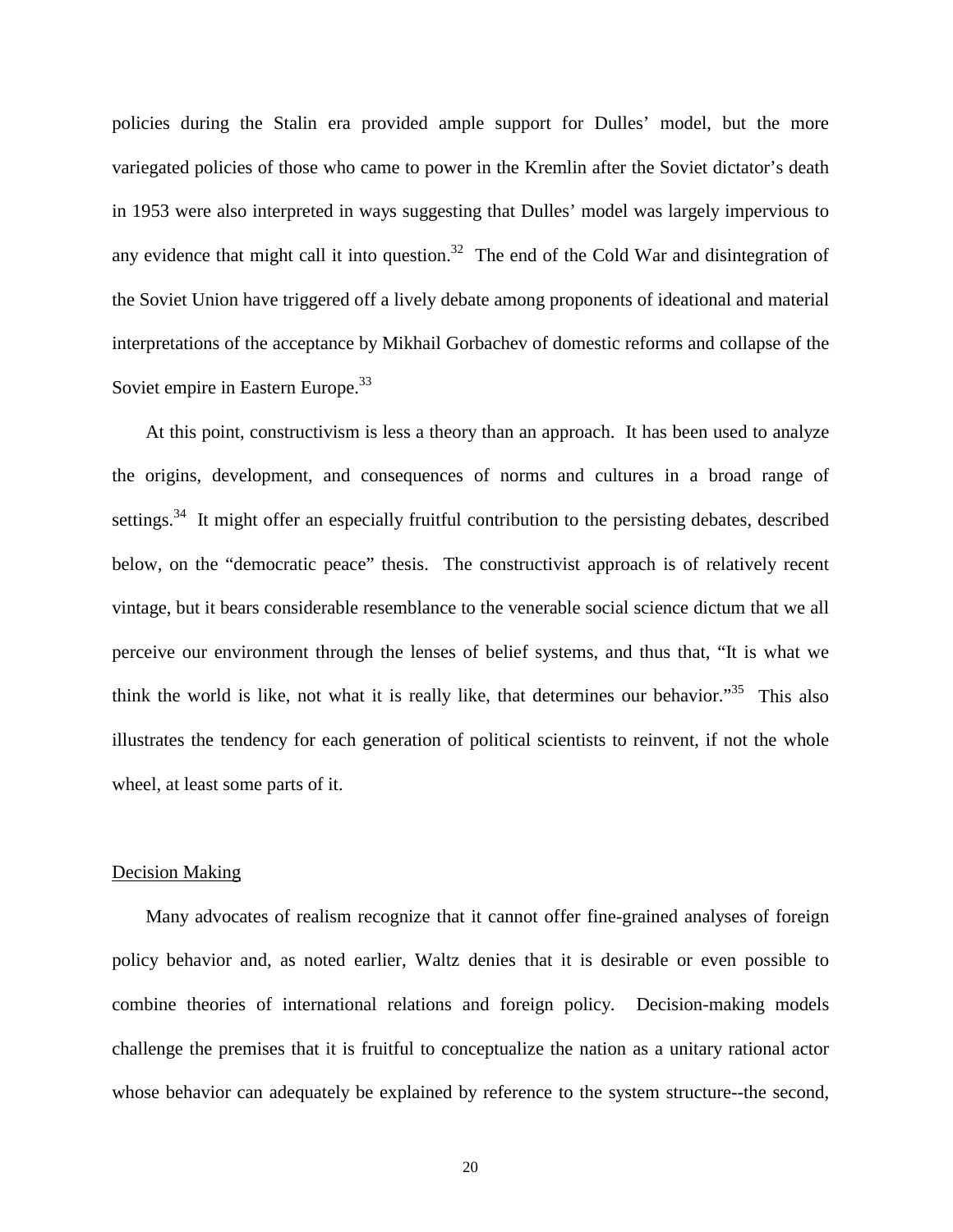fourth, and fifth realist propositions identified earlier--because individuals, groups, and organizations acting in the name of the state are also sensitive to domestic pressures and constraints, including elite maintenance, electoral politics, public opinion, interests groups, ideological preferences, and bureaucratic politics. Such core concepts as "the national interest" are not defined solely by the international system, much less by its structure alone, but they are also likely to reflect elements within the domestic political arena. Thus, rather than assuming with the realists that the state can be conceptualized as a "black box"--that the domestic political processes are unnecessary for explaining the sources of its external behavior--decisionmaking analysts believe one must indeed take these internal processes into account, with special attention directed at policymakers.

At the broadest level of analyses within the "black box," the past two decades have witnessed a burgeoning literature and heated controversies on the "democratic peace," arising from the finding that, while democracies are no less likely to engage in wars, they do not fight each other.<sup>36</sup> The literature is far too vast to discuss in any detail in this brief essay. Some of the debate is about minutiae (does Britain's pro forma declaration of war on Finland during World War II constitute a crucial disconfirming case?), but parts of it engage such central issues as the role of institutions (transparent policymaking) in allaying fears of perfidy or of norms (the culture of compromise) in reducing or eliminating wars between democracies. Suffice it to say that proponents and critics of democratic peace thesis line up mostly along realist-liberal lines. The democratic peace thesis is especially troubling to realists for at least three reasons. It runs counter to a long tradition, espoused by Alexis de Tocqueville, Hans Morgenthau, George Kennan, Walter Lippmann, Henry Kissinger, and other notable realists, that depicts democracies as seriously disadvantaged in conducting foreign affairs. Moreover, the thesis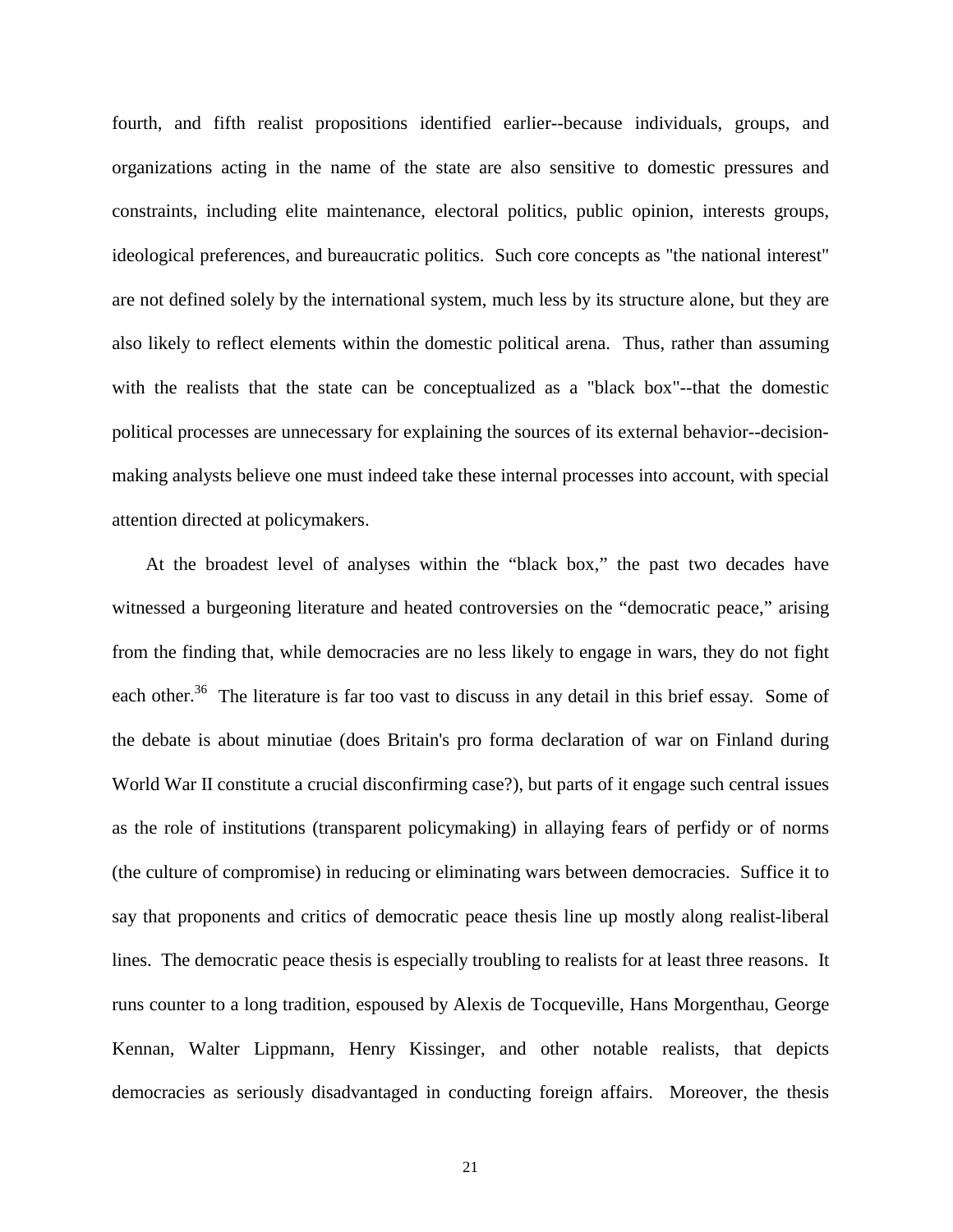democracies may behave differently directly challenges a core premise of structural realism. As Waltz notes, "If the democratic peace thesis is right, structural realist theory is wrong."<sup>37</sup> At the policy level, few realists are comfortable with espousal by the first Bush and Clinton administrations of "democracy promotion" abroad as a vital goal of American diplomacy, at least at the rhetorical level, usually denouncing it as an invitation to hopeless crusading, or as " international social work" worthy of Mother Theresa but not of the world's sole superpower.<sup>38</sup>

To reconstruct how nations deal with each other, it is necessary to view the situation through the eyes of those who act in the name of the state: decision makers and the group and bureaucratic-organizational contexts within which they act. Table 2 provides an overview of three major types of decision-making models, beginning with the bureaucratic-organizational models.<sup>39</sup>

#### Bureaucratic and organizational politics

Traditional models of complex organizations and bureaucracy emphasized the benefits of a division of labor, hierarchy, and centralization, coupled with expertise, rationality, and obedience. They also assumed that clear boundaries should be maintained between politics and decision making, on the one hand, and administration and implementation on the other. Following pioneering works by Chester Barnard, Herbert Simon and James March, and others, more recent theories depict organizations quite differently.<sup>40</sup> The central premise is that decision making in bureaucratic organizations is not constrained only by the legal and formal norms that are intended to enhance the rational and eliminate the capricious aspects of bureaucratic behavior. There is an *emphasis* upon rather than a denial of the political character of bureaucracies, as well as on other "informal" aspects of organizational behavior. Complex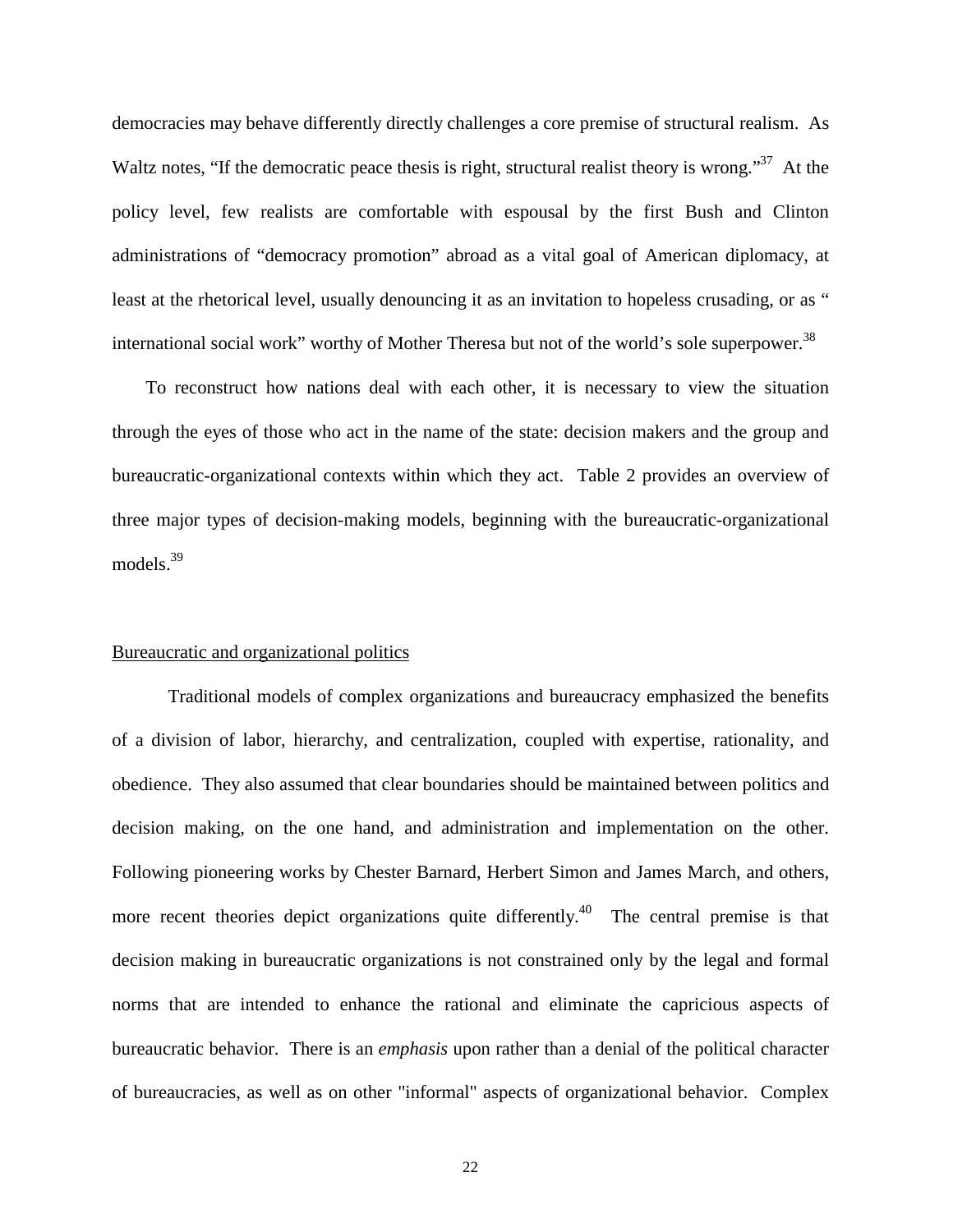organizations are composed of individuals and units with conflicting perceptions, values, and interests that may arise from parochial self-interest ("what is best for my bureau is also best for my career"), and also from different perceptions of issues arising ineluctably from a division of labor ("where you stand depends on where you sit"). Organizational norms and memories, prior policy commitments, inertia, and standard operating procedures may shape and perhaps distort the structuring of problems, channeling of information, use of expertise, the range of options that may be considered, and implementation of executive decisions. Consequently, organizational decision making is essentially political in character, dominated by bargaining for resources, roles and missions, and by compromise rather than analysis.41

An ample literature of case studies on budgeting, weapons acquisitions, military doctrine, and similar situations confirms that foreign and defense policy bureaucracies rarely conform to the Weberian "ideal type" of rational organization.<sup>42</sup> Some analysts assert that crises may provide the motivation and means for reducing some of the nonrational aspects of bureaucratic behavior: crises are likely to push decisions to the top of the organization where a higher quality of intelligence is available; information is more likely to enter the top of the hierarchy directly, reducing the distorting effects of information processing through several levels of the organization; and broader, less parochial values may be invoked. Short decision time in crises reduces the opportunities for decision making by bargaining, log rolling, incrementalism, lowest-common-denominator values, "muddling through," and the like.<sup>43</sup>

Even studies of international crises from a bureaucratic-organizational perspective, however, are not uniformly sanguine about decision making in such circumstances. Graham Allison's analysis of the Cuban missile crisis identified several critical bureaucratic malfunctions concerning dispersal of American aircraft in Florida, the location of the naval

23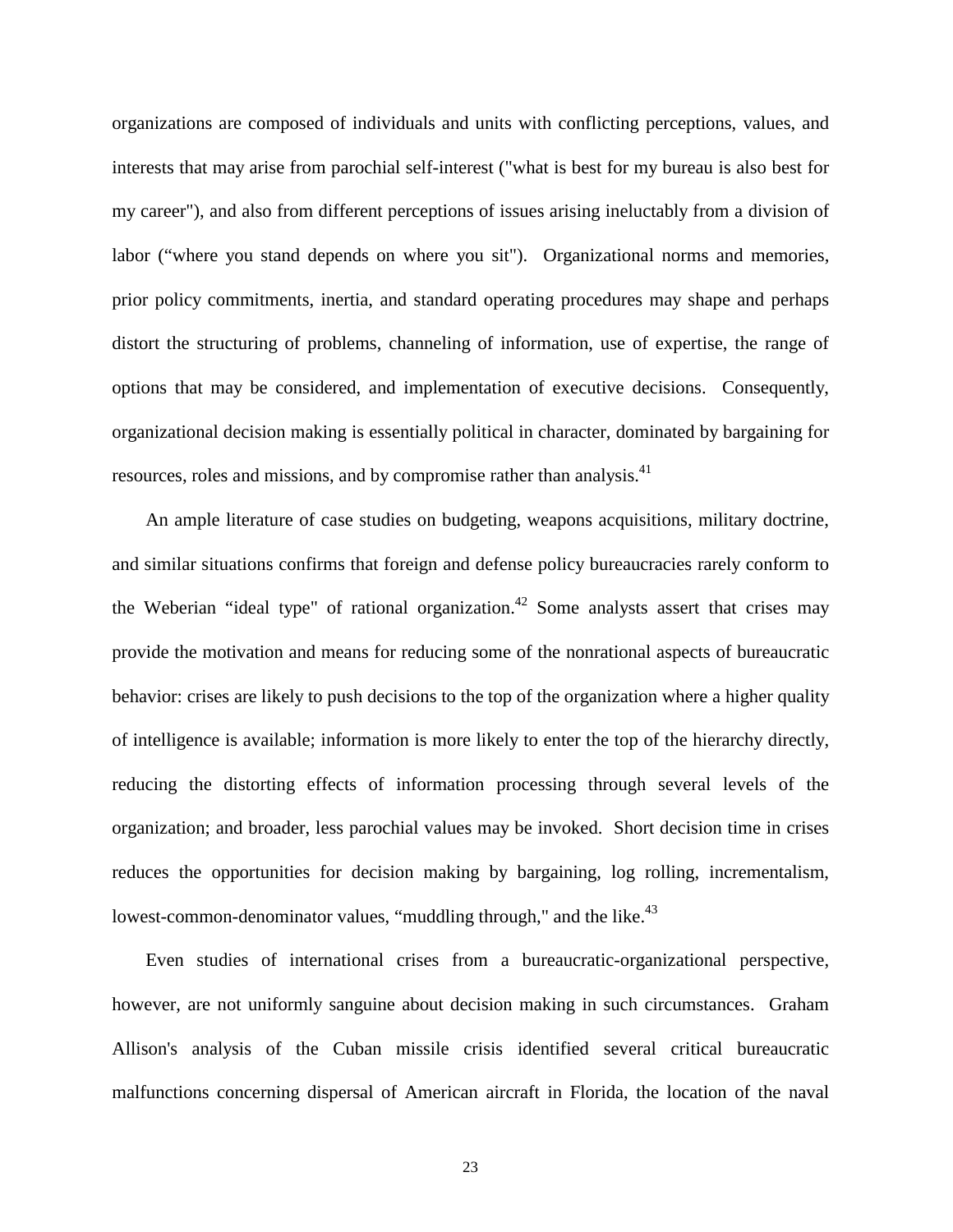blockade, and grounding of weather-reconnaissance flights from Alaska that might stray over the USSR. Richard Neustadt's study of two crises involving the United States and Great Britain revealed significant misperceptions of each other's interests and policy processes. And an examination of three American nuclear alerts found substantial gaps in understanding and communication between policymakers and the military leaders who were responsible for implementing the alerts. $44$ 

Critics of some organizational-bureaucratic models have directed their attention to several points.<sup>45</sup> They assert, for instance, that the emphasis on bureaucratic bargaining fails to differentiate adequately between the positions of the participants. In the American system, the president is not just another player in a complex bureaucratic game. Not only must he ultimately decide but he also selects who the other players will be, a process that may be crucial in shaping the ultimate decisions. If General Matthew Ridgway and Attorney General Robert Kennedy played key roles in the American decisions not to intervene in Indochina in 1954 and not to bomb or invade Cuba in 1962, it was because Presidents Eisenhower and Kennedy chose to accept their advice rather than that of other officials. Also, the conception of bureaucratic bargaining tends to emphasize its nonrational elements to the exclusion of genuine intellectual differences that may be rooted in broader concerns, including disagreements on what national interests, if any, are at stake in a situation. Indeed, properly managed, decision processes that promote and legitimize "multiple advocacy" among officials may facilitate highquality decisions.46

These models may be especially useful for understanding the slippage between executive decisions and foreign policy actions that may arise during implementation, but they may be less valuable for explaining the decisions themselves. Allison's study of the Cuban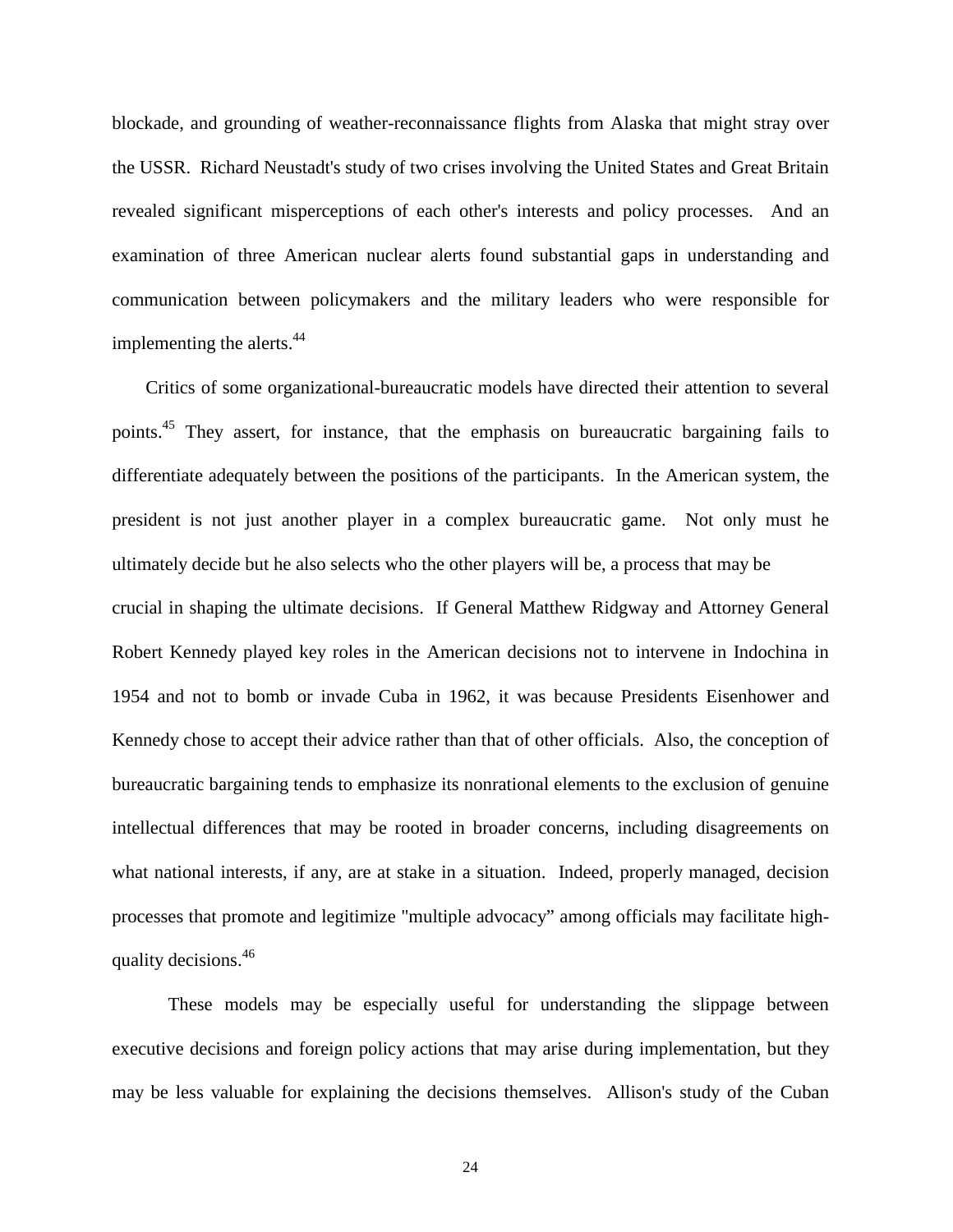missile crisis does not indicate an especially strong correlation between bureaucratic roles and evaluations of the situation or policy recommendations, as predicted by his "Model III" (bureaucratic politics), and recently published transcripts of deliberations during the crisis do not offer more supporting evidence for that model.<sup>47</sup> Yet Allison does present some compelling evidence concerning policy implementation that casts considerable doubt on the adequacy of traditional realist conceptions of the unitary rational actor.

# Small group politics

Another decision-making model used by some political scientists supplements bureaucratic-organizational models by narrowing the field of view to foreign policy decisions within small-group contexts. Some analysts have drawn upon sociology and social psychology to assess the impact of various types of group dynamics on decision making.<sup>48</sup> Underlying these models are the premises that the group is not merely the sum of its members (thus decisions emerging from the group are likely to be different from what a simple aggregation of individual preferences and abilities might suggest), and that group dynamics can have a significant impact on the substance and quality of decisions.

Groups often perform better than individuals in coping with complex tasks owing to diverse perspectives and talents, an effective division of labor, and high-quality debates on definitions of the situation and prescriptions for dealing with it. Groups may also provide decision-makers with emotional and other types of support that may facilitate coping with complex problems. Conversely, they may exert pressures for conformity to group norms, thereby inhibiting the search for information and policy options, ruling out the legitimacy of some options, curtailing independent evaluation, and suppressing some forms of intragroup

25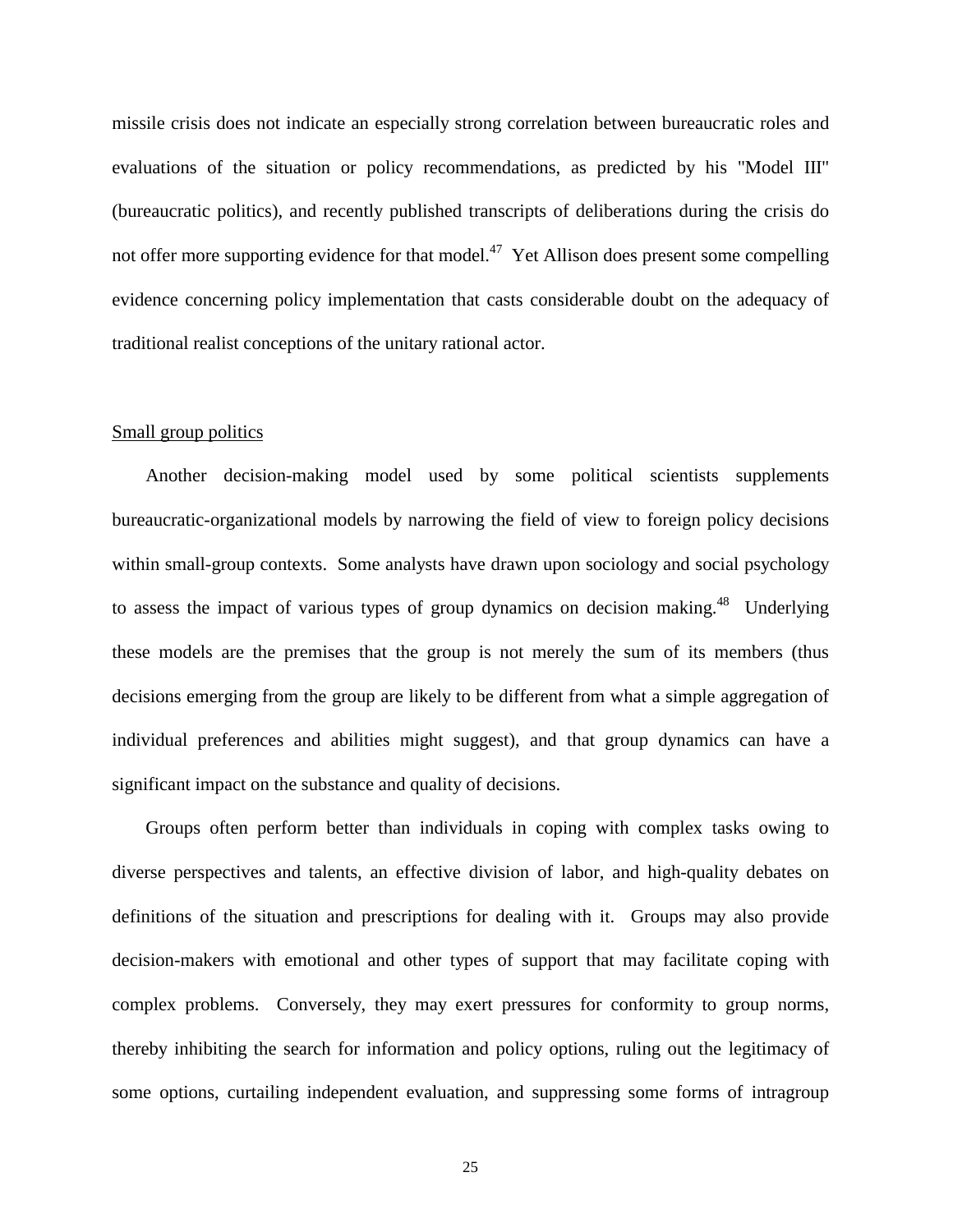conflict that might serve to clarify goals, values, and options. Classic experiments have revealed the extent to which group members will suppress their beliefs and judgments when faced with a majority adhering to the contrary view, even a counterfactual one.<sup>49</sup>

Drawing on historical case studies, social psychologist Irving Janis has identified a different variant of group dynamics, which he labels "groupthink" to distinguish it from the more familiar type of conformity pressure on "deviant" members of the group.<sup>50</sup> Janis challenges the conventional wisdom that strong cohesion among group members invariably enhances performance. Under certain conditions, strong cohesion can markedly degrade the group's performance in decision making. Members of a cohesive group may, as a means of dealing with the stresses of having to cope with consequential problems and in order to bolster self-esteem, increase the frequency and intensity of face-to-face interaction, resulting in greater identification with the group and less competition within it; "concurrence seeking" may displace or erode reality-testing and sound information processing and judgment. As a consequence, groups may be afflicted by unwarranted feelings of optimism and invulnerability, stereotyped images of adversaries, and inattention to warnings. Janis's analyses of both "successful" (the Marshall Plan, the Cuban missile crisis) and "unsuccessful" (Munich Conference of 1938, Pearl Harbor, the Bay of Pigs invasion) cases indicate that "groupthink" or other decision-making pathologies are not inevitable, and he develops some guidelines for avoiding them. $51$ 

# Individual leaders

Still other decision-making analysts focus on the individual policymaker, emphasizing the gap between the demands of the classical model of rational decision making and the substantial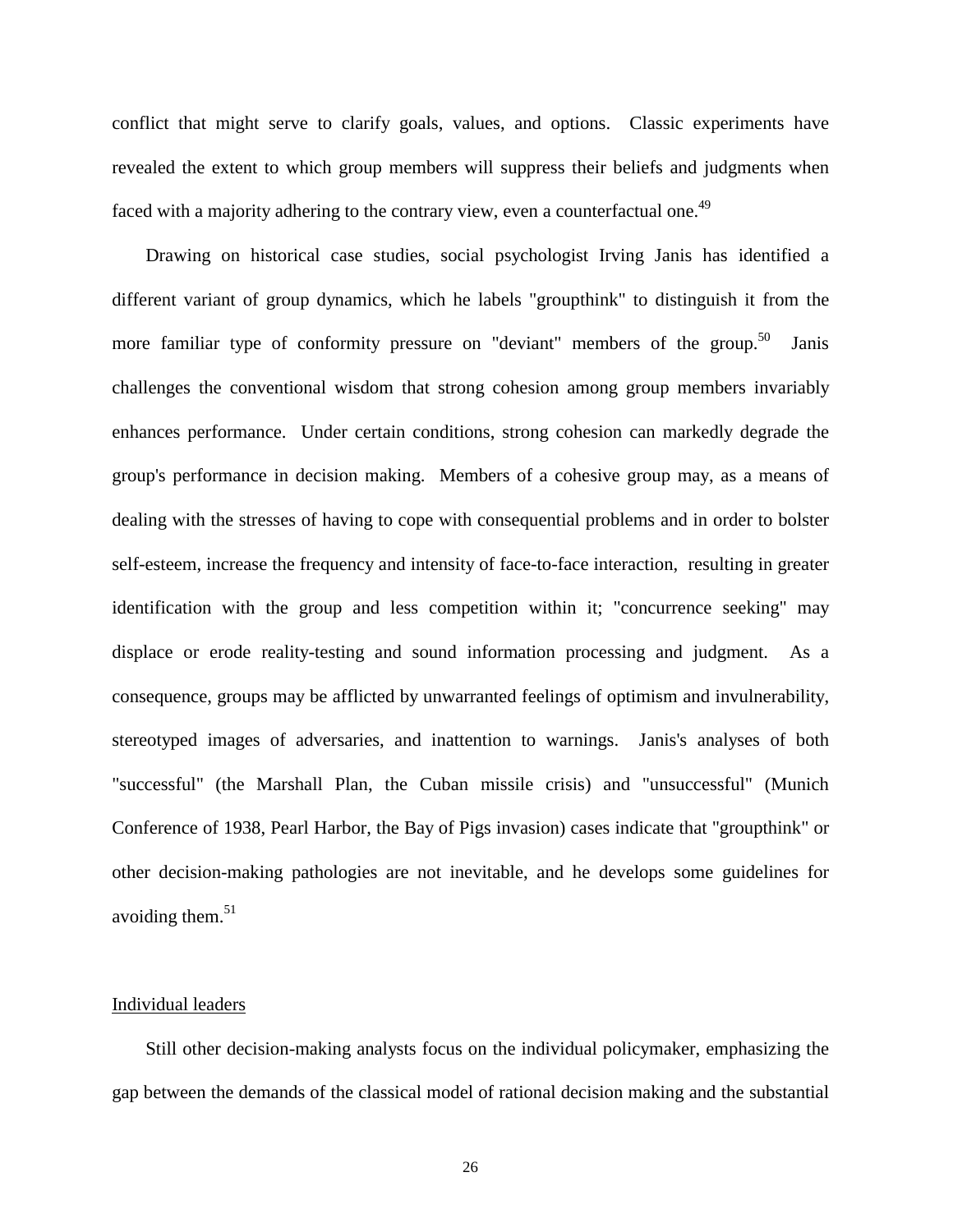body of theory and evidence about various constraints that come into play in even relatively simple choice situations.<sup>52</sup> Drawing upon cognitive psychology, these models go well beyond some of the earlier formulations that drew upon psychodynamic theories to identify various types of psychopathologies among political leaders: paranoia, authoritarianism, the displacement of private motives on public objects, etc.<sup>53</sup> Efforts to include informationprocessing behavior of the individual decision maker have been directed at the cognitive and motivational constraints that, in varying degrees, affect the decision-making performance of "normal" rather than pathological subjects. Thus, attention is directed to all leaders, not merely those, such as Hitler or Stalin, who display symptoms of clinical abnormalities.

Many challenges to the classical model have focused on limited human capabilities for objectively rational decision making. The cognitive constraints on rationality include limits on the individual's capacity to receive, process, and assimilate information about the situation; an inability to identify the entire set of policy alternatives; fragmentary knowledge about the consequences of each option; and an inability to order preferences on a single utility scale.<sup>54</sup> These have given rise to several competing conceptions of the decision maker and his or her strategies for dealing with complexity, uncertainty, incomplete or contradictory information and, paradoxically, information overload. They variously characterize the decision maker as a problem solver, naive or intuitive scientist, cognitive balancer, dissonance avoider, information seeker, cybernetic information processor, and reluctant decision maker.

Three of these conceptions seem especially relevant for foreign policy analysis. The first views the decision-maker as a "bounded rationalist" who seeks satisfactory rather than optimal solutions. As Herbert Simon has put it, "the capacity of the human mind for formulating and solving complex problems is very small compared with the size of the problem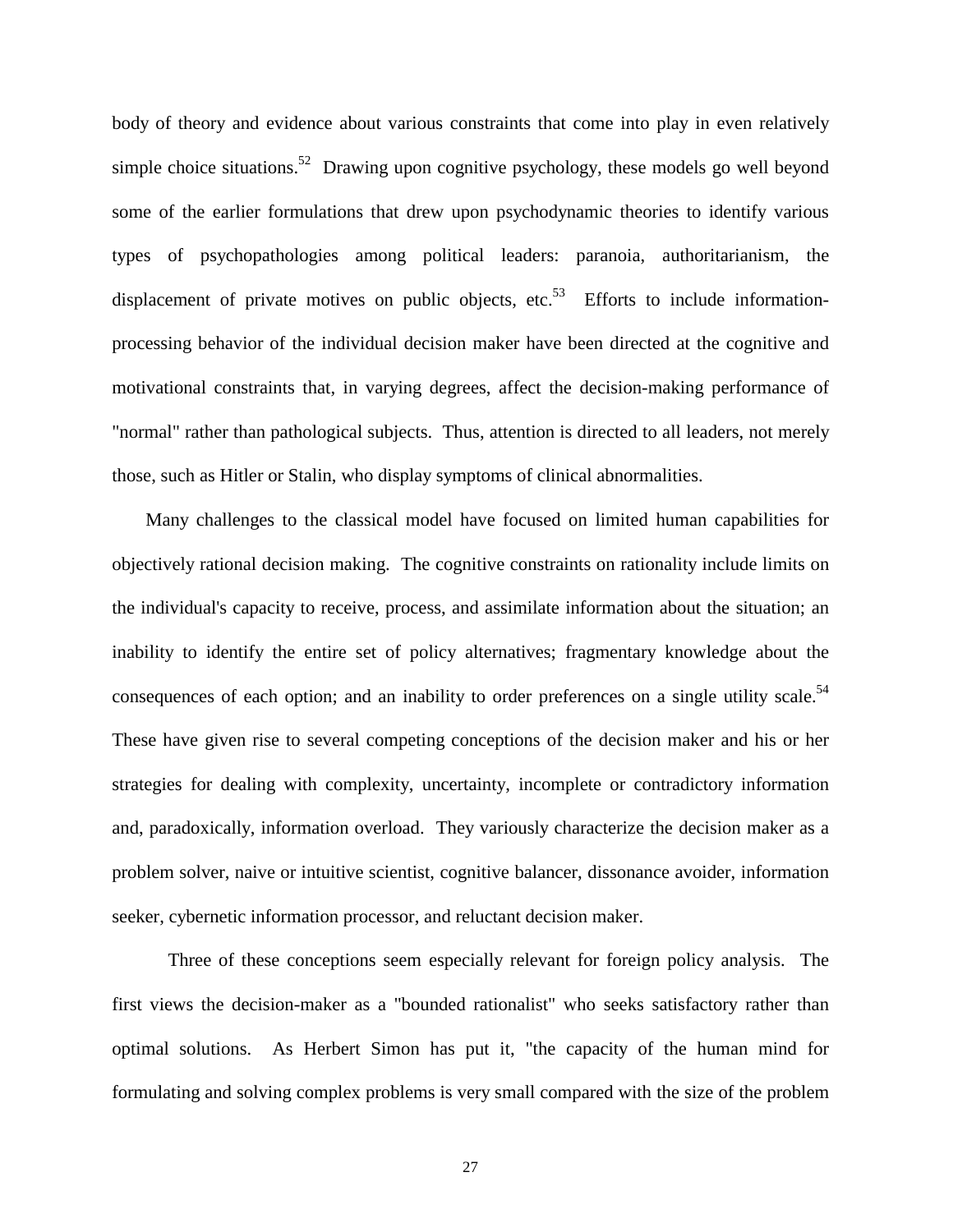whose solution is required for objectively rational behavior in the real world--or even a reasonable approximation of such objective rationality."55 Moreover, it is not practical for the decision maker to seek optimal choices; for example, because of the costs of searching for information. Related to this is the concept of the individual as a "cognitive miser," one who seeks to simplify complex problems and to find short cuts to problem solving.

Another approach is to look at the decision-maker as an "error prone intuitive scientist" who is likely to commit a broad range of inferential mistakes. Thus, rather than emphasizing the limits on search, information processing, and the like, this conception views the decision maker as the victim of flawed decision rules who uses data poorly. There are tendencies to underuse rate data in making judgments, believe in the "law of small numbers," underuse diagnostic information, overweight low probabilities and underweight high ones, and violate other requirements of consistency and coherence.<sup>56</sup>

The final perspective emphasizes the forces that dominate the policymaker, forces that will not or cannot be controlled.<sup>57</sup> Decision-makers are not merely rational calculators; important decisions generate conflict, and a reluctance to make irrevocable choices often results in behavior that reduces the quality of decisions. These models direct the analyst's attention to policymakers' belief systems, images of relevant actors, perceptions, information-processing strategies, heuristics, certain personality traits (ability to tolerate ambiguity, cognitive complexity, etc.), and their impact on decision-making performance.

Despite this diversity of perspectives and the difficulty of choosing between cognitive and motivational models, there has been some convergence on several types of constraints that may affect decision processes.<sup>58</sup> One involves the consequences of efforts to achieve cognitive consistency on perceptions and information processing. Several kinds of systematic bias have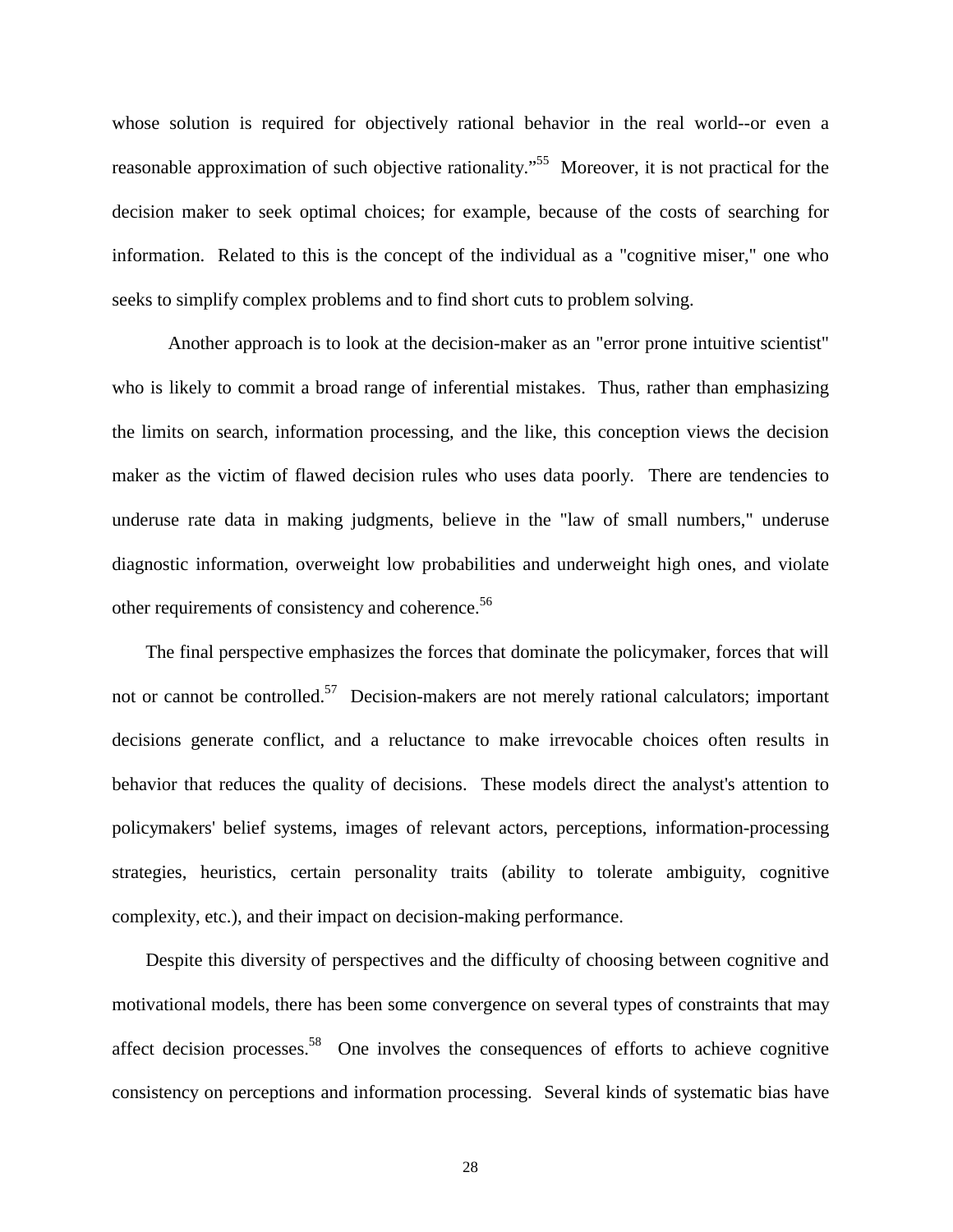been identified in both experimental and historical studies. Policymakers have a propensity to assimilate and interpret information in ways that conform to rather than challenge existing beliefs, preferences, hopes, and expectations. They may deny the need to confront tradeoffs between values by persuading themselves that an option will satisfy all of them, and indulge in rationalizations to bolster the selected option while denigrating others.

A comparison of a pair of two-term conservative Republican presidents may be used to illustrate the point about coping with tradeoffs. Both came to office vowing to improve national security policy and to balance the federal budget. President Eisenhower, recognizing the tradeoff between these goals, pursued security policies that reduced defense expenditures- for example, the "New Look" policy that placed greater reliance on nuclear weapons, and alliance policies that permitted maintenance of global commitments at lower cost. Despite widespread demands for vastly increased defense spending after the Soviet space capsule Sputnik was successfully placed in orbit around the earth, Eisenhower refused to give in; indeed, he left office famously warning of the dangers of the "military-industrial complex." The result was a period of balanced budgets in which surpluses in some years offset deficits in others. In contrast, President Reagan denied any tradeoffs between defense expenditures and budget deficits by positing that major tax cuts would stimulate the economy to produce increases in government revenues. The results proved otherwise as the Reagan years were marked by annual deficits ranging between \$79 billion and \$221 billion.

An extensive literature on styles of attribution has revealed several types of systematic bias. Perhaps the most important for foreign policy is the basic attribution error--a tendency to explain the adversary's behavior in terms of his characteristics (for example, inherent aggressiveness or hostility) rather then in terms of the context or situation, while attributing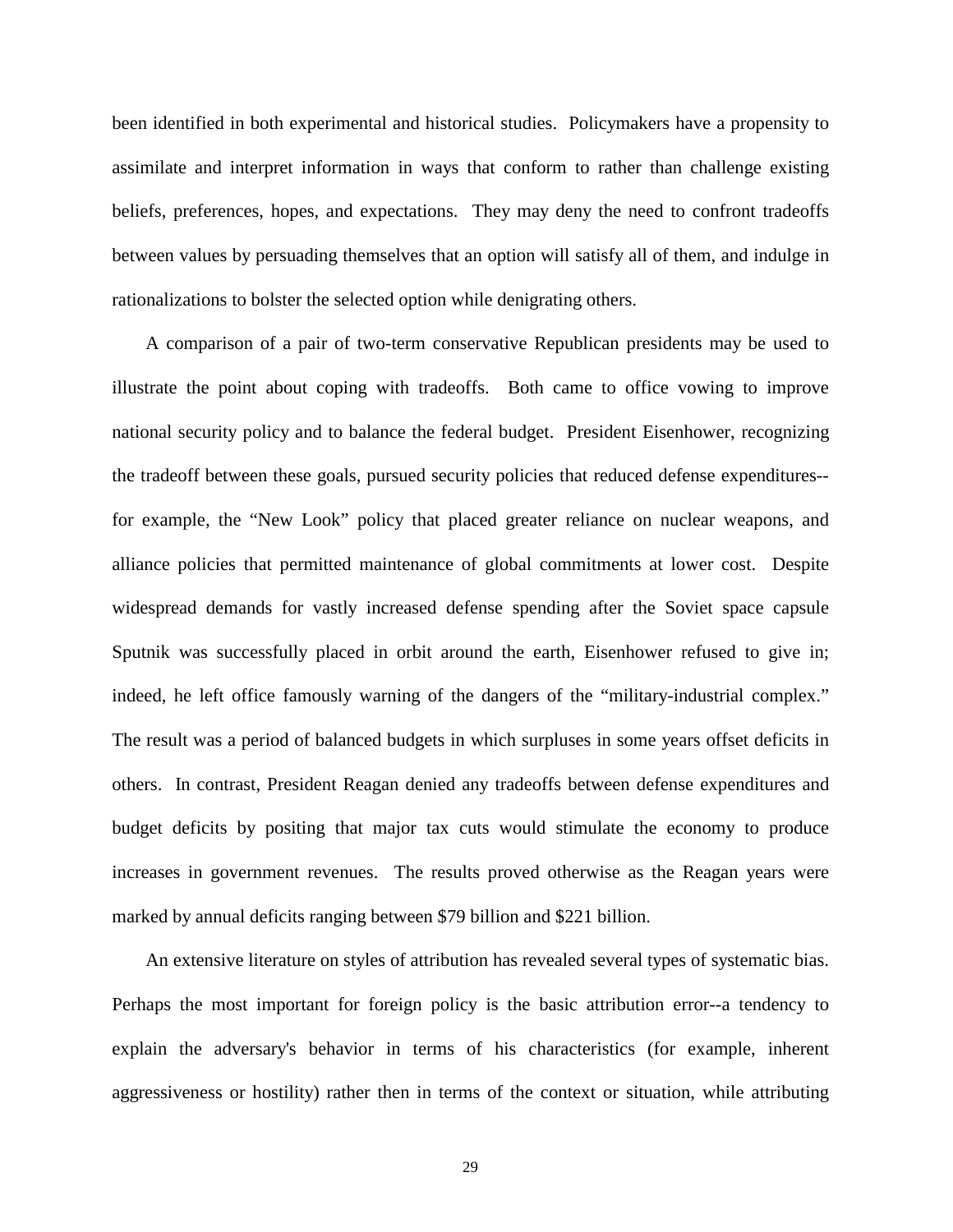one's own behavior to the latter (for example, legitimate security needs arising from a dangerous and uncertain environment) rather than to the former. A somewhat related type of double standard has been noted by George Kennan: "Now is it our view that we should take account only of their [Soviet] capabilities, disregarding their intentions, but we should expect them to take account only of our supposed intentions, disregarding our capabilities?"<sup>59</sup>

Analysts also have illustrated the effect on decisions of policymakers' assumptions about order and predictability in the environment. Whereas a policymaker may have an acute appreciation of the disorderly environment in which he or she operates (arising, for example, from domestic political processes), there is a tendency to assume that others, especially adversaries, are free of such constraints. Graham Allison, Robert Jervis, and others have demonstrated that decision makers tend to believe that the realist "unitary rational actor" is the appropriate representation of the opponent's decision processes and, thus, whatever happens is the direct result of deliberate choices. $60$ 

Several models linking crisis-induced stress to decision processes have been developed and used in foreign policy studies.<sup>61</sup> Irving Janis and Leon Mann have developed a more general conflict-theory model that conceives of man as a "reluctant decision maker" and focuses upon "when, how and why psychological stress generated by decisional conflict imposes limitations on the rationality of a person's decisions."<sup>62</sup> One may employ five strategies for coping with a situation requiring a decision: unconflicted adherence to existing policy, unconflicted change, defensive avoidance, hypervigilance, and vigilant decision making. The first four strategies are likely to yield low-quality decisions owing to an incomplete search for information, appraisal of the situation and options, and contingency planning, whereas vigilant decision making, characterized by a more adequate performance of vital tasks, is more likely to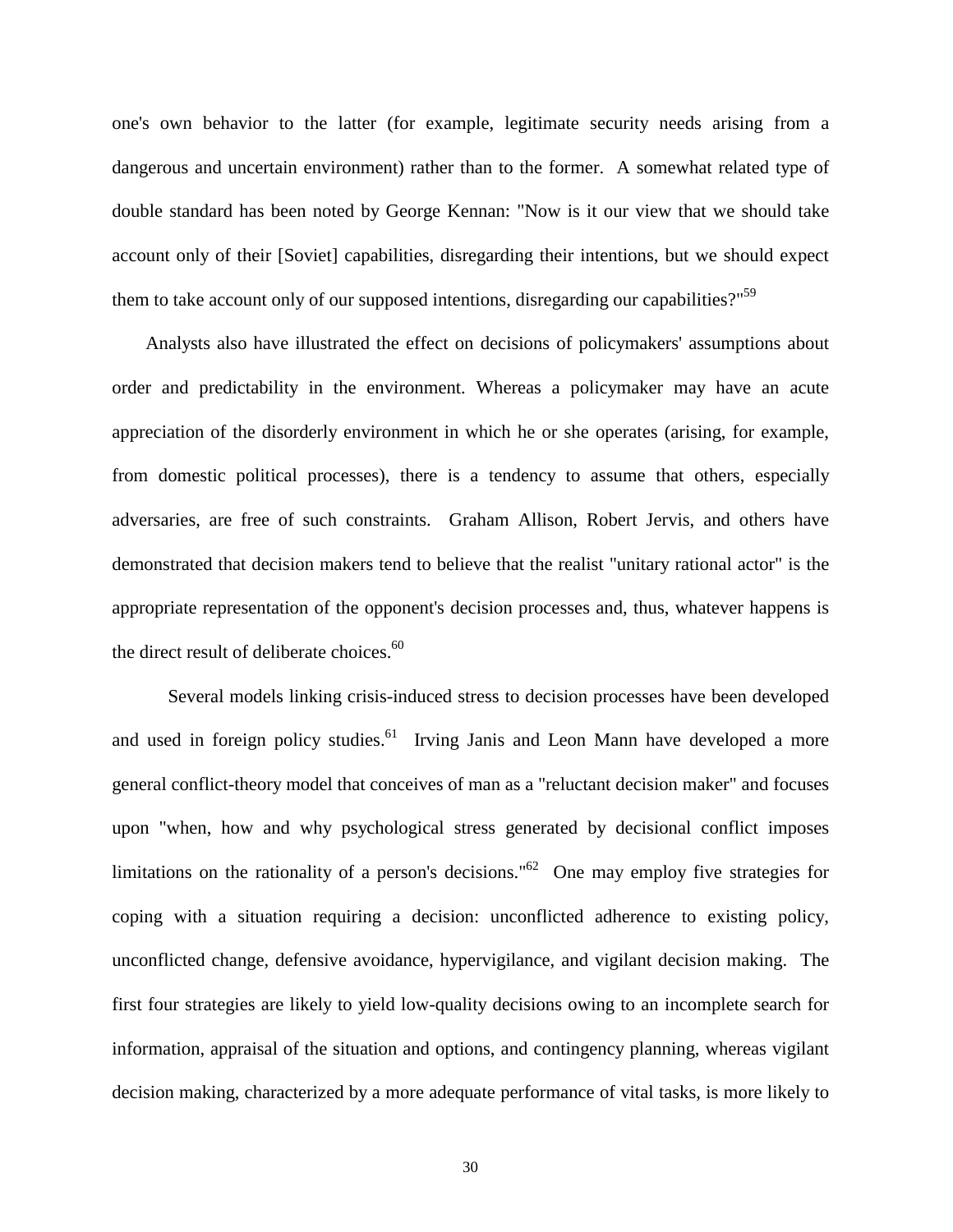result in a high quality choice. The factors that will affect the employment of decision styles are information about risks, expectations of finding a better option, and time for adequate search and deliberation.

A final approach we should consider attempts to show the impact of personal traits on decision making. Typologies that are intended to link leadership traits to decision-making behavior abound, but systematic research demonstrating such links is in much shorter supply. Still, some efforts have borne fruit. Margaret Hermann has developed a scheme for analyzing leaders' public statements of unquestioned authorship for eight variables: nationalism, belief in one's ability to control the environment, need for power, need for affiliation, ability to differentiate environments, distrust of others, self-confidence, and task emphasis. The scheme has been tested with impressive results on a broad range of contemporary leaders.<sup>63</sup> Alexander George has reformulated Nathan Leites's concept of "operational code" into five philosophical and five instrumental beliefs that are intended to describe politically relevant core beliefs, stimulating a number of empirical studies and, more recently, further significant conceptual revisions.64 Finally, several psychologists have developed and tested the concept of "integrative complexity," defined as the ability to make subtle distinction along multiple dimensions, flexibility, and the integration of large amounts of diverse information to make coherent judgments.<sup>65</sup> A standard content analysis technique has been used for research on documentary materials generated by top decision makers in a wide range of international crises.<sup>66</sup>

Decision-making approaches permit the analyst to overcome many limitations of the systemic models described earlier, but they also impose increasingly heavy data burdens on the analyst. Moreover, there is a danger that adding levels of analysis may result in an undisciplined proliferation of categories and variables. It may then become increasingly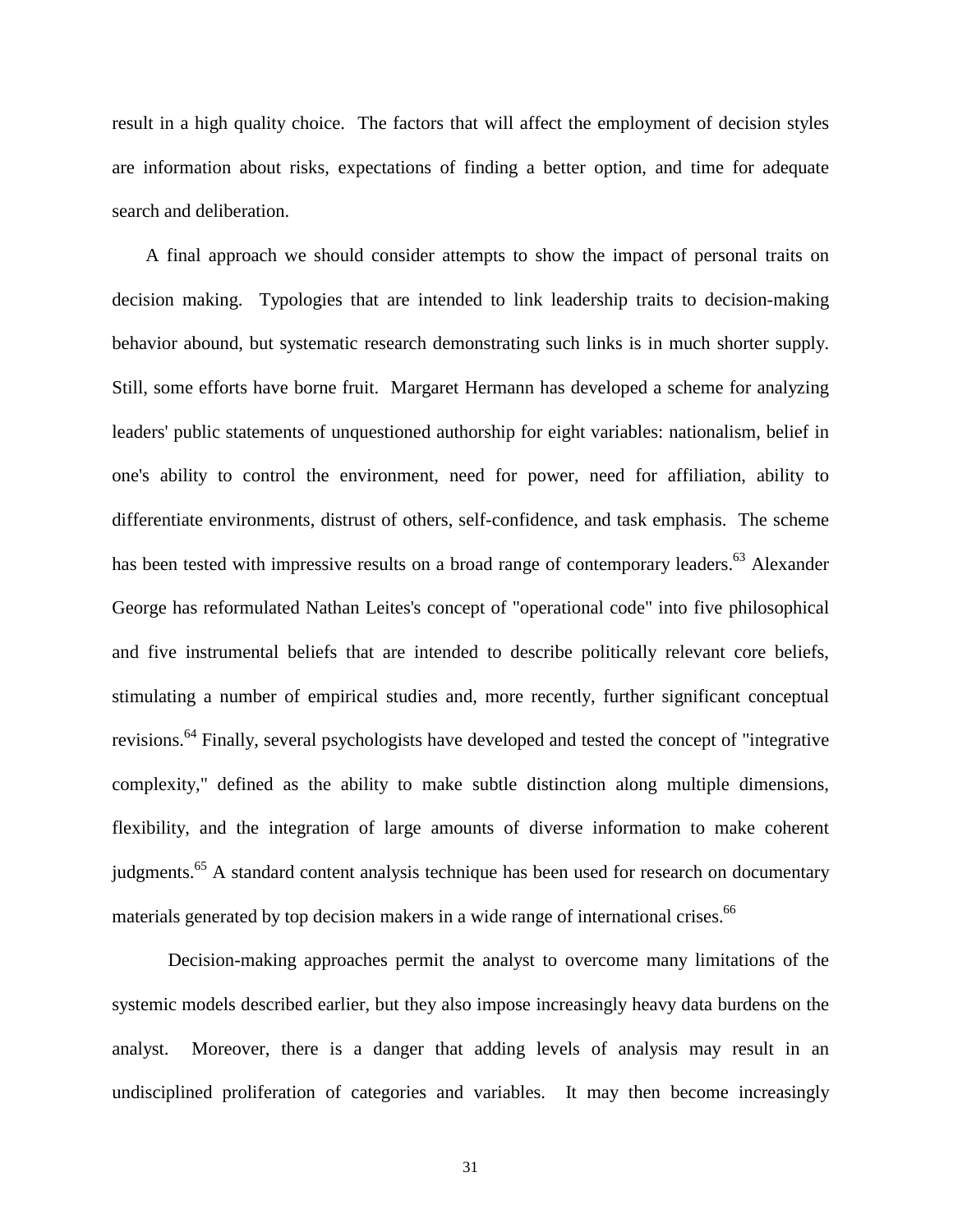difficult to determine which are more or less important, and ad hoc explanations for individual cases erode the possibilities for broader generalizations across cases. Several well-designed, multicase, decision-making studies, however, indicate that these and other traps are not unavoidable. $67$ 

## Post-modern challenges

The field of international relations has gone through three "great debates" during the past century. The first, pitting the venerable realist tradition against various challengers, was summarized above. The second, centered on disagreements about the virtues and limitations of quantification ("if you can't count it, it doesn't count" versus "if you can count it, that ain't it") and, more recently, on "formal modeling." Although those arguments persist in various guises, they have been bypassed in this essay.

The most recent debate, in many respects the most fundamental of the three, is the "postmodern" challenges to all of the theories and models described above.<sup>68</sup> The intellectual foundations of post-modernism are largely in the humanities, but the current debates extend well beyond issues of humanistic versus social science perspectives on world politics. They are rooted in epistemology: what can we know? Rather than addressing the validity of specific variables, levels of analysis, or methodologies, most post-modernists challenges the premise that the social world constitutes an objective, knowable reality that is amenable to systematic description and analysis.

Although realism has been a prime target, all existing theories and methodologies are in the cross-hairs of post-modern critics who, as Pauline Rosenau noted, "soundly and swiftly dismiss international political economy, realism (and neorealism), regime theory, game theory, rational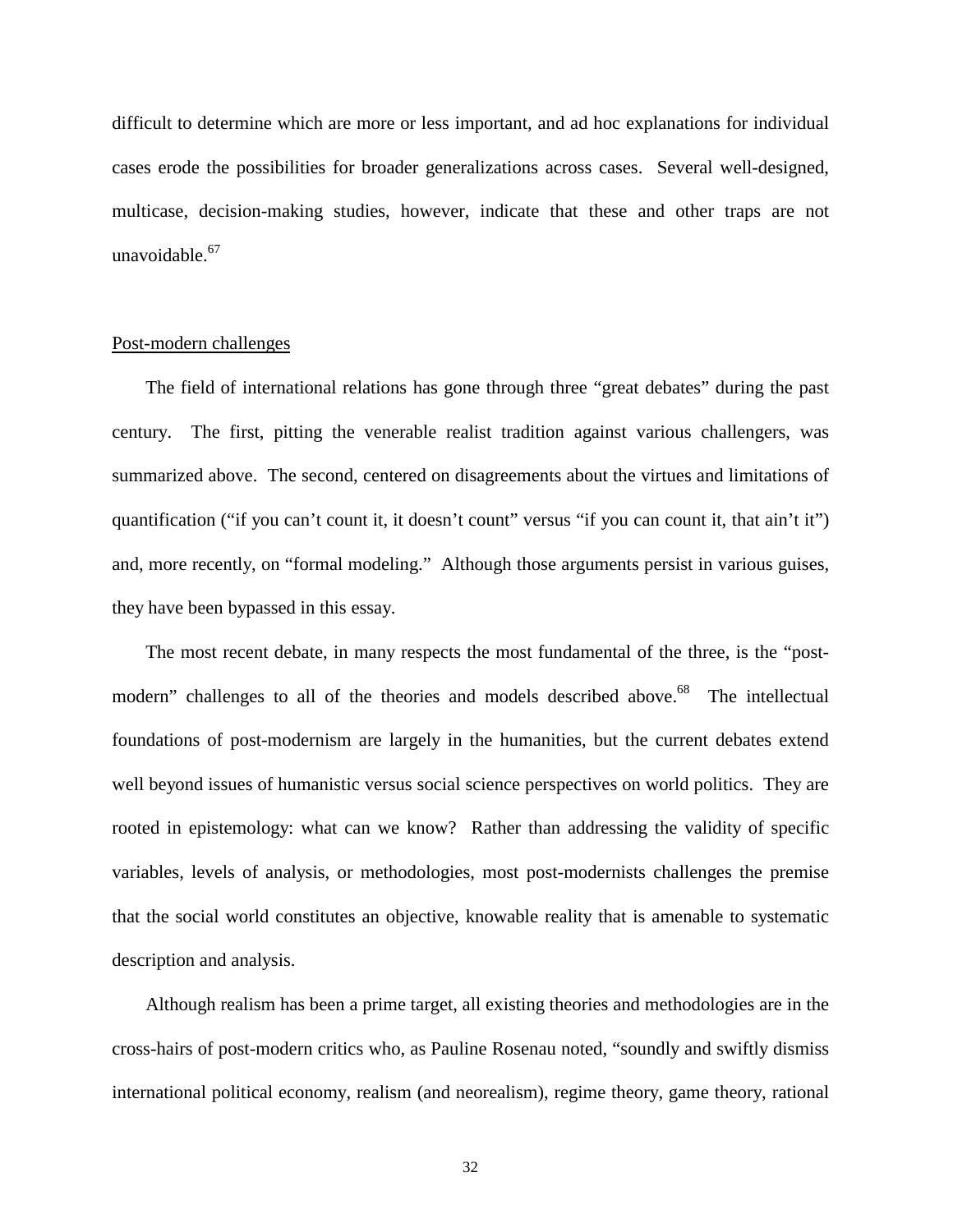actor models, integration theory, transnational approaches, world system analysis and the liberal tradition in general."69 Nor are any of the conventional methodologies employed by political scientists or diplomatic historians spared.

Some versions of post-modernism label "evidence" and "truth" as meaningless concepts, and they are critical of categories, classification, generalization, and conclusions. Nor is there any objective language by which knowledge can be transmitted; the choice of language unjustifiably grants privileged positions to one perspective or another. Thus, the task of the observer is to deconstruct "texts" (everything is a "text"). Each one creates a unique "reading" of the matter under consideration, none can ultimately be deemed superior to any other, and there are no guidelines for choosing among them.

Taken at face value, the ability of these post-modernist perspectives to shed light on the central issues of world affairs seems problematic, and thus their contributions to either political science or diplomatic history would appear to be quite modest. Indeed, they appear to undermine the foundations of both undertakings, eliminating conventional research methods and aspirations for the cumulation of knowledge. Moreover, if one rejects the feasibility of research standards because they necessarily "privilege" some theories or methodologies, does that not also rule out judgments of works by Holocaust deniers or of conspiracy buffs who write, for example, about the Kennedy assassination or the Pearl Harbor attack?

Even more moderate versions of post-modernism are skeptical of theories and methods based on reason and Western logic, but works of this genre have occasionally offered insightful critiques of conventional theories, methodologies and concepts.<sup>70</sup> The proclivity of more than a few political scientists for reifying a false image of the "scientific method" and for overlooking the pervasiveness of less elegant methodologies offers an inviting target. However, such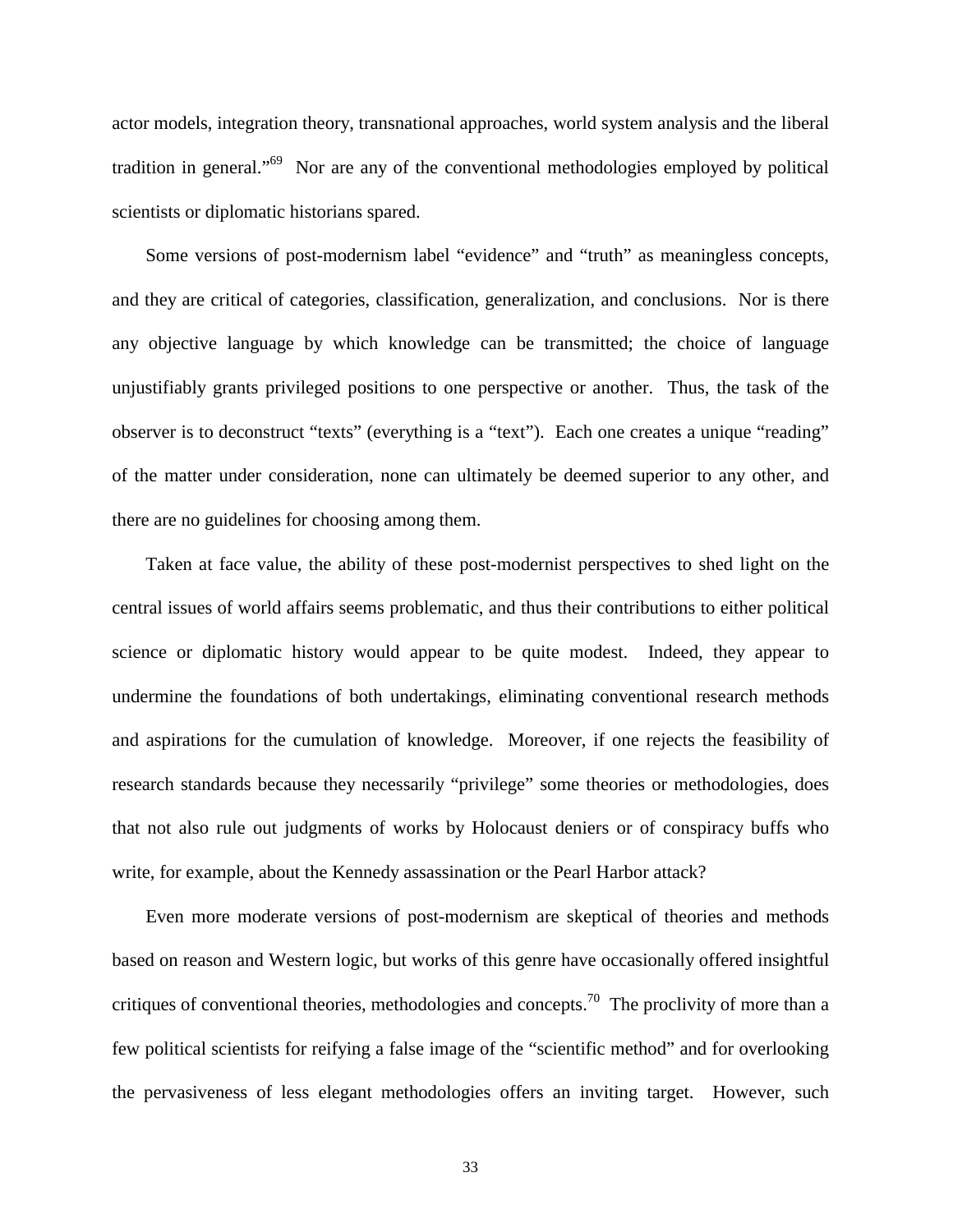thoughtful critical analyses are certainly not the unique province of post-modern authors; critiques of naive perspectives on scientific methods, for example, have abounded in political science and history journals for several decades.

Finally, most post-modernists are highly critical of other approaches because they have failed to come up with viable solutions for mankind's most pressing problems, including war, poverty, and oppression. Though some progress has been made on all these fronts, not even a modern-day Pangloss would declare victory on any of them. But what does post-modernist nihilism offer along these lines? Jarvis makes the point nicely:

In what sense, however, can this approach [post-modernism] be at all adequate for the subject of International Relations? What, for example, do the literary devices of irony and textuality say to Somalian refugees who flee from famine and warlords or to Ethiopian rebels who fight in the desert plains against a government in Addis Ababa? How does the notion of textual deconstruction speak to Serbs, Croats, and Muslims who fight one another among the ruins of the former Yugoslavia? How do totalitarian narratives or logocentric binary logic feature in the deliberation of policy bureaucrats or in negotiations over international trade or the formulation of international law? Should those concerned with human rights or those who take it upon themselves to study relationships between nation-states begin by contemplating epistemological fiats and ontological disputes?<sup>71</sup>

Quite aside from the emptiness of its message for those with a concern to improving the human condition, the stylistic wretchedness of most post-modern prose ensures that it will have scant impact on the real world.

# Conclusion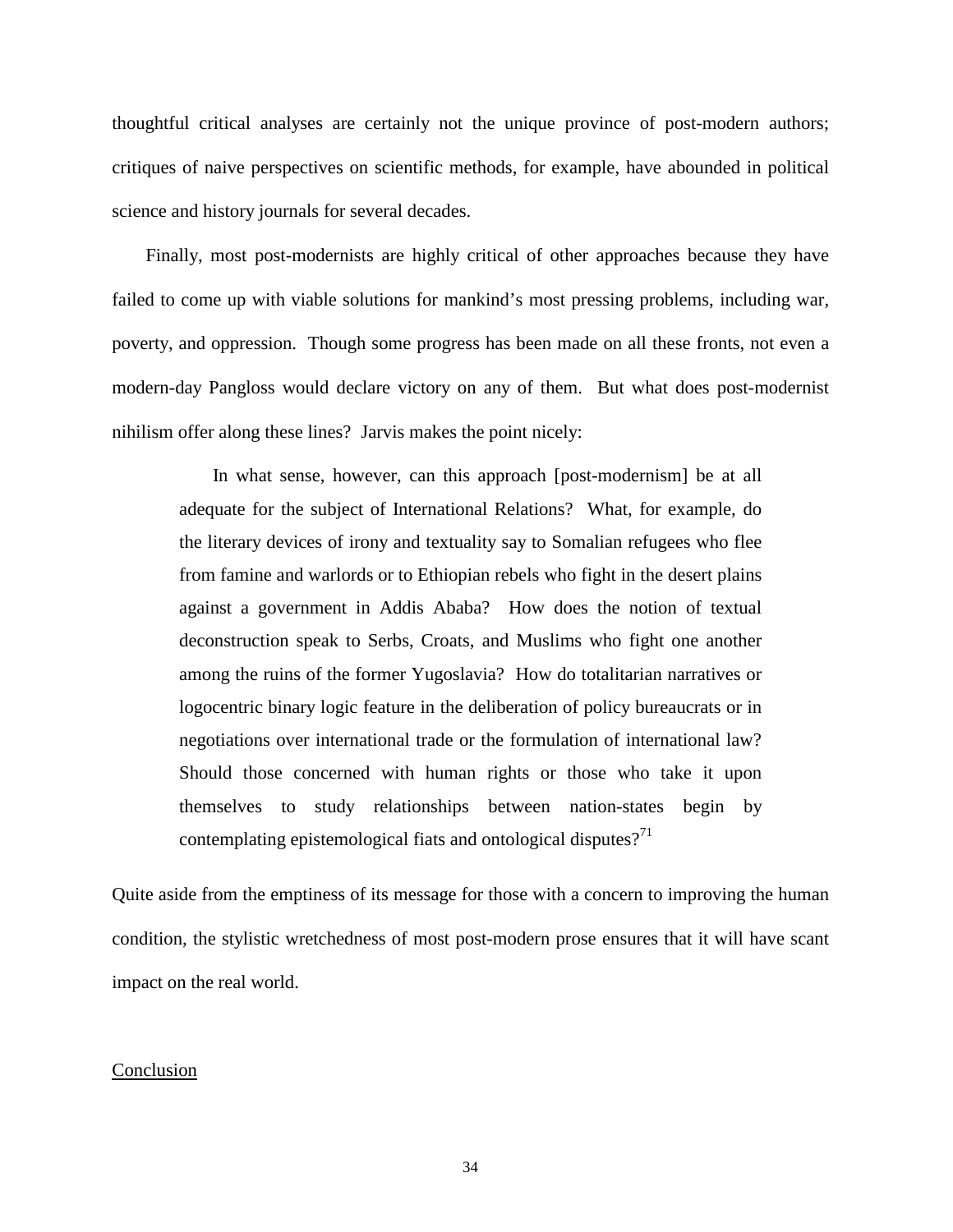The study of international relations and foreign policy has always been an eclectic undertaking, with extensive borrowing from disciplines other than political science and history<sup>72</sup> At the most general level, the primary differences today tend to be between two broad approaches. Analysts of the first school focus on the structure of the international system, often borrowing from economics for models, analogies, insights, and metaphors, with an emphasis on *rational preferences and strategy* and how these tend to be shaped and constrained by the structure of the international system. Decision-making analysts, meanwhile, display a concern for internal political processes and tend to borrow from psychology and social psychology in order to understand better the *limits and barriers* to information processing and rational choice. For many purposes both approaches are necessary and neither is sufficient. Neglect of the system structure and its constraints may result in analyses that depict policymakers as relatively free agents with an almost unrestricted menu of choices, limited only by the scope of their ambitions and the resources at their disposal. At worst, this type of analysis can degenerate into Manichean explanations that depict foreign policies of the "bad guys" as the external manifestation of inherently flawed leaders or domestic structures, whereas the "good guys" only react from necessity.

Conversely, neglect of foreign policy decision making not only leaves one unable to explain fully the dynamics of international relations, but many important aspects of a nation's external behavior will be inexplicable. Advocates of the realist model have often argued its superiority for understanding the "high" politics of deterrence, containment, alliances, crises, and wars, if not necessarily for "low" politics. But there are several rejoinders to this line of reasoning. First, the low politics of trade, currencies, and other issues that are usually sensitive to domestic pressures are becoming an increasingly important element of international relations.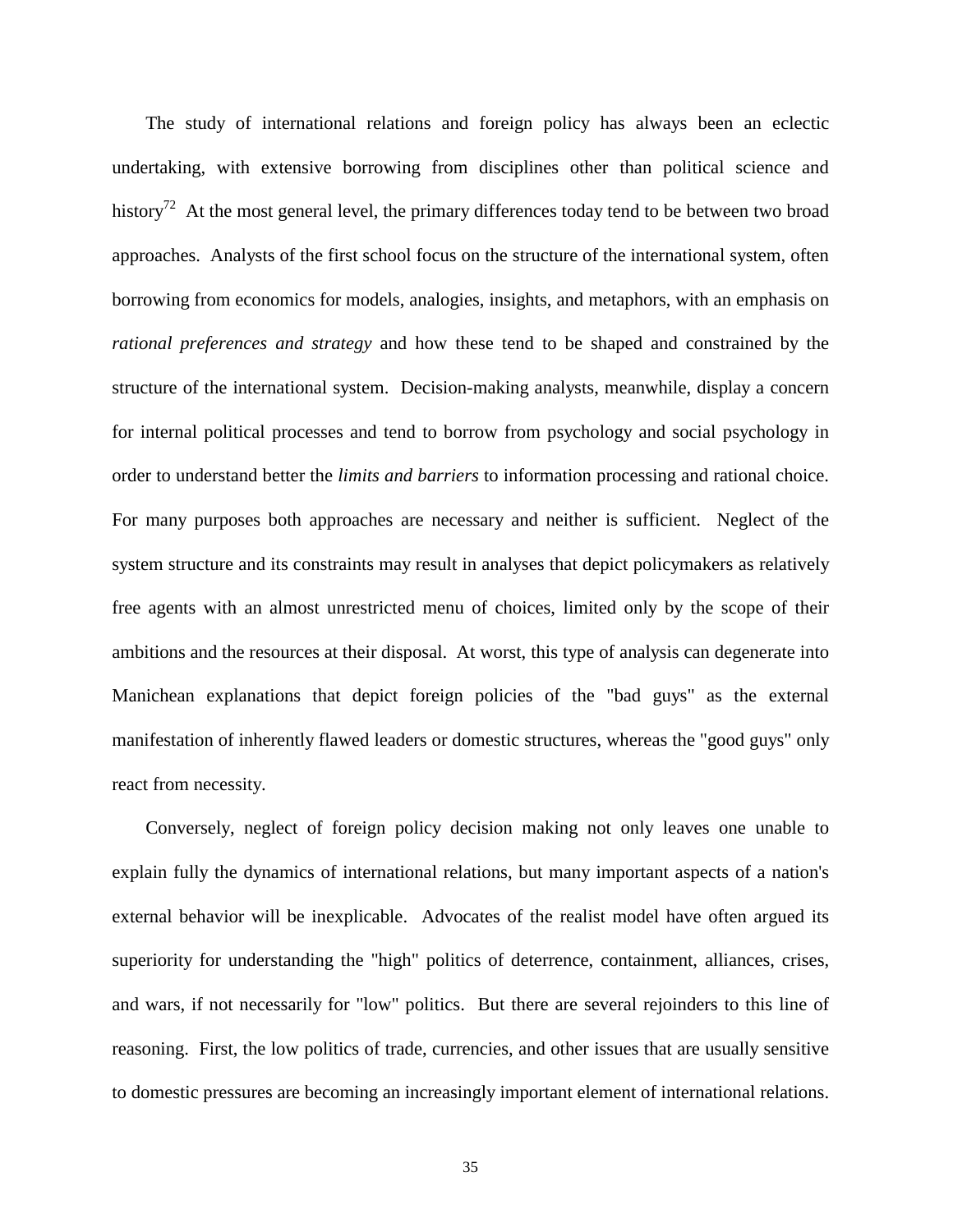The George W. Bush administration came into office vowing to replace the "mushy" policies of its predecessor with "hard headed realism" based on self-defined national interests. Yet its actions have shown a consistent willingness to subordinate those interests to those of such favored domestic constituencies as the energy, steel and soft lumber industries, and the National Rifle Association. Second, the growing literature on the putative domain par excellence of realism, including deterrence, crises, and wars, raises substantial doubts about the universal validity of the realist model even for these issues.<sup>73</sup> Finally, exclusive reliance on realist models and their assumptions of rationality may lead to unwarranted complacency about dangers in the international system. Nuclear weapons and other features of the system have no doubt contributed to the "long peace" between major powers.<sup>74</sup> At the same time, however, a narrow focus on power balances, "correlations of forces," and other features of the international system will result in neglect of dangers--for example, the command, communication, control, intelligence problem or inadequate information processing--that can only be identified and analyzed by a decision-making perspective.<sup>75</sup>

At a very general level, this conclusion parallels that drawn three decades ago by the foremost contemporary proponent of modern realism: The third image (system structure) is necessary for understanding the context of international behavior, whereas the first and second images (decision makers and domestic political processes) are needed to understand dynamics within the system.<sup>76</sup> But to acknowledge the existence of various levels of analysis is not enough. *What* the investigator wants to explain and the *level of specificity and comprehensiveness* to be sought should determine which level(s) of analysis are relevant and necessary. In this connection, it is essential to distinguish between two different dependent variables: foreign policy decisions by states, on the one hand, and the outcomes of policy and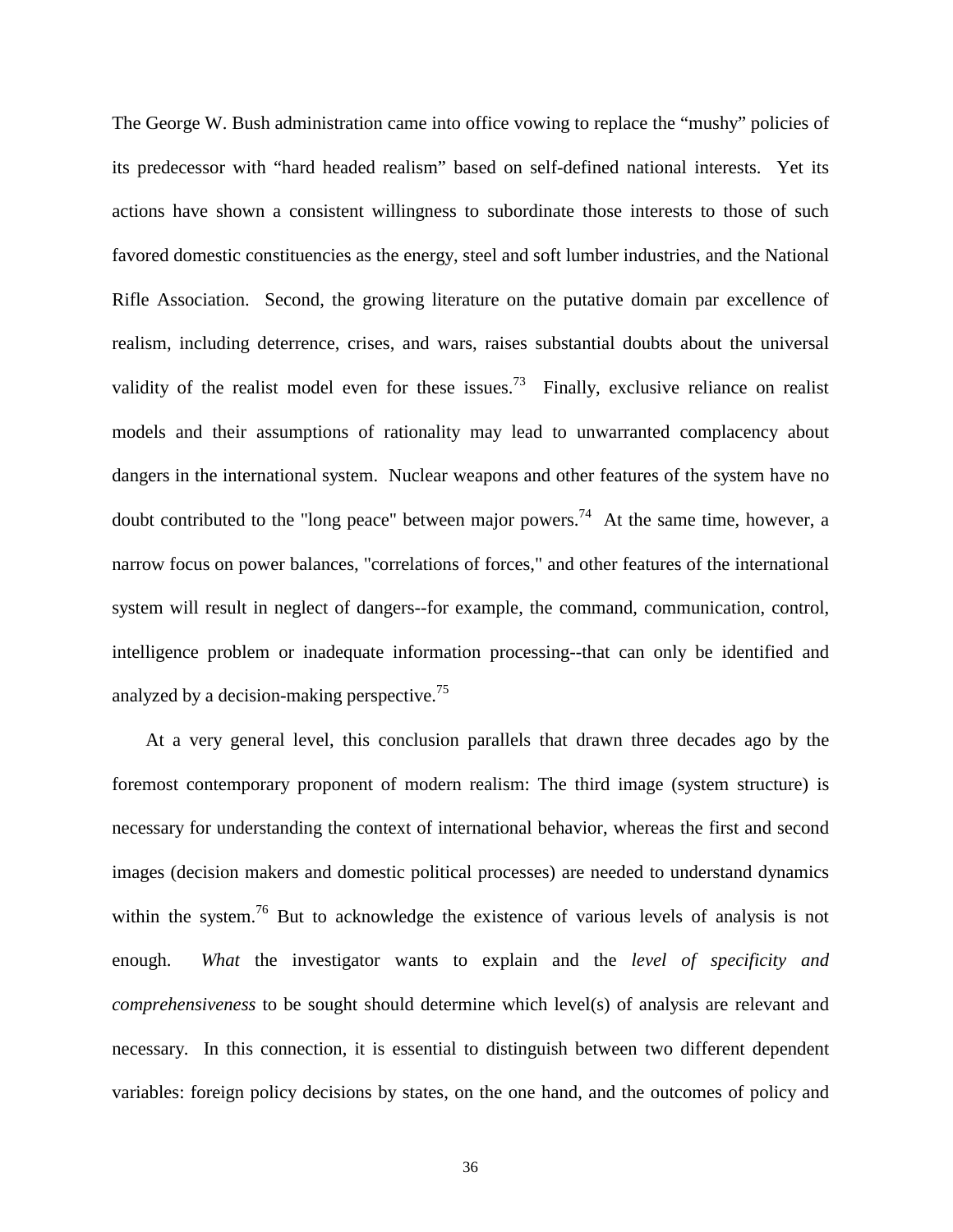interactions between two or more states, on the other. Political scientists studying international relations are increasingly disciplining their use of multiple levels of analysis in studying outcomes that cannot be adequately explained via only a single level of analysis.<sup>77</sup>

A renowned diplomatic historian asserted that most theories of international relations flunked a critical test by failing to forecast the end of the Cold War.<sup>78</sup> The end of the Cold War has also led some theorists to look outside the social sciences and humanities for appropriate metaphors and models, but these are beyond the scope of the present essay.<sup>79</sup> This conclusion speculates on the related question of how well the theories discussed above might help political scientists and historians understand global relations in the post-Cold War world. Dramatic events since the late 1980s have posed serious challenges to several of the system level theories, but we should be wary of writing premature obituaries for any of them, or engaging in "naive (single case) falsification." Further, in 2002, only a little more than a decade after disintegration of the Soviet Union and less than a year after the 9/11 terrorist attacks, some caution about declaring that major events and trends are irreversible seems warranted.

The global society/complex interdependence/liberal institutionalism theories have fared relatively better than either structural realism or various Marxist theories. For example, creation of the World Trade Organization and progress toward economic unification of Europe, although not without detours and setbacks, would appear to provide significant support for the view that, even in an anarchic world, major powers may find that it is in their self-interest to establish and maintain institutions for cooperating and overcoming the constraints of the "relative gains" problem. Woodrow Wilson's thesis that a world of democratic nations will be more peaceful has also enjoyed some revival, at least among analysts who attach significance to the fact that democratic nations have been able to establish "zones of peace" among themselves.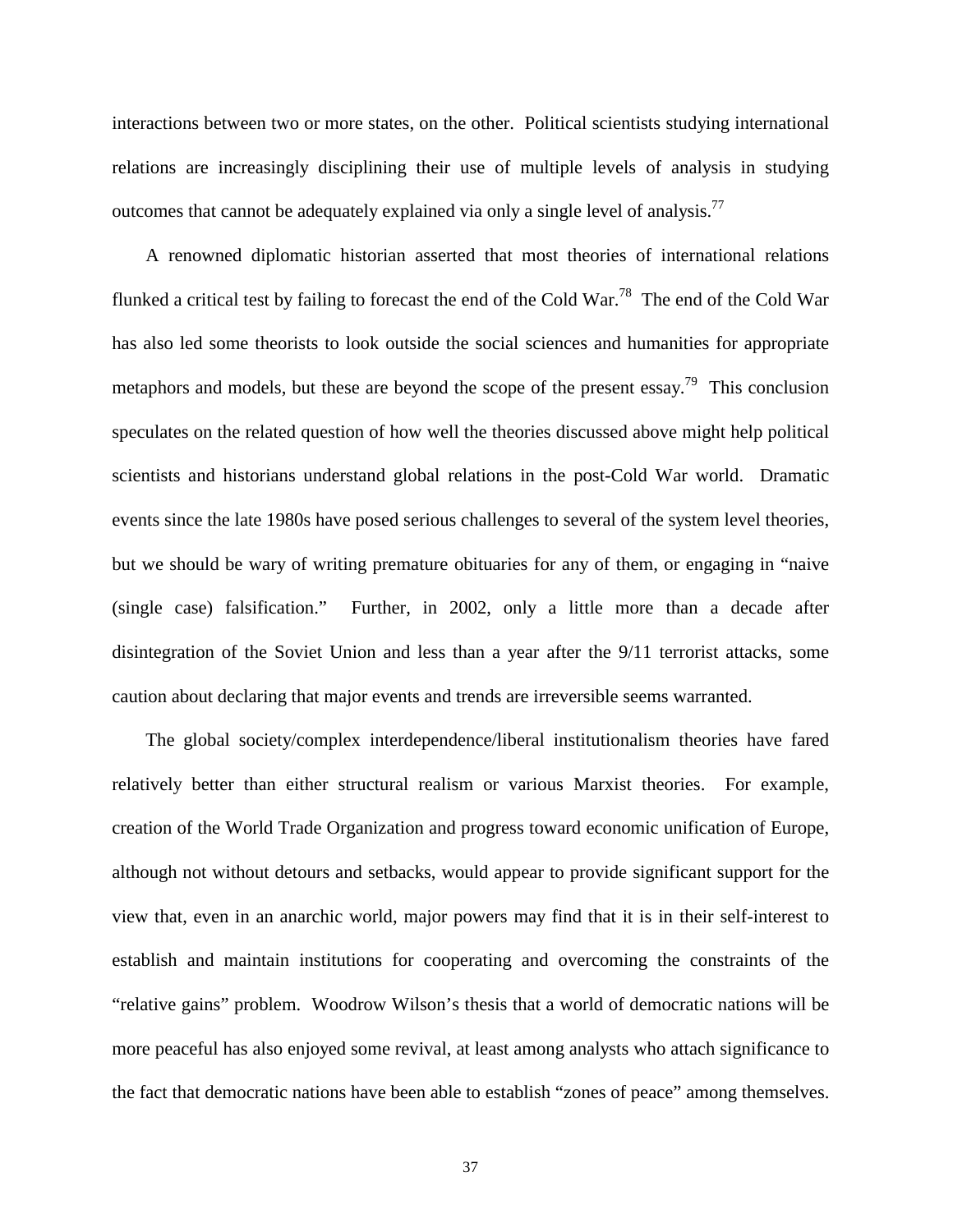Wilson's diagnosis that self-determination also supports peace may be correct in the abstract, but universal application of that principle is neither feasible nor desirable, if only because it would result in immense bloodshed; the peaceful divorces of Norway and Sweden in 1905 and of the Czech Republic and Slovakia in 1992 are unfortunately not the norm.<sup>80</sup> Although it appears that economic interests have come to dominate nationalist, ethnic, or religious passions among most industrial democracies, the evidence is far less assuring in other areas, including parts of the former Soviet Union, Central Europe, the Middle East, South Asia, and Africa.

Recent events appear to have created an especially difficult challenge for structural realism; although it provides a parsimonious and elegant theory, its deficiencies are likely to become more rather than less apparent in the post-Cold War world. Its weaknesses in dealing with questions of system change and in specifying policy preferences other than survival and security are likely to be magnified. Moreover, whereas classical realism includes some attractive prescriptive features (caution, humility, warnings against mistaking one's preferences for the moral laws of the universe), neorealism is an especially weak source of policy-relevant theory. Indeed, some of the prescriptions put forward by neo-realists, such as letting Germany join the nuclear club, or urging Ukraine to keep its nuclear weapons seem reckless. $81$  In addition to European economic cooperation, specific events that seem inexplicable by structural realism include Soviet acquiescence in the collapse of its empire and peaceful transformation of the system structure. The persistence of NATO, more than a decade after disappearance of the threat that gave rise to its creation, has also confounded realist predictions that it would not long survive the end of the Cold War; in 1993, Waltz asserted: "NATO's days are not numbered, but its years are."<sup>82</sup> The problem cannot be resolved by definition: asserting that NATO is no longer an alliance because its original adversary has collapsed. Nor can the theory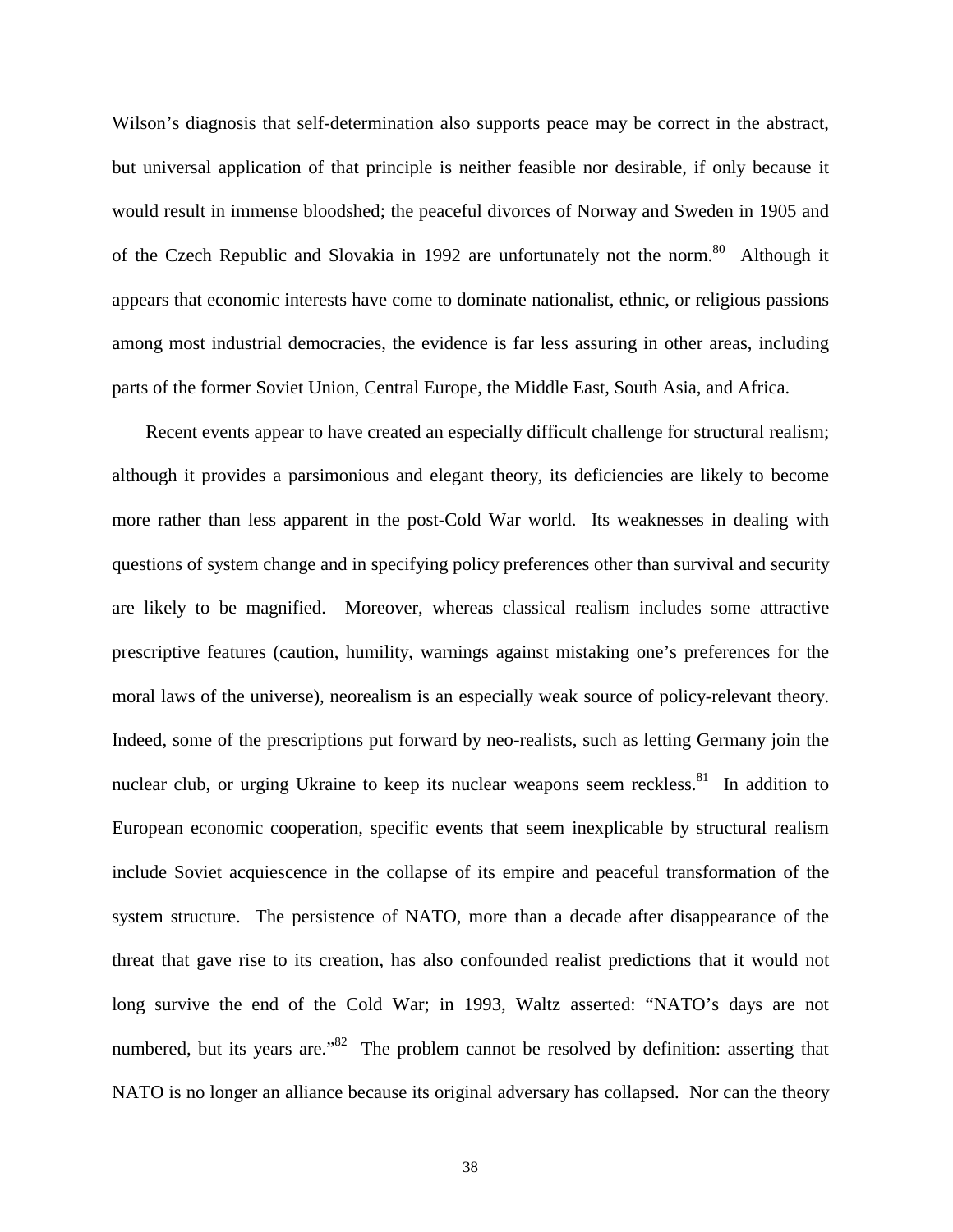be saved by a tautology: claiming that the Cold War ended, exactly as predicted by structural realism, "only when the bipolar structure of the world disappeared."<sup>83</sup> These developments are especially telling because structural realism is explicitly touted as a theory of major powers. Although proponents of realism are not ready to concede that events of the past decade have raised some serious questions about its validity, as distinguished a realist is Robert Tucker has characterized structural realism as "more questionable than ever."<sup>84</sup>

More importantly, even though the possibility of war among major powers cannot be dismissed and proliferation may place nuclear weapons into the hands of leaders with little stake in maintaining the status quo, national interests and even conceptions of national security have increasingly come to be defined in ways that transcend the power balances that lie at the core of structural realism. The expanded agenda of national interests, combined with the trend toward greater democracy in many parts of the world, suggests that we are entering an era in which the relative potency of systemic and domestic forces in shaping and constraining international affairs is moving toward the latter. The frequency of internal wars that have become international conflicts--the list includes but is not limited to Somalia, Haiti, Bosnia, Afghanistan, Rwanda, Congo, and several parts of the former Yugoslavia--suggests that "failed states" may compete with international aggression as the major source of war.<sup>85</sup> Such issues as trade, immigration, the environment, and others, can be expected to enhance the impact of domestic actors--including legislatures, public opinion, and ethnic, religious, economic, and perhaps even regional interest groups--while reducing the ability of executives to dominate the process on the grounds, so frequently invoked during times of war and crises, that the adept pursuit of national interests requires secrecy, flexibility, and the ability to act with speed on the basis of classified information.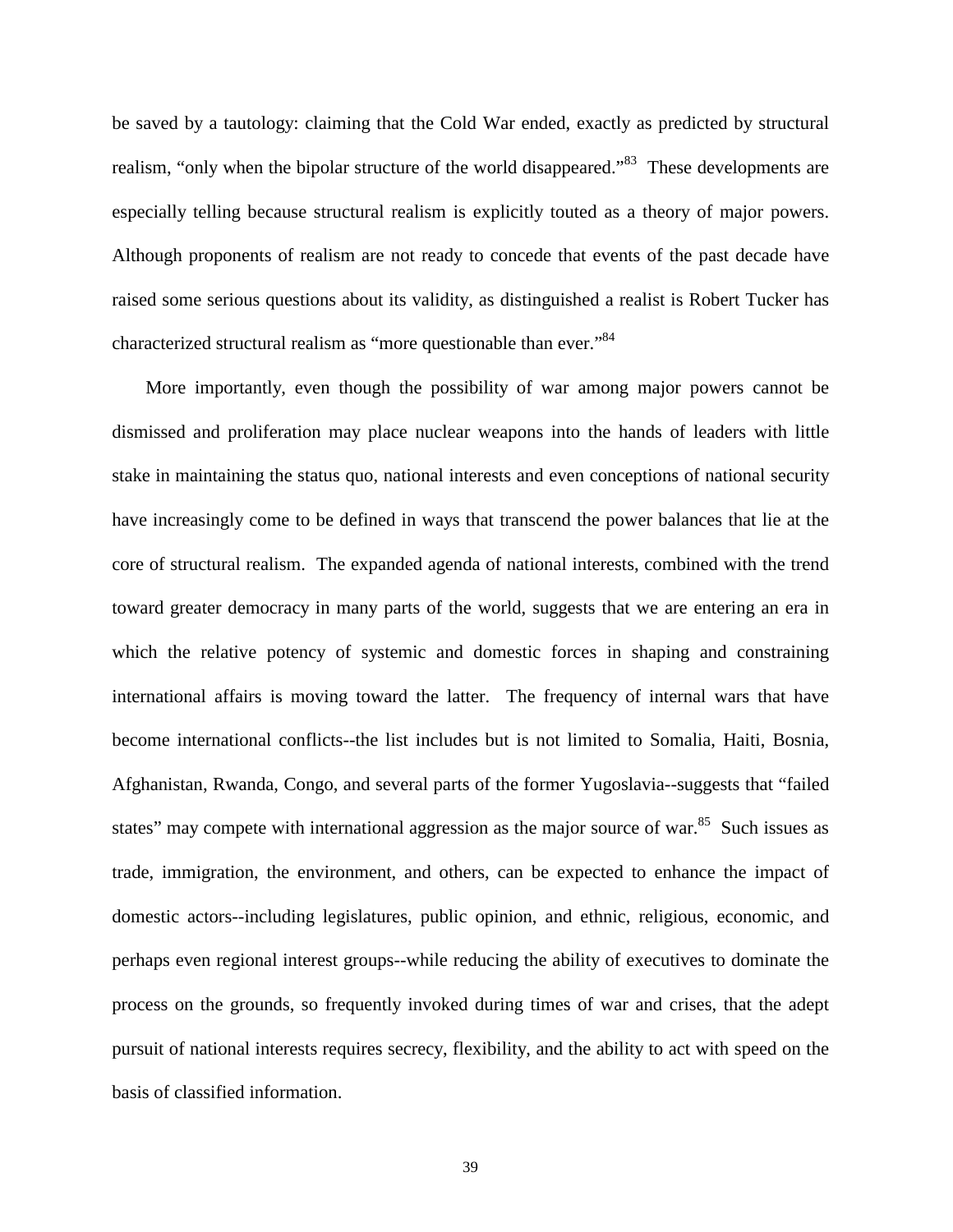If that prognosis is anywhere near the mark, it should enhance the value of decisionmaking models, some of which were discussed above, that encompass domestic political processes. Whatever their strengths and weaknesses, these models seem less vulnerable to such major events as the end of the Cold War. Most policymaking will continue to be made by leaders in small groups, with supports and constraints from bureaucracies. Moreover, even if nation-states are having to share the global center stage with a plethora of non-state actors, decision-making concepts such as information processing, satisficing, bureaucratic politics, groupthink, and many of the others described above can be applied equally well to the World Trade Organization, NATO, OPEC, and the like.

Which of these models and approaches are likely to be of interest and utility to the diplomatic historian? Clearly there is no one answer: political scientists are unable to agree on a single multilevel approach to international relations and foreign policy; thus they are hardly in a position to offer a single recommendation to historians. In the absence of the often-sought but always-elusive unified theory of human behavior that could provide a model for all seasons and all reasons, one must ask at least one further question: a model for what purpose? For example, in some circumstances, such as research on major international crises, it may be important to obtain systematic evidence on the beliefs and other intellectual baggage that key policymakers bring to their deliberations. Some of the approaches described above should prove very helpful in this respect. Conversely, there are many other research problems for which the historian would quite properly decide that this type of analysis requires far more effort than could possibly be justified by the benefits to be gained.

Of the systemic approaches described here, little needs to be said about classical realism because its main features, as well as its strengths and weaknesses, are familiar to most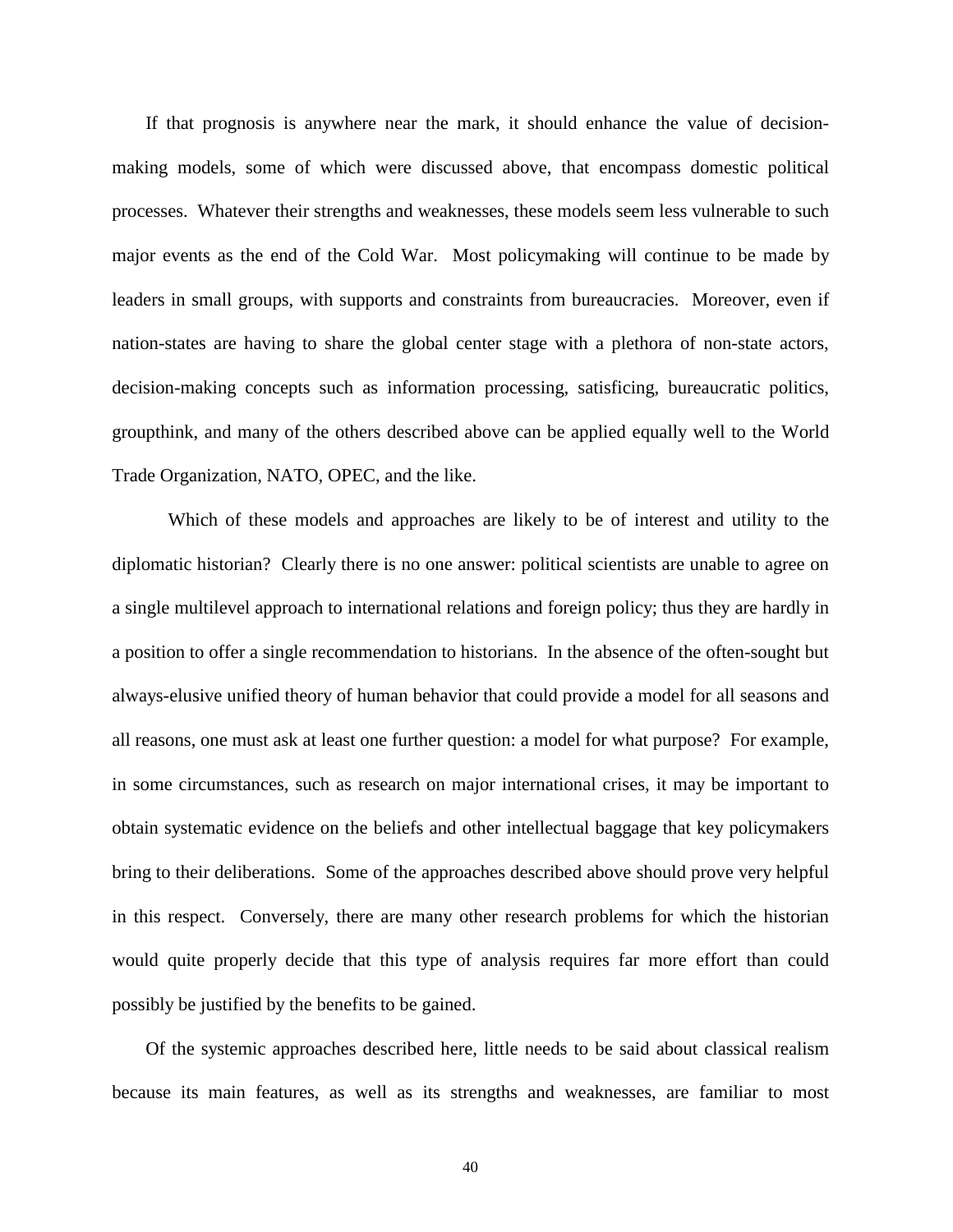diplomatic historians. Those who focus on security issues can hardly neglect its central premises and concepts. Waltz's version of structural realism is likely to have more limited appeal to historians, especially if they take seriously his doubts about being able to incorporate foreign policy into it. It may perhaps serve to raise consciousness about the importance of the systemic context within which international relations take place, but that may not be a major gain; after all, such concepts as "balance of power" have long been a standard part of the diplomatic historian's vocabulary.

The Global-Society/Complex-Interdependence/Liberal Institutionalism models will be helpful to historians with an interest in the evolution of the international system and with the growing disjuncture between demands on states and their ability to meet them, the "sovereignty gap." One need not be very venturesome to predict that this gap will grow rather than narrow. Historians of international and transnational organizations are also likely to find useful concepts and insights in these models.

It is much less clear that the Marxist/World System/Dependency theories will provide useful new insights to historians. If one has difficulty in accepting certain assumptions as *true by definition--*for example, that there has been and is today a single "world capitalist system"- then the kinds of analyses that follow are likely to seem flawed. Most diplomatic historians also would have difficulty in accepting models that relegate the state to a secondary role. Finally, whereas proponents of GS/CI/LI models can point with considerable justification to current events and trends that would appear to make them more rather than less relevant in the future, supporters of the M/WS/D models have a much more difficult task in this respect. The declining legitimacy of Marxism-Leninism as the basis for government does not, of course, necessarily invalidate social science theories that draw upon Marx, Lenin, and their intellectual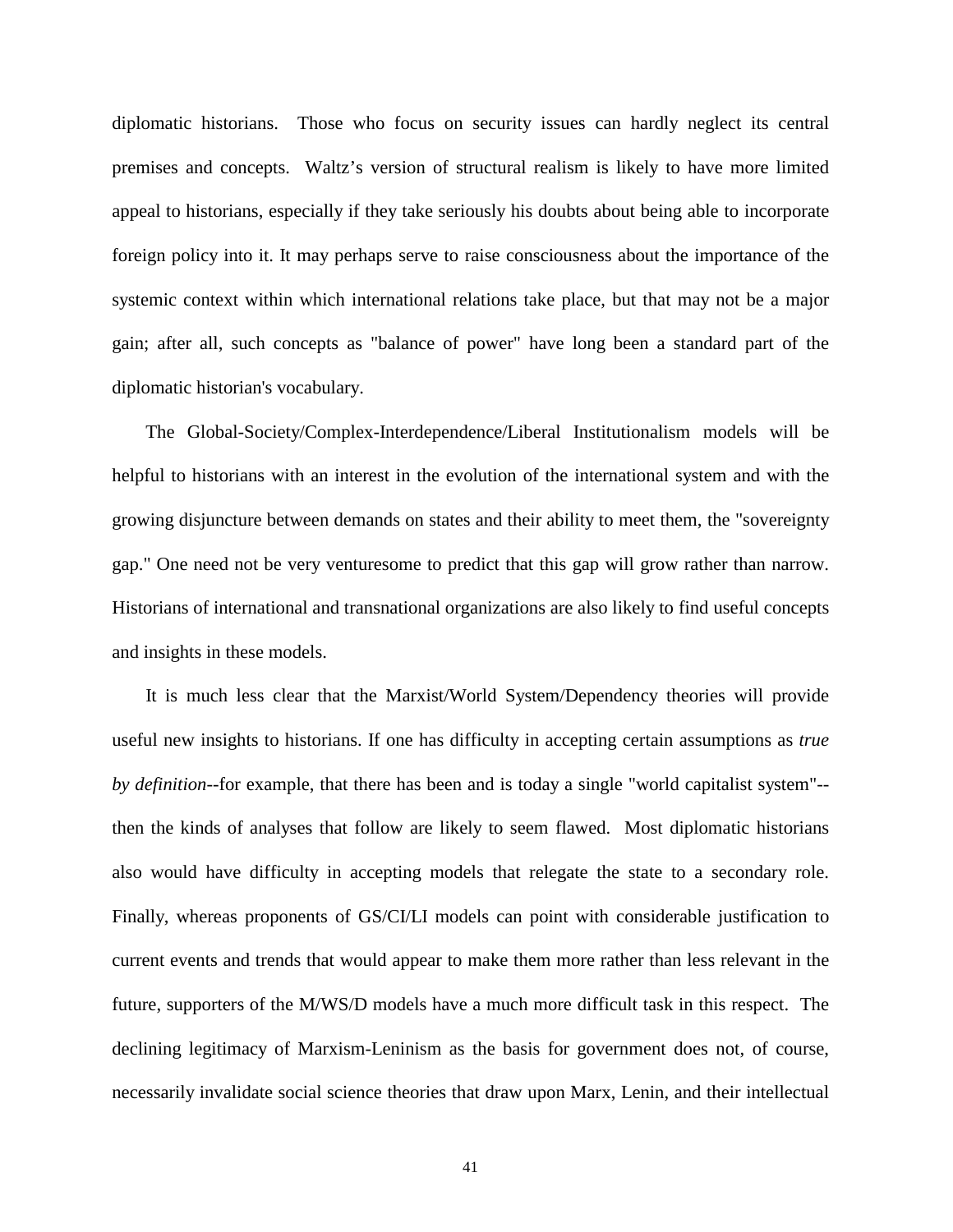heirs. It might, however, at least be the occasion for second thoughts, especially because Marx and his followers have always placed a heavy emphasis on an intimate connection between theory and practice.

Although the three decision-making models sometimes include jargon that may be jarring to the historian, many of the underlying concepts are familiar. Much of diplomatic history has traditionally focused on the decisions, actions, and interactions of national leaders who operate in group contexts, such as cabinets or ad hoc advisory groups, and who draw upon the resources of such bureaucracies as foreign and defense ministries or the armed forces. The three types of models described above typically draw heavily upon psychology, social psychology, organizational theory, and other social sciences; thus for the historian they open some important windows to these fields. For example, theories and concepts of "information processing" by individuals, groups, and organizations should prove very useful.

Decision-making models may also appeal to diplomatic historians for another important reason. Political scientists who are accustomed to working with fairly accessible "hard" information such as figures on gross national products, defense budgets, battle casualties, alliance commitments, UN votes, trade, investments, and the like, often feel that the data requirements of decision-making models are excessive. This is precisely the area in which the historian has a decided comparative advantage, for the relevant data are usually to be found in the paper or electronic trails left by policymakers, and they are most likely to be unearthed by archival research. For purposes of organization this essay has focused on some major distinctions between theoretical perspectives. This should not be read, however, as ruling out efforts to build bridges between them, as urged in several recent essays.<sup>86</sup>

42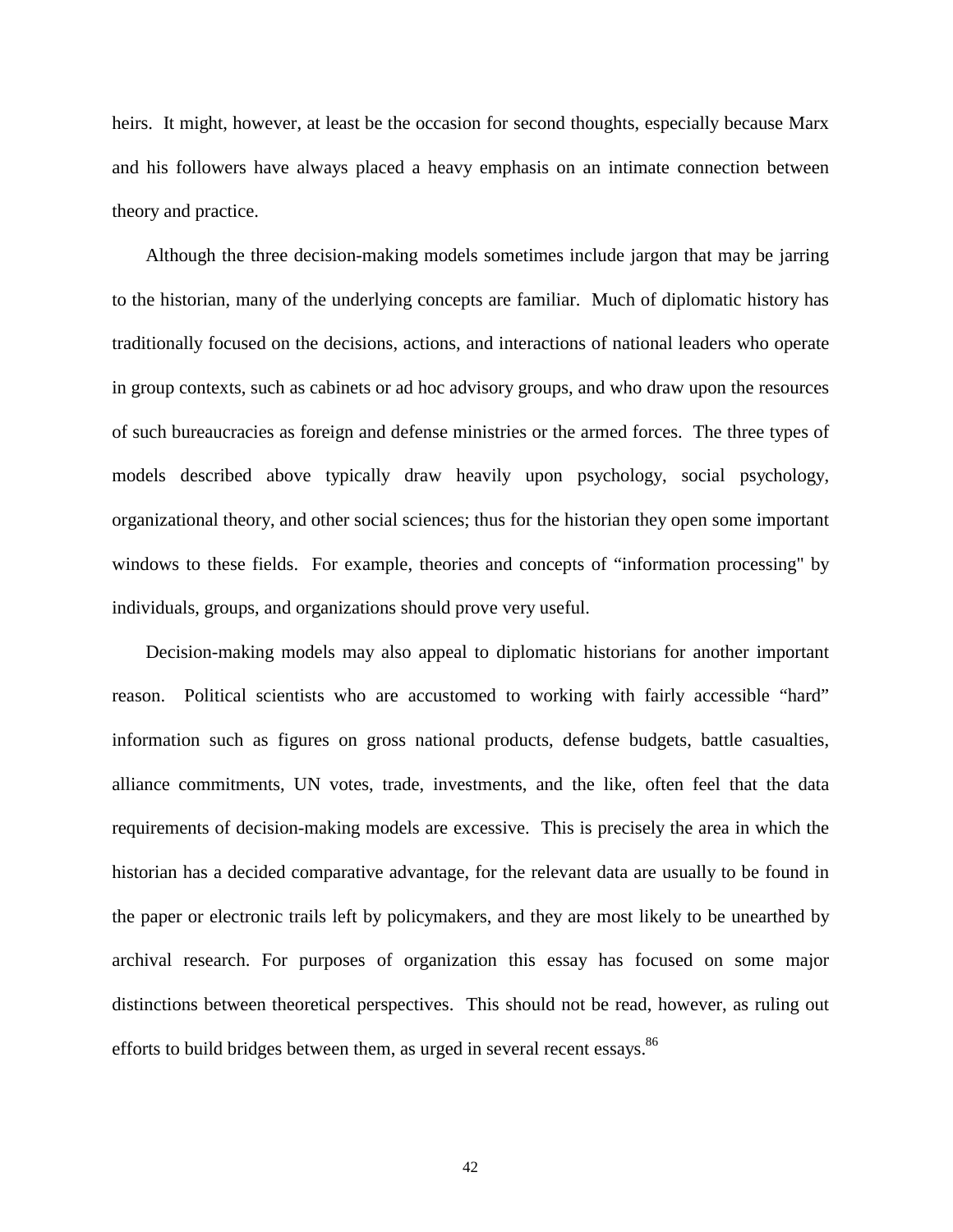Perhaps the appropriate point on which to conclude this essay is to reverse the question posed earlier: Ask not only what can the political scientist contribute to the diplomatic historian but ask also what can the diplomatic historian contribute to the political scientist. At the very least political scientists could learn a great deal about the validity of their own models if historians would use them and offer critical assessments of their strengths and limitations.

# A Note on Sources

Contributions to and debates about theories of international relations take place within both books and journals. While it is impossible to forecast the books that may, in the future, be useful in this respect, it may be helpful to identify some journals that are likely to be especially fruitful sources of theoretical developments and controversies. This list is limited to U.S.-based journals. Many others published in Europe, Japan, Israel, South Korea and elsewhere may also include relevant articles.

The top mainline political science journals include *American Political Science Review*, *Journal of Politics*, and *American Journal of Political Science*. *APSR* has published some major articles in international relations and foreign policy, especially in recent years, and each issue has a section devoted to book reviews. However, all three of these journals tend to place greater emphasis on American politics. That is especially true of *JP* and *AJPS*.

*International Organization*, *International Security*, *International Studies Quarterly*, *Journal of Conflict Resolution*, *Security Studies*, and *World Politics* are the most important sources of articles that bear on theoretical issues. Many of the authors are political scientists, but diplomatic historians, economists, sociologists and other social scientists are also frequently represented on their pages. These journals are indispensable for anyone interested in following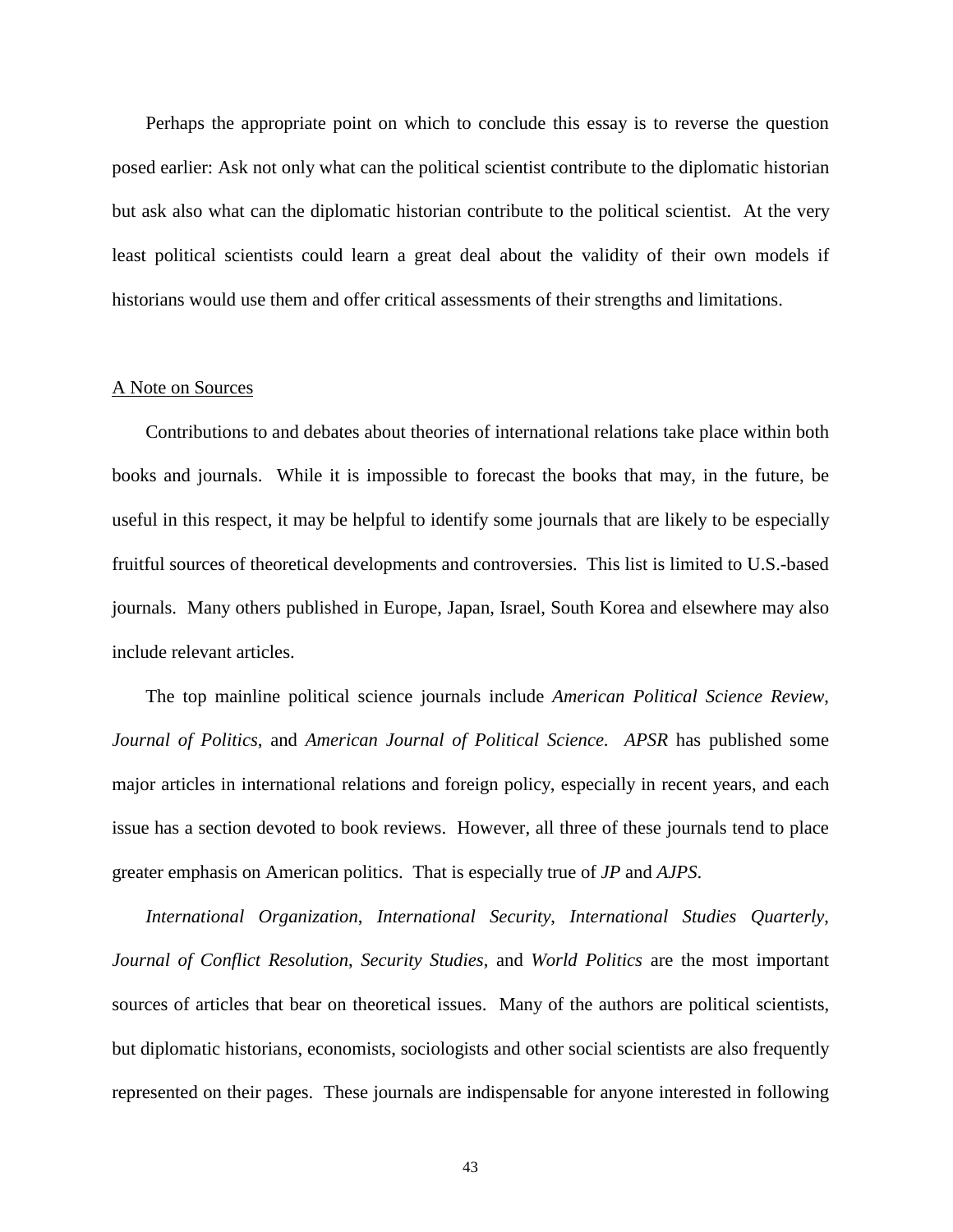theoretical developments and debates. Of the six, only *World Politics* regularly features extended book reviews.

*Foreign Affairs* and *Foreign Policy* are largely focused on current affairs, but on occasion essays in these journals have been authored by major contributors to current debates about theoretical issues. Both include book reviews, but they are often relatively brief.

The best source of book reviews is *International Studies Reviews*, which, along with *International Studies Quarterly*, is a publication of the International Studies Association. It features both extended review essays and shorter critical assessments of single books. *ISR* regularly includes reviews of books published in languages other than English.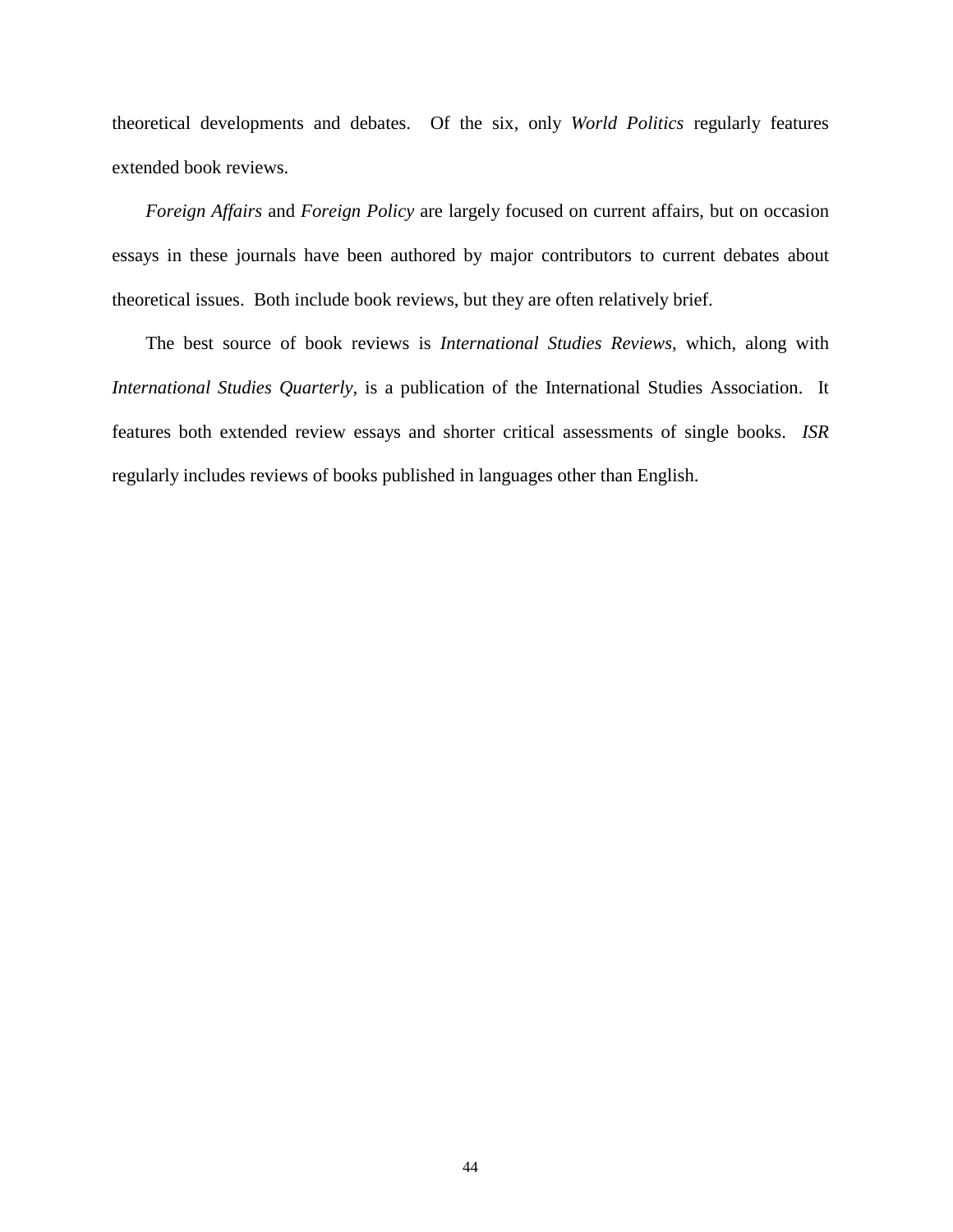|                                                         | Realism                                                                              | <b>Global Society</b>                                                                                                                  | Marxism                                                                                | Constructivism                                                                                                                             |
|---------------------------------------------------------|--------------------------------------------------------------------------------------|----------------------------------------------------------------------------------------------------------------------------------------|----------------------------------------------------------------------------------------|--------------------------------------------------------------------------------------------------------------------------------------------|
| Type of model                                           | Classical: descriptive<br>and<br>normative<br>Modern: deductive                      | Descriptive and normative                                                                                                              | Descriptive and normative                                                              | Descriptive and<br>normative                                                                                                               |
| Central problems                                        | Causes of war<br>Conditions of peace                                                 | Broad agenda of social,<br>economic, and<br>environmental<br>issues arising<br>from gap<br>between<br>demands and<br>resources         | Inequality and<br>exploitation<br>Uneven development                                   | Content, sources, and<br>consequences of<br>state identities<br>and interests                                                              |
| Conception of current<br><i>international</i><br>system | Structural anarchy<br>Structure conceived<br>in terms of<br>material<br>capabilities | Global society<br>Complex interdependence<br>(structure varies<br>by issue-area)                                                       | World capitalist system<br>Structure conceived in<br>terms of material<br>capabilities | Environment in which<br>states take<br>action is social<br>as well as<br>material; the<br>social gives<br>meaning to the<br>material world |
| Key actors                                              | Geographically based<br>units (tribes, city-<br>states, sovereign<br>states, etc.)   | Highly permeable states<br>plus a broad<br>range of non-<br>state actors,<br>including IOs,<br>IGOs, NGOs,<br>and individuals          | Classes and their agents                                                               | States with socially<br>constructed<br>identities and<br>interests                                                                         |
| Central motivations                                     | National interest<br>Security<br>Power                                               | Security and a wider<br>range of human<br>needs and wants                                                                              | Class interests                                                                        | Different rather than<br>uniform.<br>Interests based<br>on identities<br>rather than fixed<br>by structures                                |
| Loyalties                                               | To geographically<br>based<br>groups (from<br>tribes to<br>sovereign<br>states)      | Loyalties to state may be<br>declining<br>To emerging global<br>norms, values<br>and institutions<br>and/or to sub-<br>national groups | To class values and<br>interests that<br>transcend those<br>of the state               | To states, at least for the<br>intermediate<br>future                                                                                      |
| Central processes                                       | Search for security<br>and survival                                                  | Aggregate effects of<br>decisions by<br>national and non-                                                                              | Modes of production and<br>exchange<br>International division of                       | Actors behave on the<br>basis of socially<br>constructed                                                                                   |

# Table 1. *Four models of the international system*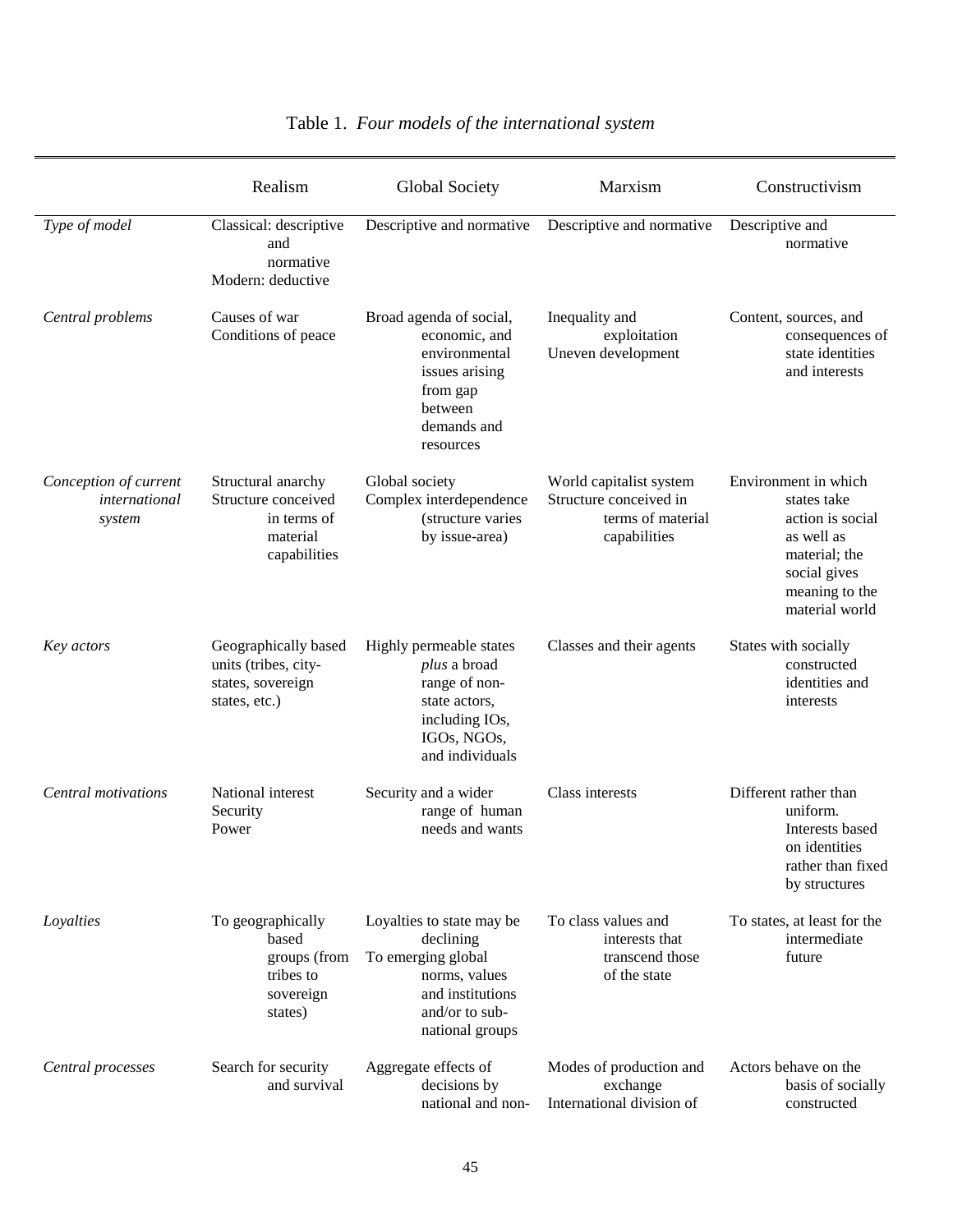|                                                 |                                                                                                                                              | national actors<br>How units (not limited to<br>nation-states)<br>cope with a<br>growing agenda<br>of threats and<br>opportunities<br>arising from<br>human wants | labor in a world<br>capitalist system                                                                                   | identities and<br>interests                                                        |
|-------------------------------------------------|----------------------------------------------------------------------------------------------------------------------------------------------|-------------------------------------------------------------------------------------------------------------------------------------------------------------------|-------------------------------------------------------------------------------------------------------------------------|------------------------------------------------------------------------------------|
| Likelihood of system<br>transformation          | Low (basic structural<br>elements of<br>system have<br>revealed an<br>ability to<br>persist<br>despite<br>many other<br>kinds of<br>changes) | Moderate in the direction<br>of the model<br>(owing to the<br>rapid pace of<br>technological<br>change, etc.)                                                     | High in the direction of<br>the model (owing<br>to inherent<br>contradictions<br>within the world<br>capitalist system) | Indeterminate; change in<br>social identities<br>is both possible<br>and difficult |
| Sources of theory,<br>insights, and<br>evidence | Politics<br>History<br>Economics<br>(especially<br>modern<br>realists)                                                                       | Broad range of social<br>sciences<br>Natural and technological<br>sciences                                                                                        | Marxist-Leninist theory<br>(several variants)                                                                           | Sociology<br>Social psychology<br>Anthropology/cultural<br>studies                 |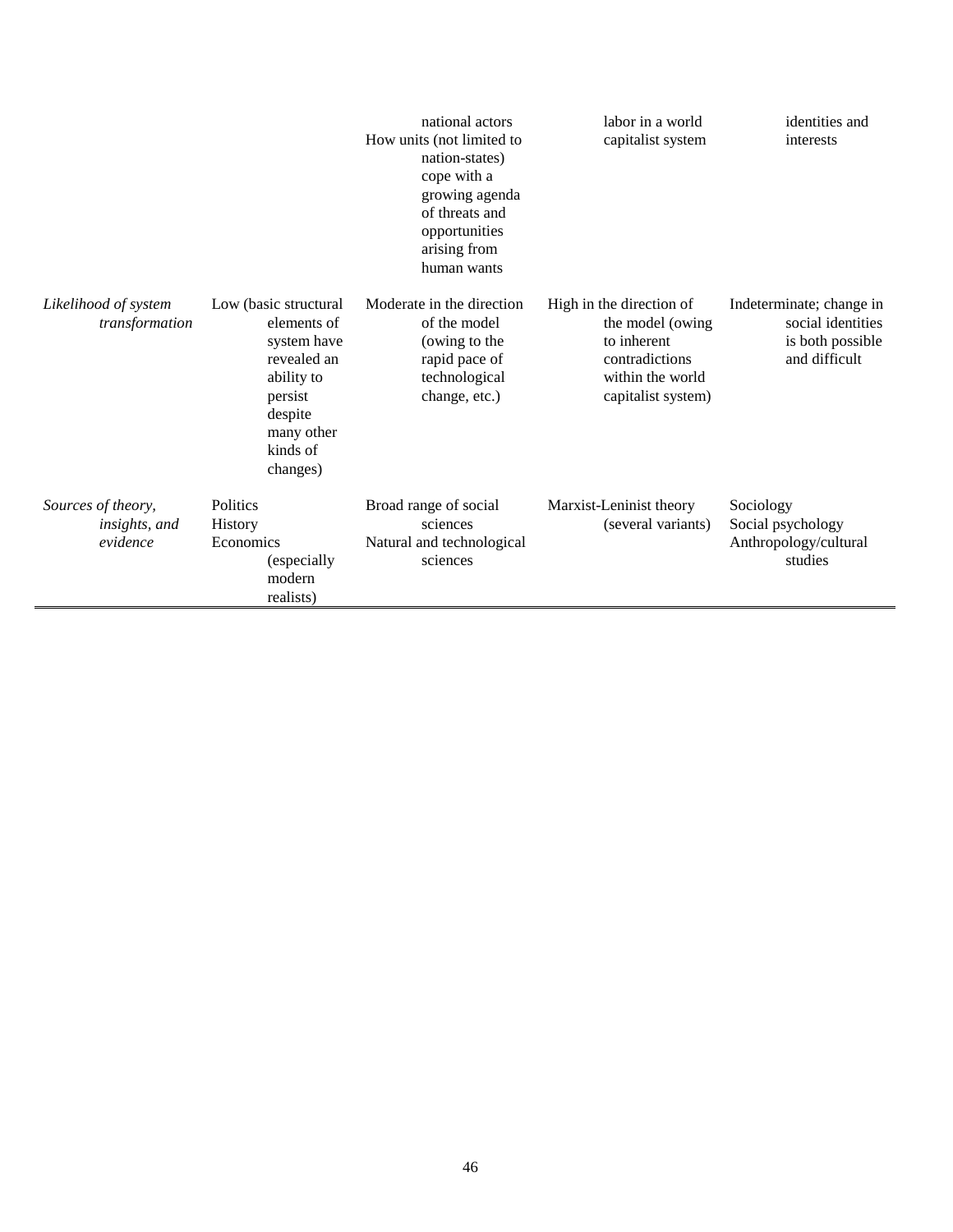|                                                 | Bureaucratic                                                                                                                                                                                                                                                                                                 | Group                                                                                                                                                                                                | Individual                                                                                                                                                                                                                                                                                                                                                                                                                                         |
|-------------------------------------------------|--------------------------------------------------------------------------------------------------------------------------------------------------------------------------------------------------------------------------------------------------------------------------------------------------------------|------------------------------------------------------------------------------------------------------------------------------------------------------------------------------------------------------|----------------------------------------------------------------------------------------------------------------------------------------------------------------------------------------------------------------------------------------------------------------------------------------------------------------------------------------------------------------------------------------------------------------------------------------------------|
|                                                 | politics                                                                                                                                                                                                                                                                                                     | dynamics                                                                                                                                                                                             | decision making                                                                                                                                                                                                                                                                                                                                                                                                                                    |
| Conceptualization of<br>decision making         | Decision making as the<br>result of bargaining<br>within bureaucratic<br>organizations                                                                                                                                                                                                                       | Decision making as the<br>product of group<br>interaction                                                                                                                                            | Decision making as the<br>result of<br>individual choice                                                                                                                                                                                                                                                                                                                                                                                           |
| Premises                                        | Central organizational<br>values are<br>imperfectly<br>internalized<br>Organizational behavior is<br>political behavior<br>Structure and SOPs affect<br>substance and<br>quality of decisions                                                                                                                | Most decisions are made<br>by small elite<br>groups<br>Group is different than the<br>sum of its<br>members<br>Group dynamics affect<br>substance and<br>quality of<br>decisions                     | Importance of subjective<br>appraisal<br>(definition of the<br>situation) and<br>cognitive<br>processes<br>(information<br>processing, etc.)                                                                                                                                                                                                                                                                                                       |
| Constraints on rational<br>decision making      | Imperfect information,<br>resulting from:<br>centralization,<br>hierarchy, and<br>specialization<br>Organizational inertia<br>Conflict between individual<br>and organizational<br>utilities<br>Bureaucratic politics and<br>bargaining<br>dominate decision<br>making and<br>implementation of<br>decisions | Groups may be more<br>effective for some<br>tasks, less for<br>others<br>Pressures for conformity<br>Risk-taking propensity of<br>groups<br>(controversial)<br>Quality of leadership<br>"Groupthink" | Cognitive limits on<br>rationality<br>Information processing<br>distorted by<br>cognitive<br>consistency<br>dynamics<br>(unmotivated<br>biases)<br>Systematic and motivated<br>biases in causal<br>analysis<br>Individual differences in<br>abilities related to<br>decision making<br>(e.g., problem-<br>solving ability,<br>tolerance of<br>ambiguity,<br>defensiveness and<br>anxiety,<br>information<br>seeking, etc.)<br>Cognitive dissonance |
| Sources of theory,<br>insights, and<br>evidence | Organization theory<br>Sociology of bureaucracies<br>Bureaucratic politics                                                                                                                                                                                                                                   | Social psychology<br>Sociology of small groups                                                                                                                                                       | Cognitive psychology<br>Dynamic psychology                                                                                                                                                                                                                                                                                                                                                                                                         |

# Table 2. *Three models of decision making*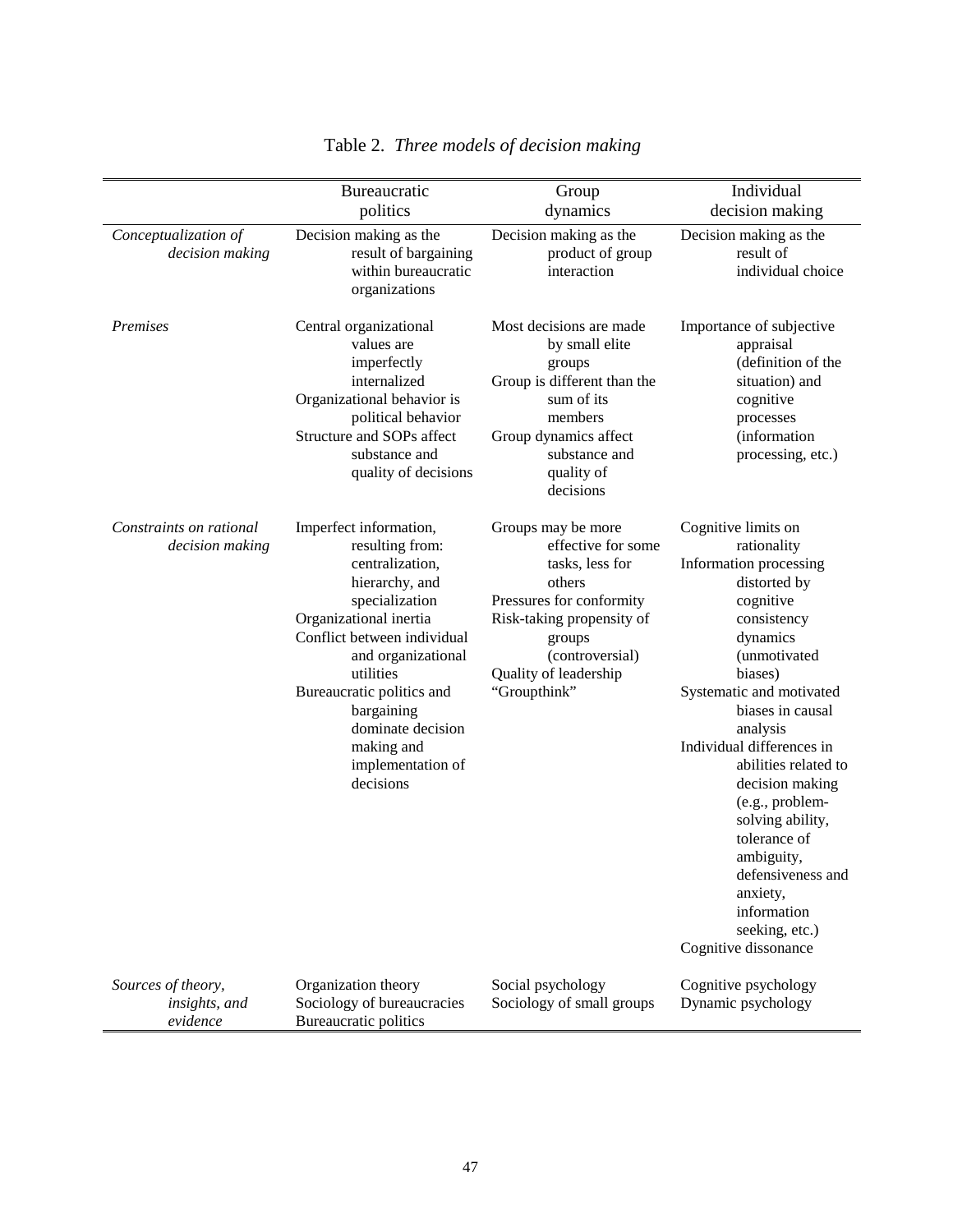#### *ENDNOTES*

 $\overline{a}$ 

<sup>1</sup> See, for example, John Lewis Gaddis, "Expanding the Data Base: Historians, Political Scientists, and the Enrichment of Security Studies," *International Security* 12 (Summer 1987): 3-21; John English, "The Second Time Around: Political Scientists Writing History," *Canadian Historical Review* 57 (March 1986): 1-16; Jack S. Levy, "Domestic Politics and War," *Journal of Interdisciplinary History* 18 (Spring 1988): 653-73; Deborah Welch Larson, *Origins of Containment: A Psychological Explanation* (Princeton, 1985); Timothy Lomperis*, The War Everyone Lost--and Won: America's Intervention in Viet Nam's Twin Struggles* (Washington, 1987); Barry Posen, *The Sources of Military Doctrine: France, Britain, and Germany between the World Wars* (Ithaca, 1984); Paul Gordon Lauren, ed., *Diplomacy: New Approaches to History, Theory, and Policy* (New York, 1979); Richard R. Neustadt and Ernest R. May, *Thinking in Time: The Use of History for Decision-Makers* (New York, 1986); Irving L. Janis, *Crucial Decisions: Leadership in Policymaking and Crisis Management* (New York, 1989); K. J. Holsti, *The State, War, and the State of War* (Cambridge, 1996); Graham Allison and Philip Zelikow, *Essence of Decision: Explaining the Cuban Missile Crisis*, 2nd edition (New York, 1999); Douglas C. Foyle, *Counting the Public In: Presidents, Public Opinion, and Foreign Policy* (New York, 1999); Colin Elman and Miriam Fendius Elman, editors, *Bridges and Boundaries: Historians, Political Scientists and the Study of International Relations* (Cambridge, 2000); and G. John Ikenberry, *After Victory: Institutions, Strategic Restraint, and Rebuilding of Order after Major Wars* (Princeton, NJ, 2001).

2 Robert Gilpin, *Change and War in World Politics* (Cambridge, England, 1981).

3 Stanley Hoffmann, "An American Social Science: International Relations," *Daedalus* 106 (Summer 1977): 54.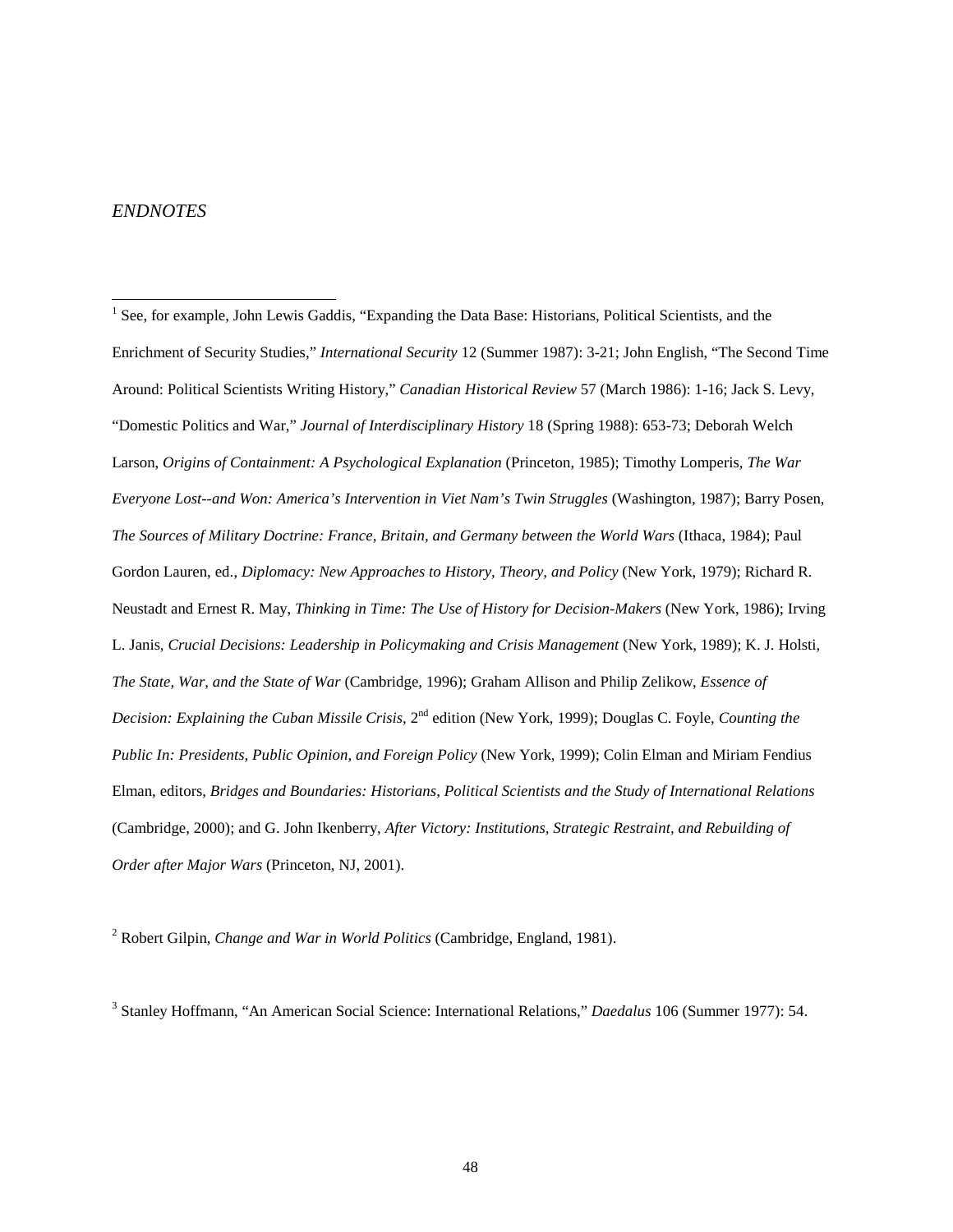$\frac{1}{4}$ <sup>4</sup> The British meteorologist Lewis Fry Richardson is generally regarded as the pioneer of mathematical approaches to international relations. See his *Statistics of Deadly Quarrels* (Pittsburgh, 1960); and his *Arms and Insecurity* (Chicago, 1960). These are summarized for nonmathematicians in Anatol Rapport, "L. F. Richardson's Mathematical Theory of War," *Journal of Conflict Resolution* 1 (September 1957): 249-99. For more recent effort see Bruce Bueno de Mesquita, *The War Trap* (New Haven, 1981); idem, "The War Trap Revisited: A Revised Expected Utility Model," *American Political Science Review* 79 (March 1985): 156-77; Bueno de Mesquita and David Lalman, *War and Reason* (New Haven, CT, 1992); a series of articles by Robert Powell in *American Political Science Review*; and Michael Brown, et al, editors, *Rational Choice and Security Studies: Stephen Walt and His Critics* (Cambridge, 2000).

5 Among the works that best represent their realist perspectives are E. H. Carr, *Twenty Years' Crisis* (London, 1939); Nicholas Spykman, *America's Strategy in World Politics: The United States and the Balance of Power* (New York, 1942); Hans J. Morgenthau, *Politics among Nations: The Struggle for Power and Peace*, 5<sup>th</sup> ed. (New York, 1973); John Herz, *International Politics in the Atomic Age* (New York, 1959); Hedley Bull, *The Anarchical Society: A Study of Order in World Politics* (London, 1977); Raymond Aron, *Peace and War* (Garden City, 1966); Martin Wight, "The Balance of Power and International Order," in *The Bases of International Order: Essays in Honor of C. A. W. Manning*, ed. Alan James (London, 1973), 85-115; Arnold Wolfers, *Discord and Collaboration* (Baltimore, 1962); Norman A. Graebner, *America as a World Power: A Realist Appraisal from Wilson to Reagan* (Wilmington, DE, 1984); George F. Kennan, *American Diplomacy*, 1900-1950 (Chicago, 1951); Walter Lippmann, *U. S. Foreign Policy: Shield of the Republic* (Boston, 1943); and Reinhold Niebuhr, *The Children of Light and the Children of Darkness* (New York, 1945).

6 Morgenthau, *Politics*, 5,6.

7 Stephen Krasner, *Defending the National Interest: Raw Materials Investment and U. S. Foreign Policy* (Princeton, 1978), 33.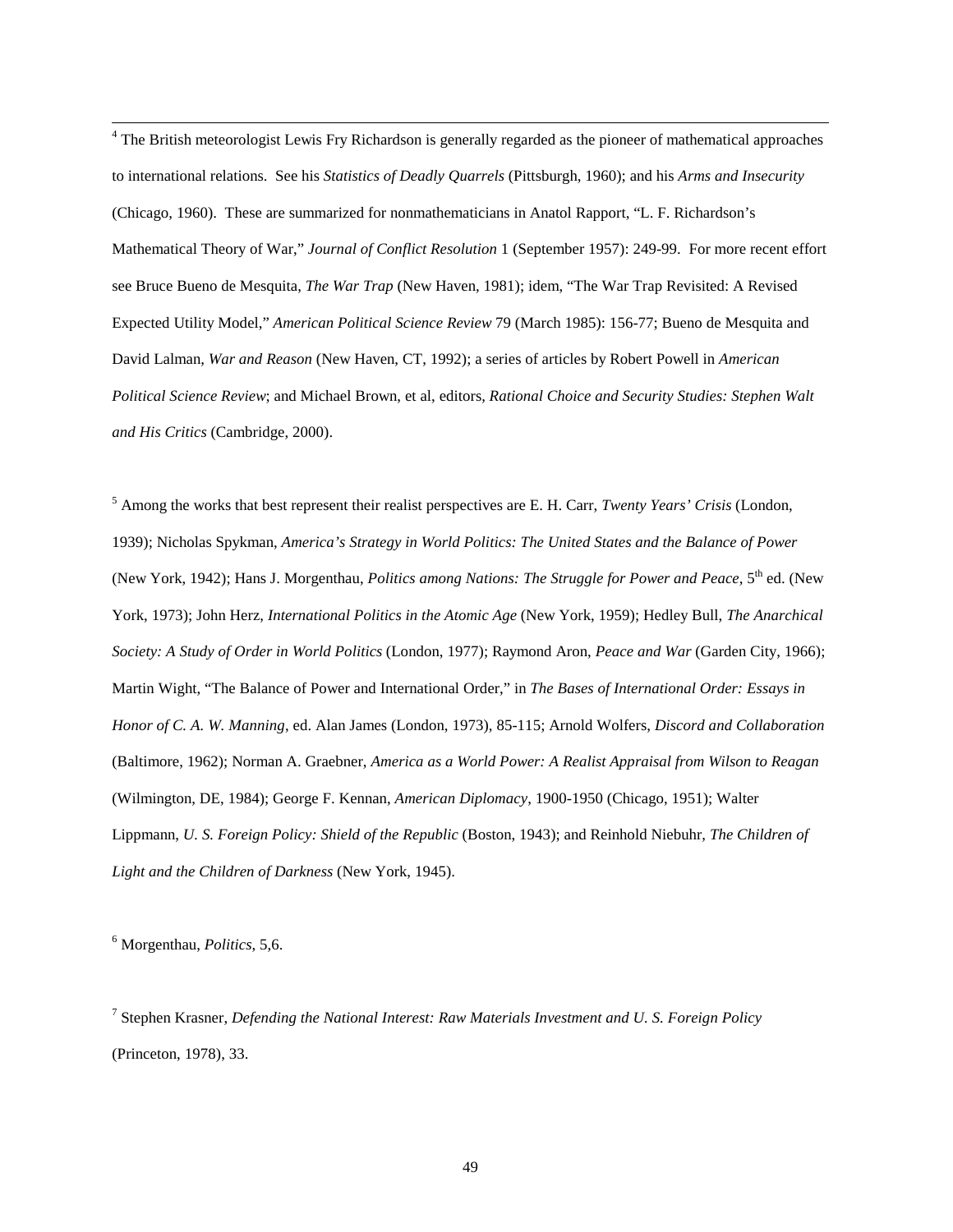8 For an excellent overview of the concept of system, see Robert Jervis, *System Effects: Complexity in Political and Social Life*. Princeton, NJ: Princeton University Press, 1997.

<sup>9</sup> Inis L. Claude, *Power and International Relations* (New York, 1962); James N. Rosenau, "National Interest," *International Encyclopedia of the Social Sciences* (New York, 1968), 11:34-40; Alexander L. George and Robert Keohane, "The Concept of National Interests: Uses and Limitations," in *Presidential Decision-Making in Foreign Policy: The Effective Use of Information and Advice*, ed. Alexander George (Boulder, 1980), 217-37; Ernst B. Haas, "The Balance of Power: Prescription, Concept or Propaganda," *World Politics 5* (July 1953): 442-77; Dina A. Zinnes, "An Analytical Study of the Balance of Power," *Journal of Peace Research* 4:3 (1967): 270-88.

10 Morgenthau, *Politics*, 5.

<sup>11</sup>Morton Kaplan, *System and Process in International Politics* (New York, 1957).

12 Richard Rosecrance, *Action and Reaction in International Politics* (Boston, 1963); idem, "Bipolarity, Multipolarity, and the Future," *Journal of Conflict Resolution* 10 (September 1966): 314-27; Kenneth Waltz, "The Stability of a Bipolar World," *Daedalus* 93 (Summer 1964): 881-909; J. David Singer, "Inter-Nation Influence: A Formal Model," *American Political Science Review* 57 (June 1963): 420-30; Bruce M. Russett, "Toward a Model of Competitive International Politics," *Journal of Politics* 25 ( May 1963): 226-47; Karl Deutsch and J. David Singer, "Multipolar Power Systems and International Stability," *World Politcs* 16 (April 1964): 390-406; Andrew Scott, *The Functioning of the International Political System* (New York, 1967).

13 Kenneth Waltz, *Theory of International Politics* (Reading, MA, 1979); idem, *Man, the State, and War* (New York, 1959).

 $14$ For a debate on whether neorealism may be extended to cover foreign policies as well as international politics, see Colin Elman, "Horses for Courses: Why Not Neorealist Theories of Foreign Policy," *Security Studies* 6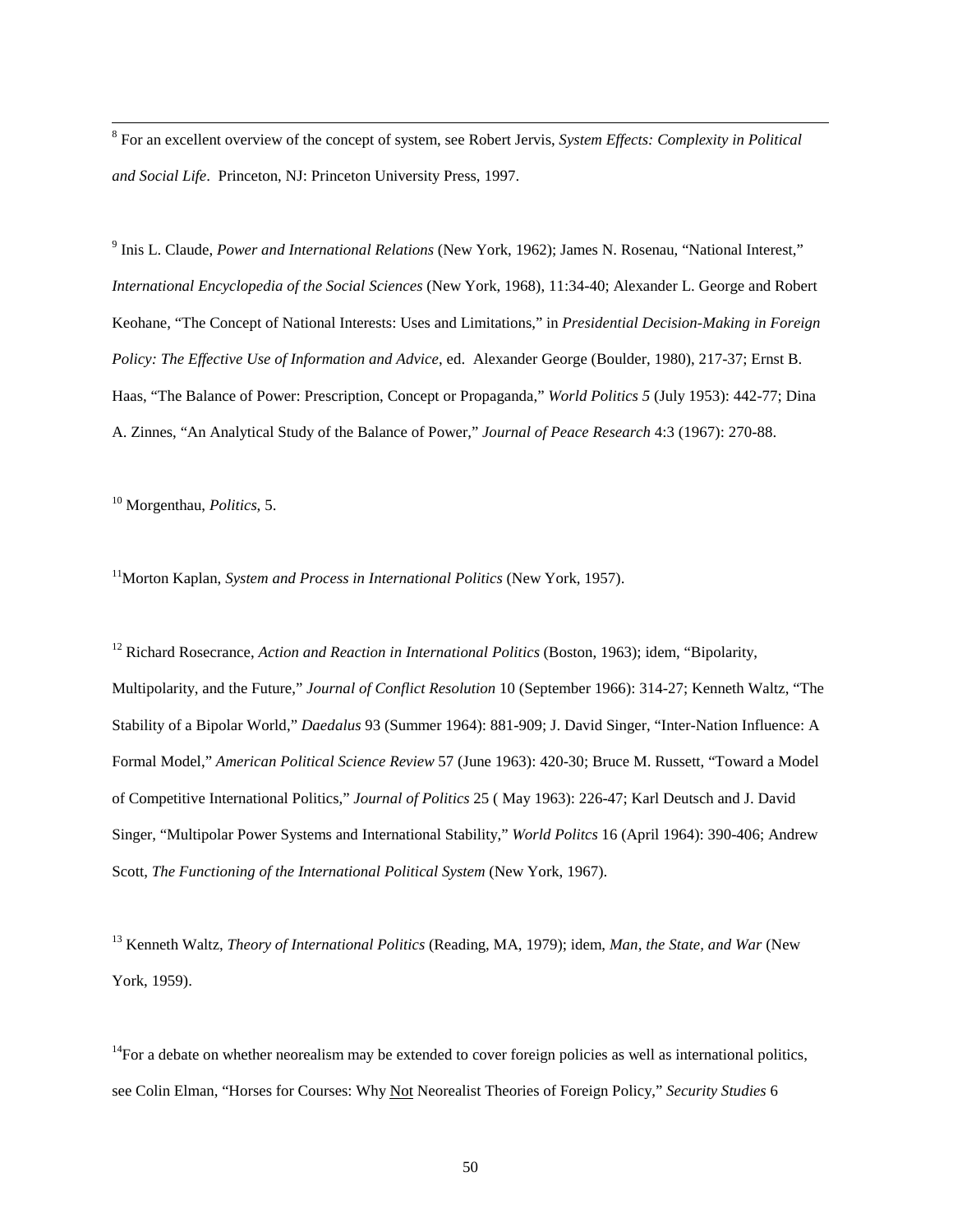(Autumn 1996), pp. 7-53; and a rejoinder by Waltz, "International Politics is Not Foreign Policy," in the same issue of *Security Studies*, pp. 54-57.

15 Waltz, *Theory*, 82-101.

 $\overline{a}$ 

16 Waltz, "The Myth of National Interdependence," in *The International Corporation: A Symposium*, ed. Charles P. Kindleberger (Cambridge, MA, 1970), 205-23; idem, "The Spread of Nuclear Weapons: More May Be Better," *Adelphi Papers*, no. 171 (1981).

<sup>17</sup> See especially Robert Keohane, ed., *Neorealism and Its Critics* (New York, 1986); David A Baldwin, ed., *Neorealism and Neoliberalism: The Contemporary Debate* (New York:1993); Charles W. Kegley, Jr., ed., *Controversies in International Relations Theory: Realism and the Neoliberal Challenge* (New York, 1995); John A. Vasquez, *The Power of Power Politics* (New Bruswick, NJ, 1988); and Yale H. Ferguson and Richard W. Mansbach, *The Elusive Quest: Theory and International Politics* (Columbia, SC, 1988). A useful post-Cold War appraisal of realism may be found in "Realism: Restatements and Renewal," *Security Studies* 5 (Spring 1996) pp. ix-xx, 3-423. The journal *International Security* is an indispensable source for the continuing debates on realism.

18 Gilpin, *War and Change*, 10-11.

19 Ibid., chap. 4. Gilpin's thesis appears similar in a number of respects to Paul Kennedy, *The Rise and Fall of the Great Powers: Economic Change and Military Conflict from 1500 to 2000* (New York, 1987).

20 Robert Keohane and Joseph S. Nye, Jr., *Power and Interdependence* (Boston, 1977); Edward Morse, *Modernization and the Transformation of International Relations* (New York, 1976); James N. Rosenau, *The Study of Global Interdependence* (London, 1980); Robert Keohane, *After Hegemony* (Princeton, NJ, 1984); Richard Mansbach and John Vasquez, *In Search of Theory: A New Paradigm for Global Politics* (New York, 1981); James N. Rosenau, *Turbulence in World Politics* (Princeton, 1990). The journal *International*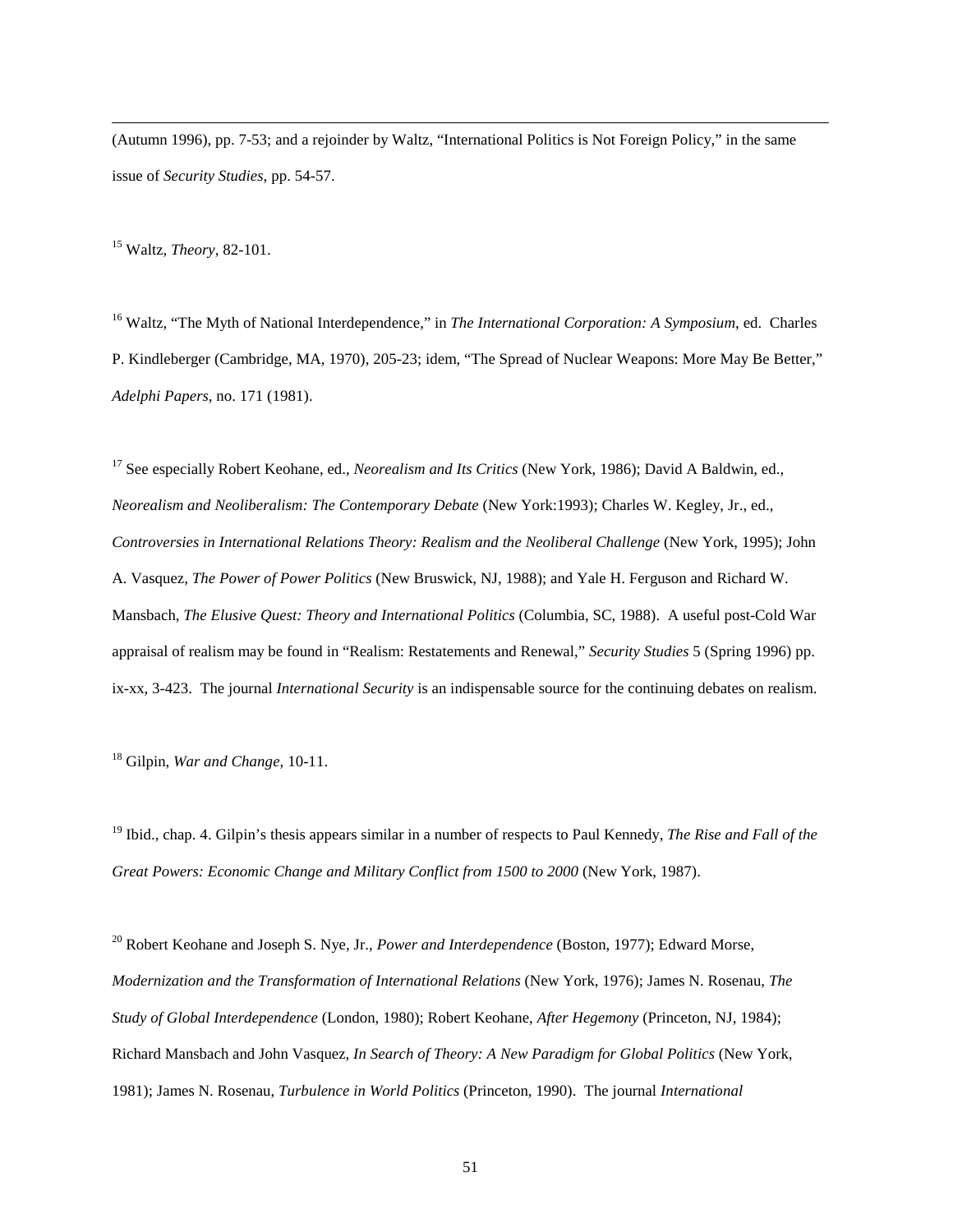$Organization$  is an indispensable source. See especially the  $50<sup>th</sup>$  anniversary issue edited by Peter Katzenstein, Robert Keohane, and Stephen Krasner.

 $21$  For an excellent overview of the challenges of creating effective yet non-oppressive institutions--the "Governance Dilemma"--to cope with such issues, see Robert O. Keohane, "Governance in a Partially Globalized World," *American Political Science Review* 95 (March 2001): 1-13.

<sup>22</sup> Rosenau, "National Interest," 39. A more recent statement of this view may be found in Richard Rosecrance, *The Rise of the Trading State* ( New York, 1986); Yale Ferguson and Richard Mausbach, *Polities: Authority, Identities, and Change* (Columbia, SC, 1996). See also John H. Herz, "The Rise and Demise of the Territorial State," *World Politics 9* (July 1957): 473-93; and his reconsideration in "The Territorial State Revistied: Reflections on the Future of the Nation-State," *Polity 1* (Fall 1968): 12-34.

23 James Cockroft, Andre Gunder Frank, and Dale L. Johnson, *Dependence and Underdevelopment* (New York, 1972); Immanuel Wallerstein, *The Modern World-System* (New York, 1974); idem, "The Rise and Future Demise of the World Capitalist System: Concepts for Comparative Analysis," *Comparative Studies in Society and History* 16 (September 1974): 387-415. Debates among advocates of these models are illustrated in Robert A. Denemark and Kenneth O. Thomas, "The Brenner-Wallerstein Debates," *International Studies Quarterly* 32 (March 1988): 47-66.

<sup>24</sup> Wallerstein, "Rise and Future Demise," 390.

 $\overline{a}$ 

25 Tony Smith, "The Underdevelopment of Development Literature: The Case of Dependency Theory," *World Politics* 31 (January 1979): 247-88; Aristide Zolberg, "Origins of the Modern World System: A Missing Link," ibid, 33 (January 1981): 253-81.

<sup>26</sup> Wallerstein, "Rise and Future Demise," 401.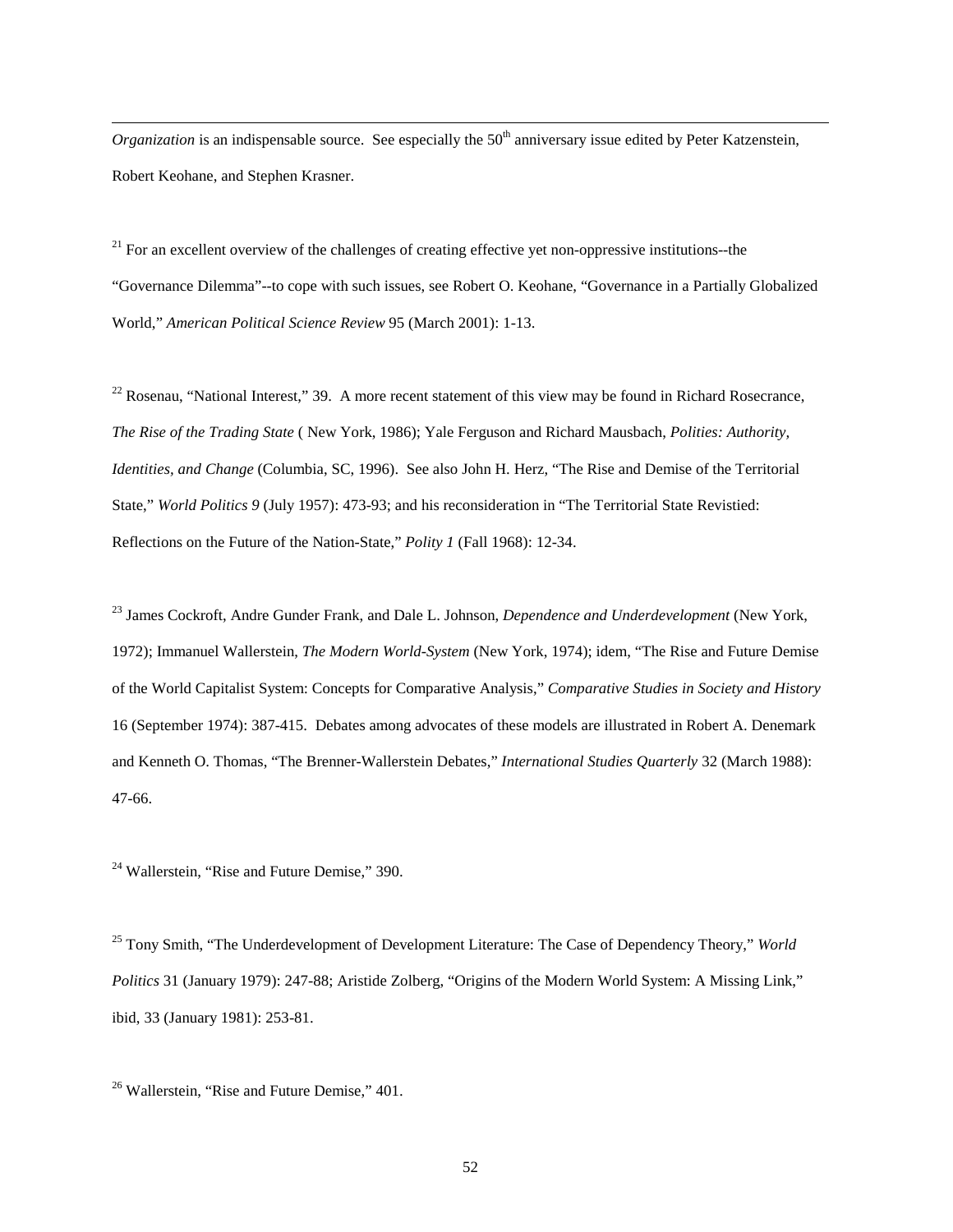27 Ricardo Hausmann, "Prisoners of Geography," *Foreign Policy* (January-February 2001): 44-53; and David Landes, *The Wealth and Poverty of Nations* (New York, 1999).

28 Samuel Huntington has been a leading proponent of a cultural perspective on world affairs. Huntington, *The Clash of Civilizations and the Remaking of the World Order* (New York, 1996); and Lawrence Harrison and Samuel Huntington, editors, *Culture Matters: How Values Shape Human Progress* (New York, 2000).

<sup>29</sup> For example, the writings of Karl Haushofer were used (or misused) by the Nazis to justify German expansion into the "Eurasian Heartland;" and in *The Geography of Intellect*, Stefen Possony and Nathaniel Weyl propounded the racist thesis that intelligence is related to climate; the warmer the climate from which various racial groups originated, the lower their intellectual capacities.

30 This example is drawn from a study of the philosophical bases of constructivism, John R. Searle, *The Construction of Social Reality* (New York, 1995), 37-43.

<sup>31</sup> *International Organization* 46 (Spring 1992): 391-425.

 $\overline{a}$ 

<sup>32</sup> Ole R. Holsti, "Cognitive Dynamics and Images of the Enemy: Dulles and Russia," in David J. Finlay, Ole R. Holsti, and Richard R. Fagen, *Enemies in Politics* (Chicago, 1967).

<sup>33</sup> Stephen G. Brooks and William C. Wohlforth, "Power, Globalization and the End of the Cold War," *International Security* 25 (Winter 2000-01): 5-53; Jeffrey T. Checkel, *Ideas and International Political Change* (New Haven, CT, 1997); and Robert D. English, *Russia and the Idea of the West: Gorbachev, Intellectuals and the End of the Cold War* (New York, 2000).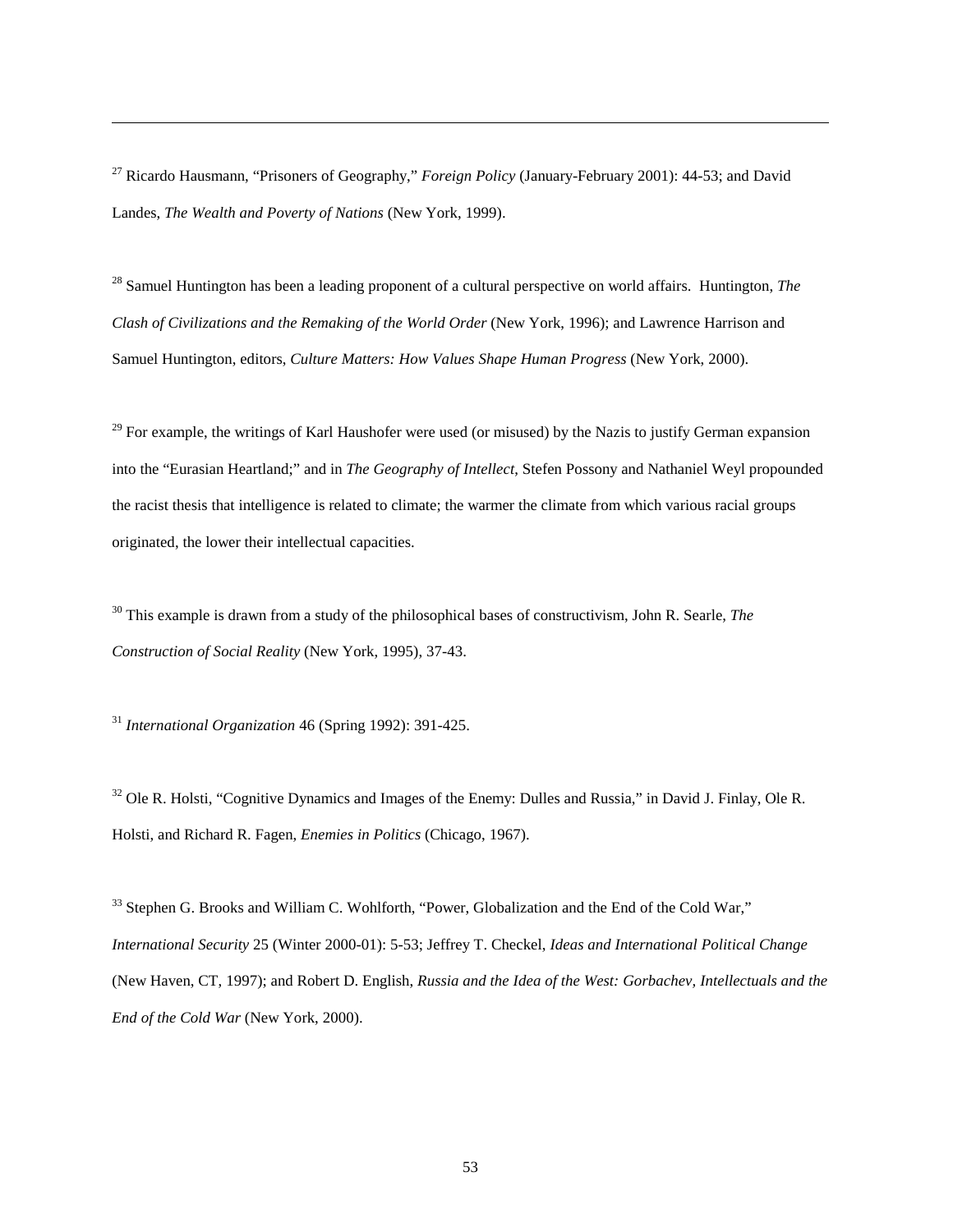34 Some representative works include Wendt, *Social Theory of International Politics* (Cambridge, UK, 1999); Nicholas Onuf, *World of Our Making: Rules and Rule in Social Theory and International Relations* (Columbia, SC, 1989); Martha Finnemore, *National Interests in International Society* (Ithaca, NY, 1996); Peter Katzenstein, editor, *The Culture of National Security* (New York, 1996); Audie Klotz, *Norms in International Relations* (Ithaca, NY, 1995); Yosef Lapid and Friedrich Kratochvil, editors, *The Return of Culture and Identity in IR Theory* (Boulder, CO, 1996). Thoughtful but contrasting assessments may be found in adjoining articles in *International Security* 23 (Summer 1998): Michael Desch, "Culture Clash: Assessing the Importance of Ideas in Security Studies," 141-170; and Ted Hopf, "The Promise of Constructivism in International Relations Theory," 171-200.

35 Kenneth Boulding, "National Images and International Systems," *Journal of Conflict Resolution* 3 (June 1959): 120. See also Robert Jervis, *The Logic of Images in International Relations* (Princeton, 1970); and some of the decision-making approaches described in the next section.

36 The debate was triggered by Michael Doyle, "Liberalism and World Politics," *American Political Science Review* 80 (December 1986): 1151-70. Some important contributions to the debate include: Bruce Russett, *Grasping the Democratic Peace* (Princeton, NJ, 1993); John Owen, *Liberal Peace, Liberal War* (Ithaca, NY, 1997); Spencer Weart, *Never at War* (New Haven, CT, 1998); Miriam Fendius Elman, editor, *Paths to Peace: Is Democracy the Answer?* (Cambridge, MA, 1997); James Lee Ray, *Democracy and International Conflict* (Columbia, SC, 1995); Edward Mansfield and Jack Snyder, "Democratization and the Danger of War," *International Security* 20 (Summer 1995): 5-38.

37 Kenneth Waltz, "Structural Realism after the Cold War," *International Security* 25 (Summer 2000): 13.

38 Michael Mandelbaum, "Foreign Policy as Social Work," *Foreign Affairs* 75 (February 1996): 16-32.

 $39$  There are also models that link types of polities with foreign policy. Two of the more prominent twentiethcentury versions--the Leninist and Wilsonian--have been effectively criticized by Waltz in *Man, the State, and War.* Although space limitations preclude a discussion here, for some research along these lines see, among others,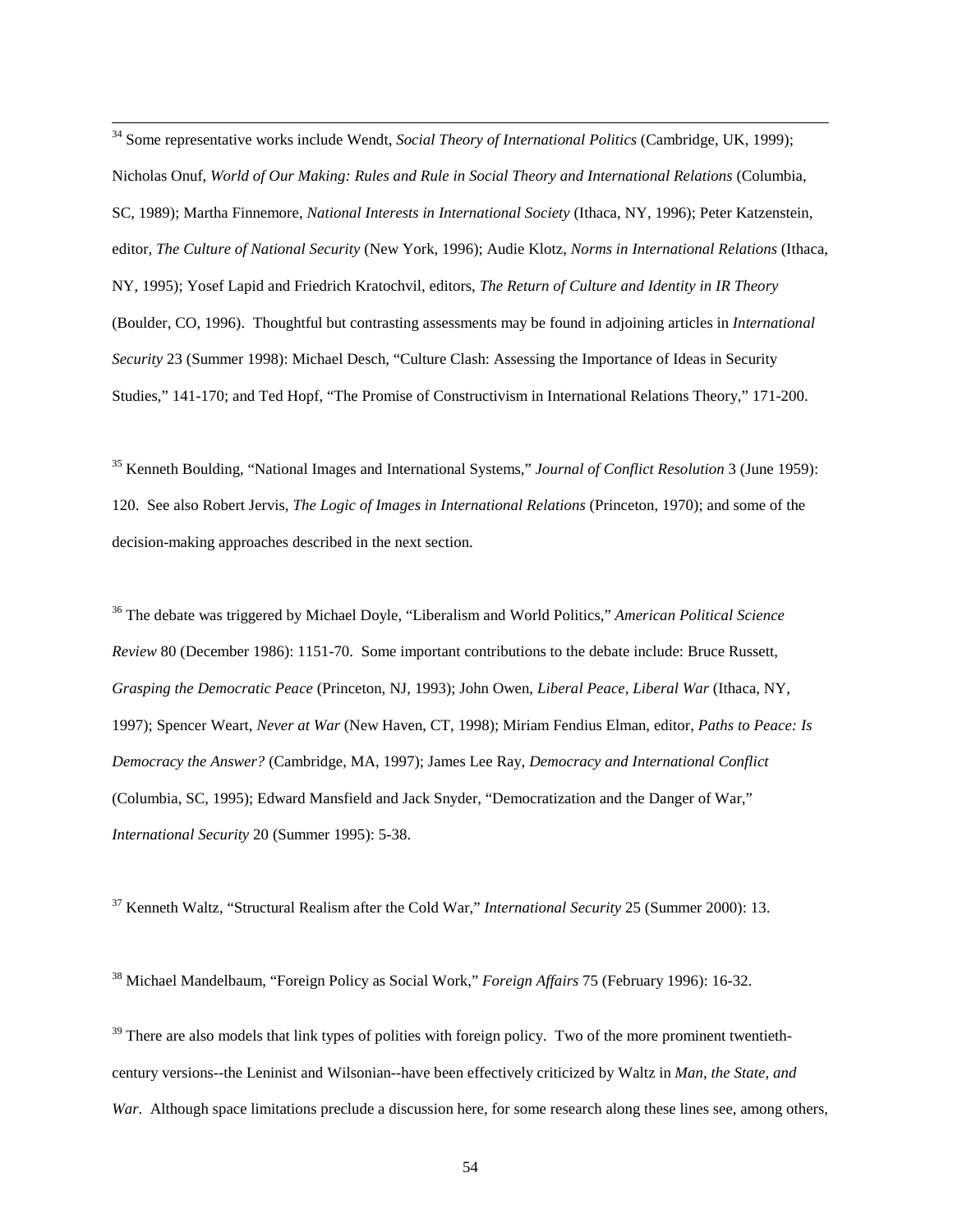Rudolph J. Rummel, "Libertarianism and Violence, " *Journal of Conflict Resolution* 27 (March 1983): 27-71; Michael Doyle, "Liberalism and World Politics; idem, "Kant, Liberal Legacies, and Foreign Affairs," *Philosophy and Public Affairs* 12 (Winter 1983): 205-35.

 $\overline{a}$ 

40 Chester Barnard, *Functions of the Executive* (Cambridge, MA, 1938); Herbert Simon, *Administrative Behavior: A Study of Decision-Making Processes in Administrative Organization* (New York, 1957): James G. March and Herbert Simon, *Organizations* (New York, 1958).

41 Henry A. Kissinger, "Conditions of World Order," *Daedalus* 95 (Spring 1960): 503-29; Allison and Zelikow, *Essence;* Morton Halperin, *Bureaucratic Politics and Foreign Policy* (Washington, 1974).

42 The literature is huge. See, for example, Samuel R. Williamson, Jr., *The Politics of Grand Strategy: Britain and France Prepare for War, 1904-1914* (Cambridge, MA, 1969; Posen, *Sources of Military Doctrine*.

43 Wilensky, *Organizational Intelligence* (New York, 1967); Theodore Lowi, *The End of Liberalism: Ideology, Policy and the Crisis of Public Authority* (New York, 1969).

<sup>44</sup> Charles F. Hermann, "Some Consequences of Crises Which Limit the Viability of Organizations," *Administrative Science Quarterly* 8 (June 1963): 61-82; Allison and Zelikow, *Essence*; Richard Neustadt, *Alliance Politics* (New York, 1970); Scott Sagan, "Nuclear Alerts and Crisis Management," *International Security* 9 (Spring 1985): 99-139.

45 Robert Rothstein, *Planning, Prediction, and Policy-Making in Foreign Affairs: Theory and Practice* (Boston, 1972); Stephen D. Krasner, "Are Bureaucracies Important? (Or Allison Wonderland)" *Foreign Policy* 7 (Summer 1972): 159-70; Robert J. Art, "Bureaucratic Politics and American Foreign Policy: A Critique," *Policy Sciences* 4 (December 1973): 467-90; Desmond J. Ball, "The Blind Men and the Elephant: A Critique of Bureaucratic Politics Theory," *Australian Outlook* 28 (April 1974).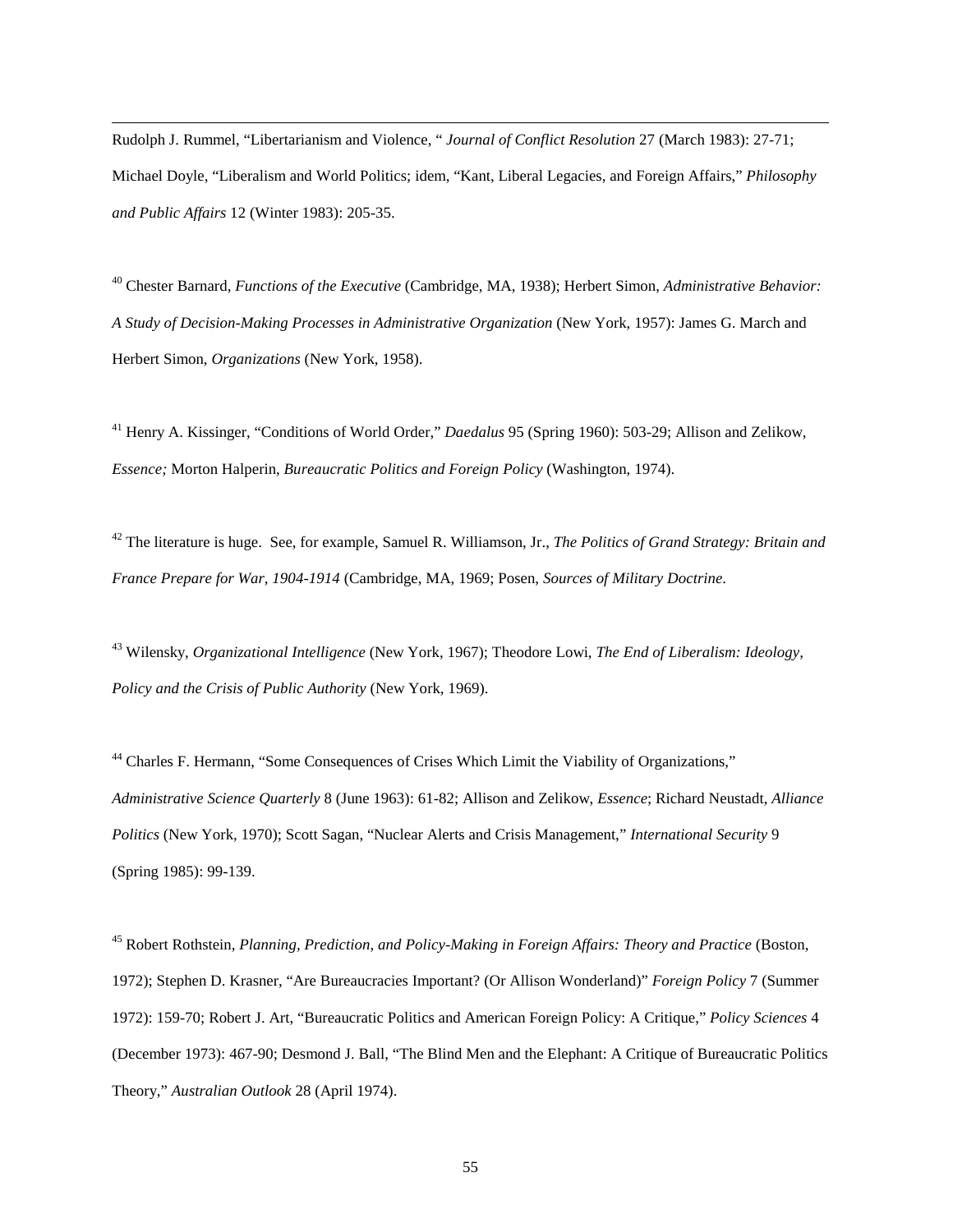46 Alexander L. George, "The Case for Multiple Advocacy in Making Foreign Policy," *American Political Science Review* 66 (September 1972): 751-85, 791-95.

<sup>47</sup> David A. Welch and James G. Blight, "The Eleventh Hour of the Cuban Missile Crisis: An Introduction to the ExComm Transcripts," *International Security* 12 (Winter 1987/88): 5-29; McGeorge Bundy and James G. Blight, "October 27, 1962: Transcripts of the Meetings of the ExComm," ibid., 30-92; James G. Blight and David A. Welch, *On the Brink: Americans and Soviets Reexamine the Cuban Missile Crisis* (New York, 1989); Ernest R. May and Philip Zelikow, *The Kennedy Tapes* (Cambridge, MA, 1997).

48 Irving L. Janis, *Victims of Groupthink: A Psychological Study of Foreign Policy Decisions and Fiascos* (Boston, 1972); idem, *Groupthink: Psychological Studies of Policy Decisions and Fiascos* (Boston, 1982); Charles F. Hermann and Margaret G. Hermann, "Who Makes Foreign Policy Decisions and How: An Empirical Inquiry," *International Studies Quarterly* 33 (December 1989): 361-88.

49 Solomon Asch, "Effects of Group Pressures upon Modification and Distortion of Judgement," in *Group Dynamics: Research and Theory*, ed. Dorwin Cartwright and Alvin Zander (Evanston, IL, 1953), 151-62.

50Janis, *Victims*; idem, *Groupthink*. See also Philip Tetlock, "Identifying Victims of Groupthink from Public Statements of Decision Makers," *Journal of Personality and Social Psychology* 37 (August 1979): 1314-24; and Paul t'Hart, Eric Stern and B. Sundelius, *Beyond Groupthink* (Stockholm, 1995).

51 Janis, *Groupthink*, 260-76; idem, *Crucial Decisions*, 231-64.

 $\overline{a}$ 

 $52$  For a review of the vast literature see Robert Abelson and A. Levi, "Decision Making and Decision Theory," in *Handbook of Social Psychology*, 3rd ed., vol. 1, ed. Gardner Lindzey and Elliot Aronson (New York, 1985). The relevance of psychological models and evidence for international relations are most fully discussed in Robert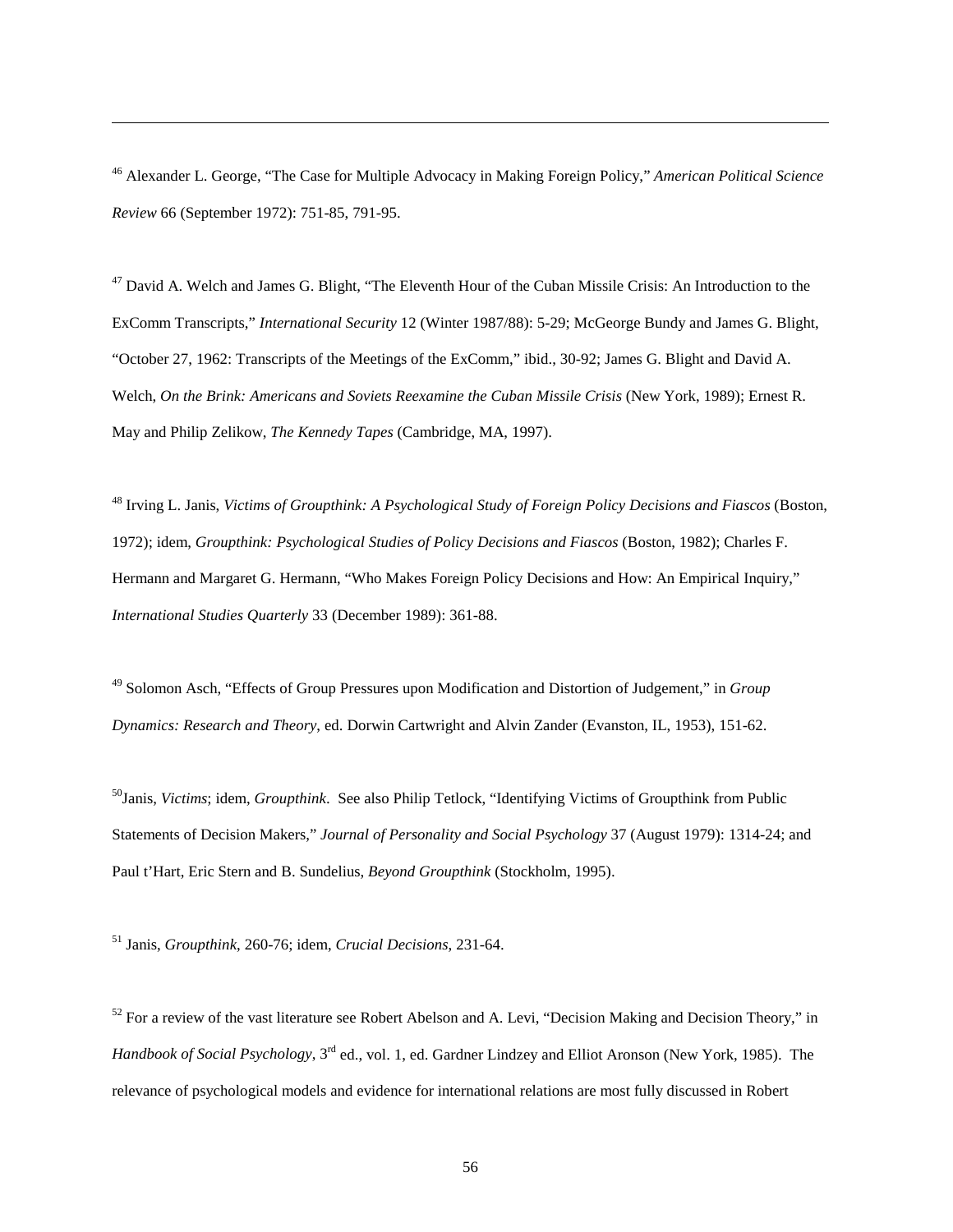Jervis, *Perception and Misperception in International Politics* (Princeton, 1976); Robert Axelrod, *The Structure of Decision: The Cognitive Maps of Political Elites* (Princeton, 1976); Philip Tetlock, "Social Psychology and World Politics," in Daniel Gilbert, Susan Fiske and Gardner Lindzey, editors, *The Handbook of Social Psychology*, 4<sup>th</sup> ed., (Boston, 1998); and Jerel Rosati, "The Power of Human Cognition in the Study of World Politics," *International Studies Review* 2 (Fall 2000): 45-75.

53 See, for example, Harold Lasswell, *Psychopathology and Politics* (Chicago, 1931).

54 March and Simon, *Organizations*, 113.

 $\overline{a}$ 

55 Simon, *Administrative Behavior*, 198.

56 Amos Tversky and Daniel Kahneman, "The Framing of Decisions and the Psychology of Choice," *Science* 211 (30 January 1981): 453-58; Daniel Kahneman, Paul Slovic, and Amos Tversky, *Judgment under Uncerainty: Heuristics and Biases* (Cambridge, England, 1982).

57 Irving L. Janis and Leon Mann, *Decision Making: A Psychological Analysis of Conflict, Choice, and Commitment* (New York, 1977); Richard Ned Lebow, *Between Peace and War* (Baltimore, 1981); Yaacov Vertzberger, *The World in Their Minds* (Stanford, CA, 1990).

58 Donald Kinder and J. R. Weiss, "In Lieu of Rationality: Psychological Perspectives on Foreign Policy," *Journal of Conflict Resolution* 22 (December 1978): 707-35.

59 George F. Kennan, *The Cloud of Danger: Current Realities of American Foreign Policy* (Boston, 1978), 87-88.

60 Allison, *Essence*; Jervis, *Perception*.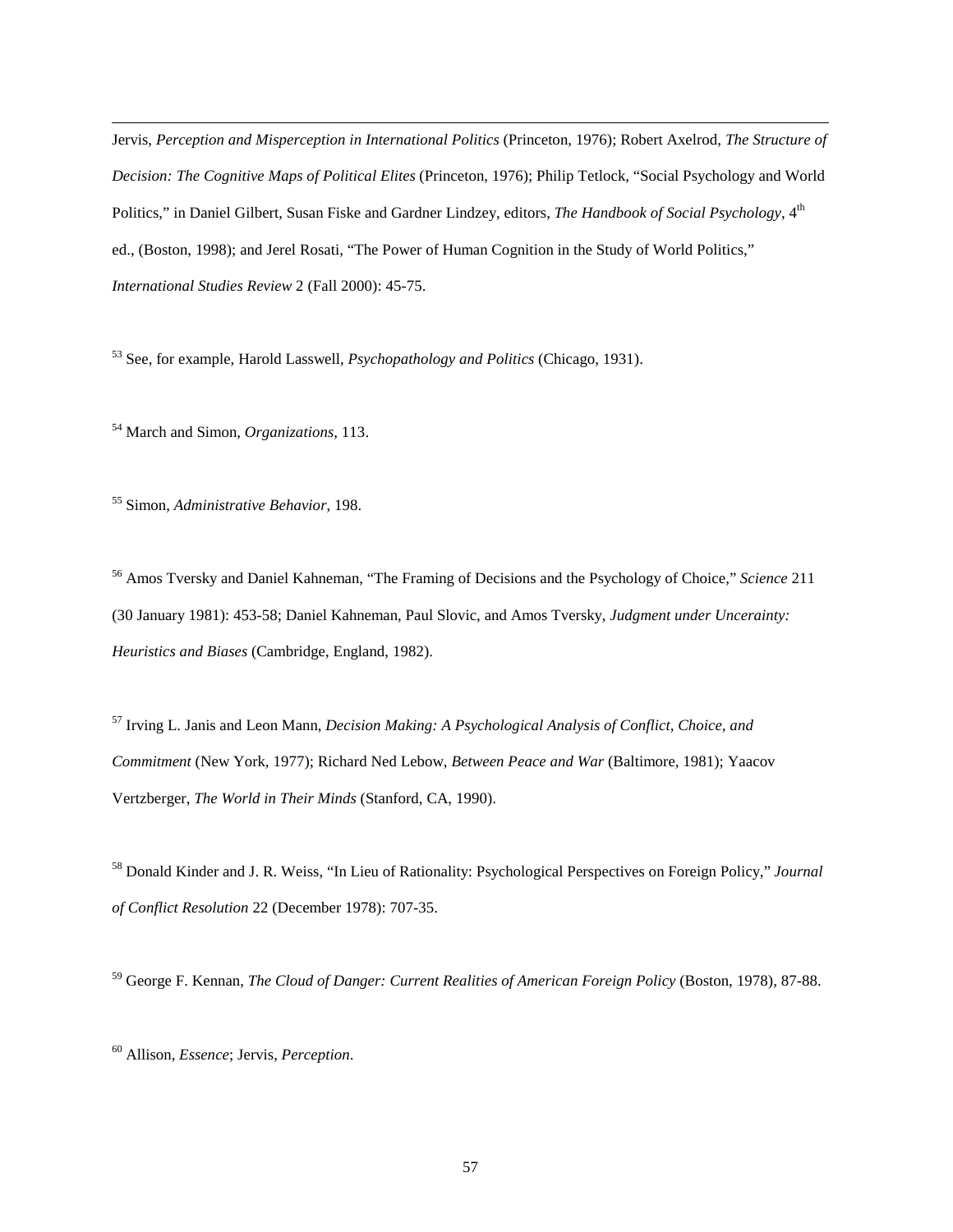61 Charles F. Hermann, *International Crises: Insights from Behavioral Research* (New York, 1972); Margaret G. Hermann, "Indicators of Stress in Policy-Makers during Foreign Policy Crises," *Political Psychology I* (March 1979): 27-46; Ole R. Holsti, *Crisis, Escalation, War* (Montreal, 1972); Ole R. Holsti and Alexander L. George, "The Effects of Stress on the Performance of Foreign Policy-Makers," *Political Science Annual*, vol. 6 (Indianapolis, 1975).

62 Janis and Mann, *Decision Making*, 3.

 $63$  Margaret G. Hermann, "Explaining Foreign Policy Behavior Using Personal Characteristics of Political Leaders," *International Studies Quarterly* 24 (March 1980): 746.

64 Nathan Leites, *The Operational Code of the Politburo* (New York, 1951); Alexander L. George, "The 'Operational Code': A Neglected Approach to the Study of Political Leaders and Decision Making," *International Studies Quarterly* 13 (June 1969): 190-222; Stephen G. Walker, "The Motivational Foundations of Political Belief Systems: A Re-Analysis of the Operational Code Construct," *International Studies Quarterly* 27 (June 1983): 179- 202; Stephen Walker, Mark Shafer, and Michael Young, "Presidential Operational Codes and Foreign Policy Conflict in the Post-Cold War World," *Journal of Conflict Resolution* 43 (1999): 610-625.

 $<sup>65</sup>$  Integrative simplicity, on the other hand, is characterized by simple responses, gross distinctions, rigidity, and</sup> restricted information usage.

66 Peter Suedfeld and Philip Tetlock, "Integrative Complexity of Communications in International Crises," *Journal of Conflict Resolution* 21 (March 1977): 169-86; Philip Tetlock, "Integrative Complexity of American and Soviet Foreign Policy Rhetoric: A Time Series Analysis," *Journal of Personality and Social Psychology* 49 (December 1985): 1565-85; Karen Guttieri, Michael Wallace, and Peter Suedfeld, "The Integrative Complexity of American Decision Makers in the Cuban Missile Crisis." *Journal of Conflict Resolution* 39 (December 1995): 595-621.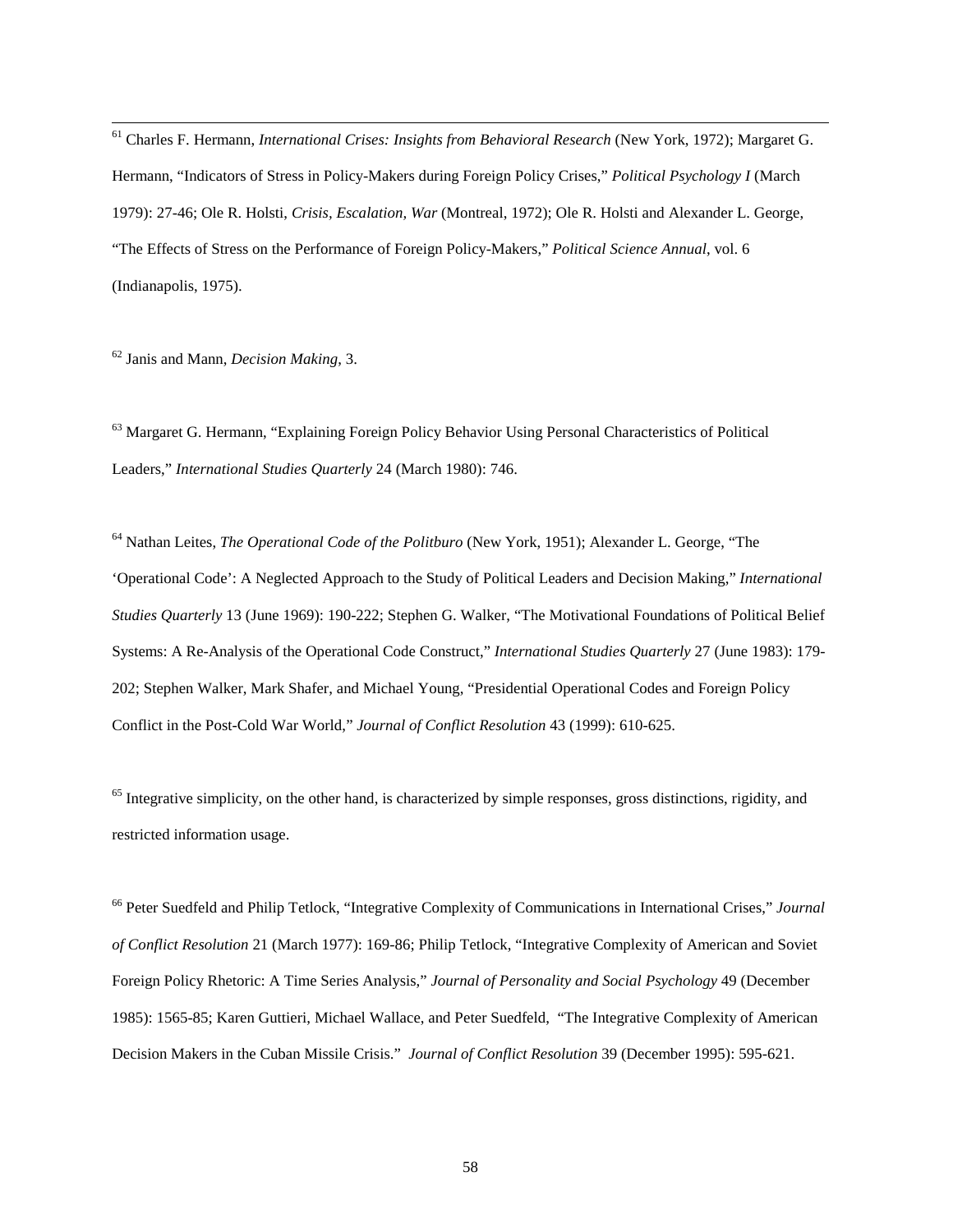67 Alexander L. George and Richard Smoke, *Deterrence in American Foreign Policy: Theory and Practice* (New York, 1974); Richard Smoke, *Escalation* (Cambridge, MA, 1977); Glenn H. Snyder and Paul Diesing, *Conflict among Nations: Bargaining, Decision Making, and System Structure in International Crises* (Princeton, 1977). Useful discussions on conducting theoretically relevant case studies may be found in Harry Eckstein, "Case Study and Theory in Political Science," in *Handbook of Political Science*, 9 vols., ed. Fred I. Greenstein and Nelson W. Polsby (Reading, MA, 1975), 7:79-138; Alexander L. George, "Case Studies and Theory Development: The Method of Structured, Focused Comparison," in Lauren, ed., *Diplomacy*, 43-68; Gary King, Robert Keohane, and Sidney Verba, *Designing Social Inquiry* (Princeton, 1994).

<sup>68</sup> This perspective is sometimes called "post-positivism" or "post-structuralism." Yosef Lapid, "The Third Debate: On the Prospects of International Theory in a Post-Positivist Era," *International Studies Quarterly* 33 (1989): 235-54; Andrew Linklater, "The Question of the Next Stage in International Relations Theory," *Millennium* 21, No. 1 (1992): 77-98; and Chris Brown, "`Turtles All the Way Down': Anti-Foundationalsim, Critical Theory and International Relations," *Millennium* 23, No. 2 (1994): 213-36. For overviews, see Pauline Rosenau, *Post-Modernism and the Social Sciences* (Princeton, 1992); Rosenau, "Once Again Into the Fray: International Relations Confronts the Humanities," *Millennium* (1990): 83-110; and D.S.L. Jarvis, *International Relations and the Challenge of Postmodernism* (Columbia, SC, 2000).

69 Richard Ashley, "The Poverty of Neo-Realism," *International Organization* 38 (Spring 1984): 225-286. Rosenau, "Once Again," 84.

 $70$  Prominent post-modern students of world affairs include Hayward Alker, Jim George, Richard Ashley, Michael Shapiro, James Der Derian, Christine Sylvester, and R.B.J. Walker.

71 D.S.L. Jarvis, *International Relations and the Challenge of Postmodernism* (Columbia, SC, 2000), 197-98. For both substance and clarity, reform-minded social scientists are urged to compare the writing of Ashley and his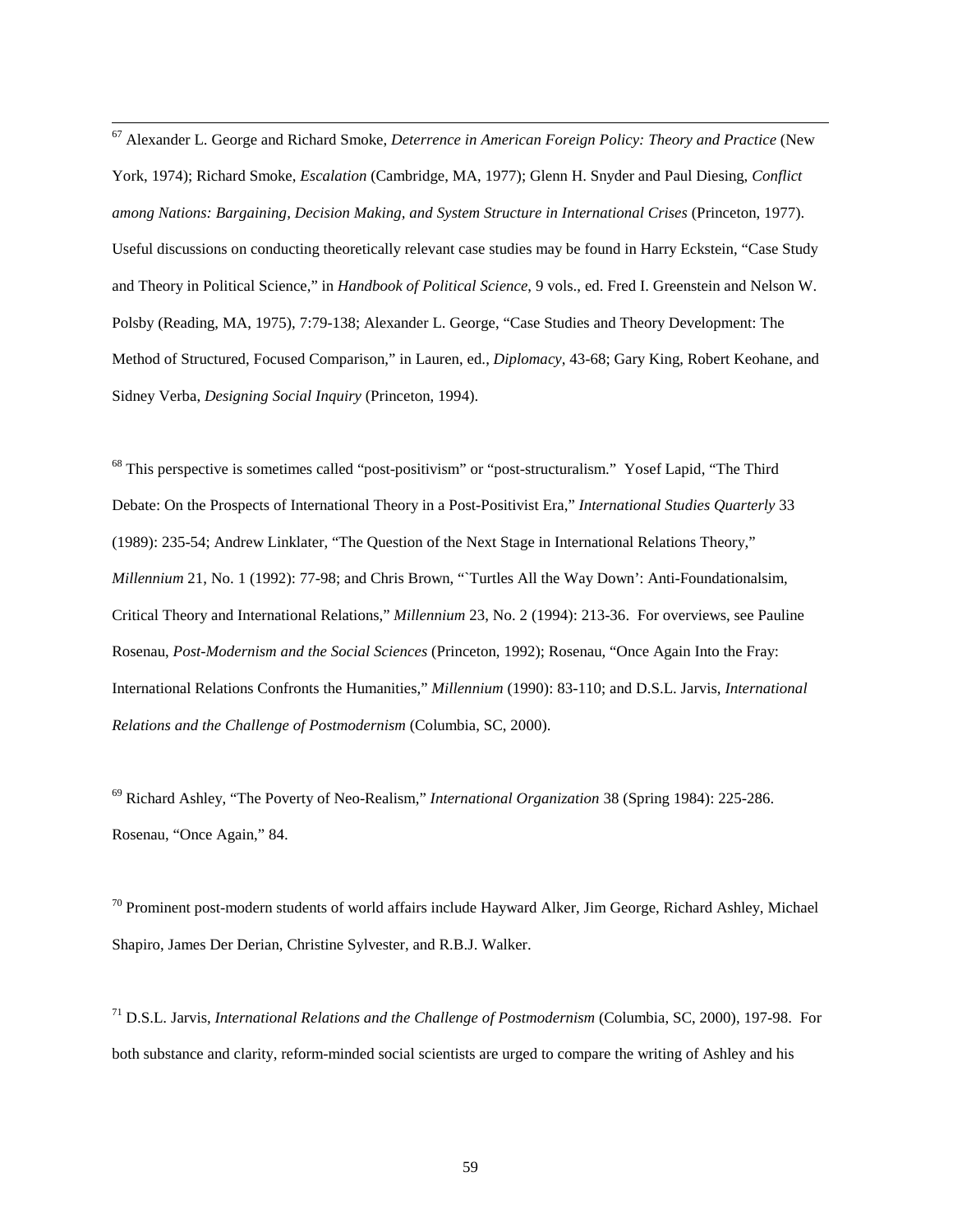colleagues with Robert Keohane, "Governance in a Partially Globalized World," *American Political Science Review* 95 (March 2001): 1-13.

72 The classic overview of the field and the disciplines that have contributed to it is Quincy Wright, *The Study of International Relations* (New York, 1955).

73 In addition to the literature on war, crises, and deterrence already cited see Richard Betts, *Nuclear Blackmail and Nuclear Balance* (Washington, 1987); Robert Jervis, Richard Ned Lebow, and Janice G. Stein, *Psychology and Deterrence* (Baltimore, 1985); Ole R. Holsti, " Crisis Decision Making;" and Jack S. Levy, "The Causes of War: A Review of Theories and Evidence," *Behavior, Society, and Nuclear War*, vol. 1, ed. Philip E. Tetlock et al. (New York, 1989), 8-84, 209-333.

74 John Lewis Gaddis, "The Long Peace: Elements of Stability in the Postwar International System," *International Security* 10 (Spring 1986): 99-142.

75 Paul Bracken, *Command and Control of Nuclear Forces* (New Haven, 1983); Bruce Blair, *Strategic Command and Control: Redefining the Nuclear Threat* (Washington, 1985); Sagan, "Nuclear Alerts"; Alexander L. George, *Presidential Decision Making in Foreign Policy: The Effective Use of Information and Advice* (Boulder, 1980).

76 Waltz, *Man, the State, and War*, 238.

 $\overline{a}$ 

77 See, for example, David B. Yoffie, *Power and Protectionism: Strategies of the Newly Industrializing Countries* (New York, 1983); John Odell, *U. S. International Monetary Policy: Markets, Power, and Ideas as Sources of Change* (Princeton, 1982); Jack Snyder, *The Ideology of the Offensive: Military Decision Making and the Disaster of 1914* (Ithaca, 1984); Vinod K. Aggarwal, *Liberal Protectionism: The International Politics of Organized Textile Trade* (Berkeley, 1985); Larson, *Origins of Containment*; Posen, *Sources of Military Doctrine*; and Stephen Walt, *Alliances*.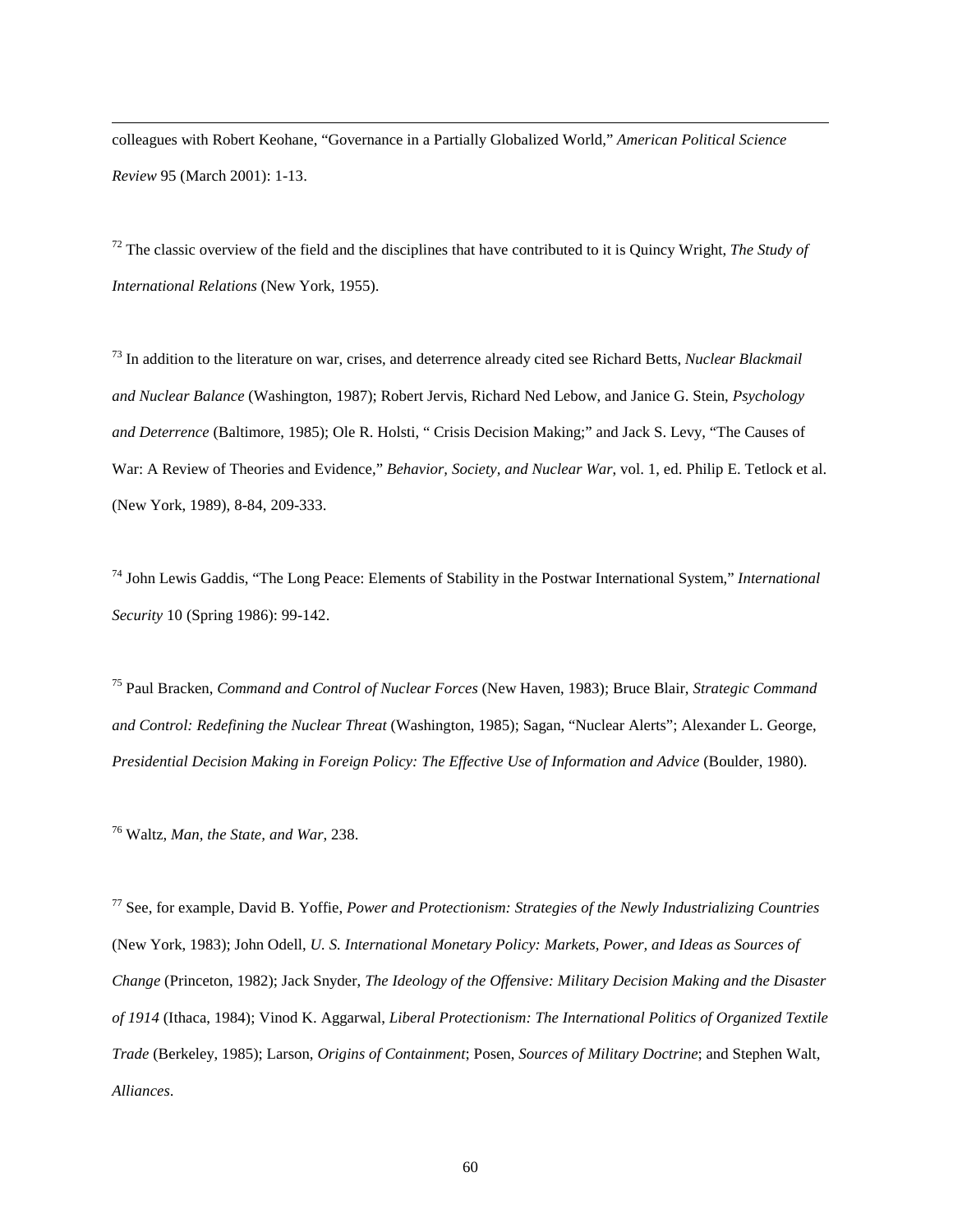78 John Lewis Gaddis, "International Relations Theory and the End of the Cold War," *International Security* 17 (Winter 1992-93): 5-58.

 $\overline{a}$ 

<sup>79</sup> Rosenau's concept of "turbulence" is drawn from meteorology, and Gaddis finds some interesting parallels between the contemporary international system and "tectonics," a concept drawn from geology. Rosenau, *Turbulence*; and John Lewis Gaddis, "Living in Candlestick Park," *Atlantic Monthly* (April 1999): 65-74.

<sup>80</sup> Although the concept of self-determination is generally associated with liberals, in the wake of civil wars within the former Yugoslavia, two prominent realists have suggested redrawing the map of the Balkans to reflect ethnic identities. John J. Mearsheimer and Stephen Van Evera, "Redraw the May, Stop the Killing," *New York Times* (April 19, 1999), p. A27.

81 John Mearsheimer, "Back to the Future: Instability in Europe After the Cold War," *International Security* 15 (Summer, 1990): 5-56. Rejoinders by Stanley Hoffmann, Robert Keohane, Bruce Russett, and Thomas Risse-Kappen, as well as responses by Mearsheimer, may be found in the same journal (Fall 1990): 191-99; and (Winter 1990/91): 216-22. Also, Mearsheimer, "The Case for a Ukrainian Nuclear Deterrent," *Foreign Affairs* 72 (Summer 1993): 50-66.

82 Kenneth N. Waltz, "The Emerging Structure of International Politics," *International Security* 18 (Fall 1993), 76. 83 Waltz, "Structural Realism after the Cold War," 19, 39.

84 Robert W. Tucker, "Realism and the New Consensus," *National Interest* 30 (1992-93): 33-36. See also Paul Schroeder, "Historical Reality vs. Neo-Realist Theory," *International Security* 19 (1994): 108-48.